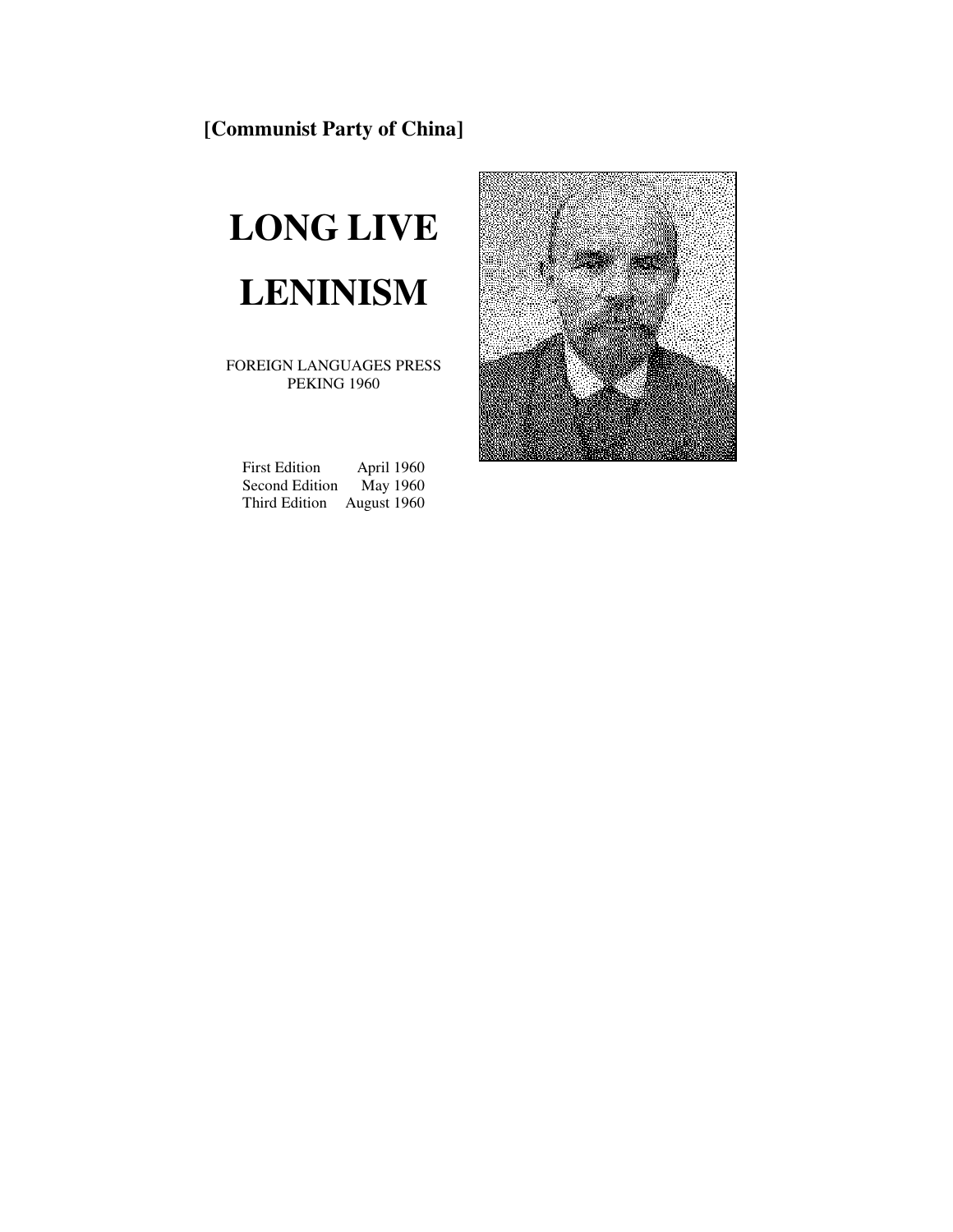*Prepared © for the Internet by David J. Romagnolo, djr@cruzio.com* (February 1998)

## *PUBLISHER'S NOTE*

Certain translation and typographical errors in the first and second editions have been corrected in this edition.

[*Transcriber's Note*: In the printed edition of the following documents, quoted passages of any length appear in the same size type, but are indented as a block. In the following on-line version, these passages are NOT indented as a block, but appear in a smaller point font.-- *DJR*]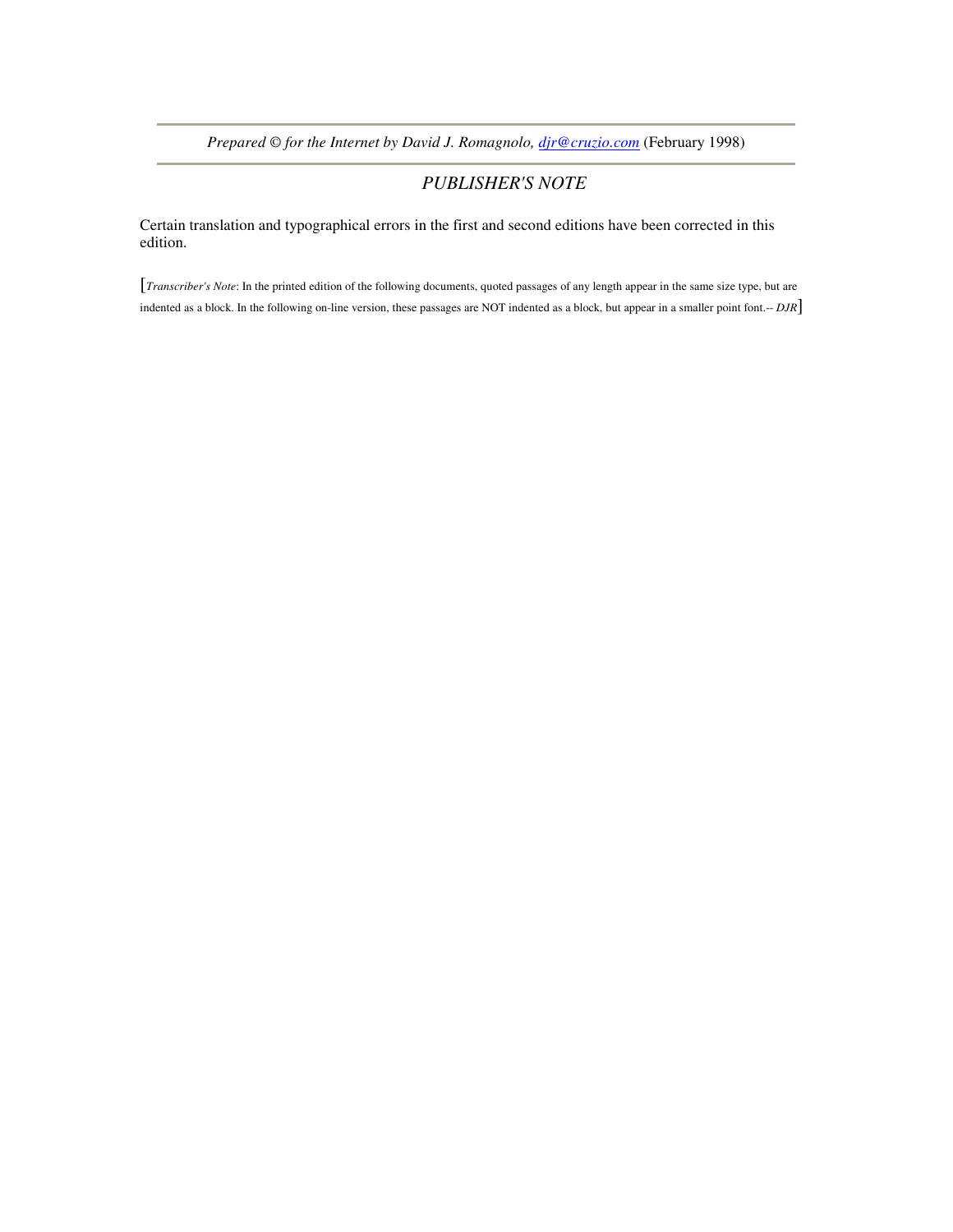## **C O N T E N T S**

| <b>LONG LIVE LENINISM!</b><br>By the Editiorial Department of <i>Hongqi</i> |    |
|-----------------------------------------------------------------------------|----|
| <b>FORWARD ALONG THE PATH OF THE GREAT</b><br>LENIN!                        |    |
| By the Editiorial Department of Redmin Ribao                                | 56 |
| UNITE UNDER LENIN's REVOLUTIONARY<br><b>BANNER!</b><br>Lu Ting-yi           | 85 |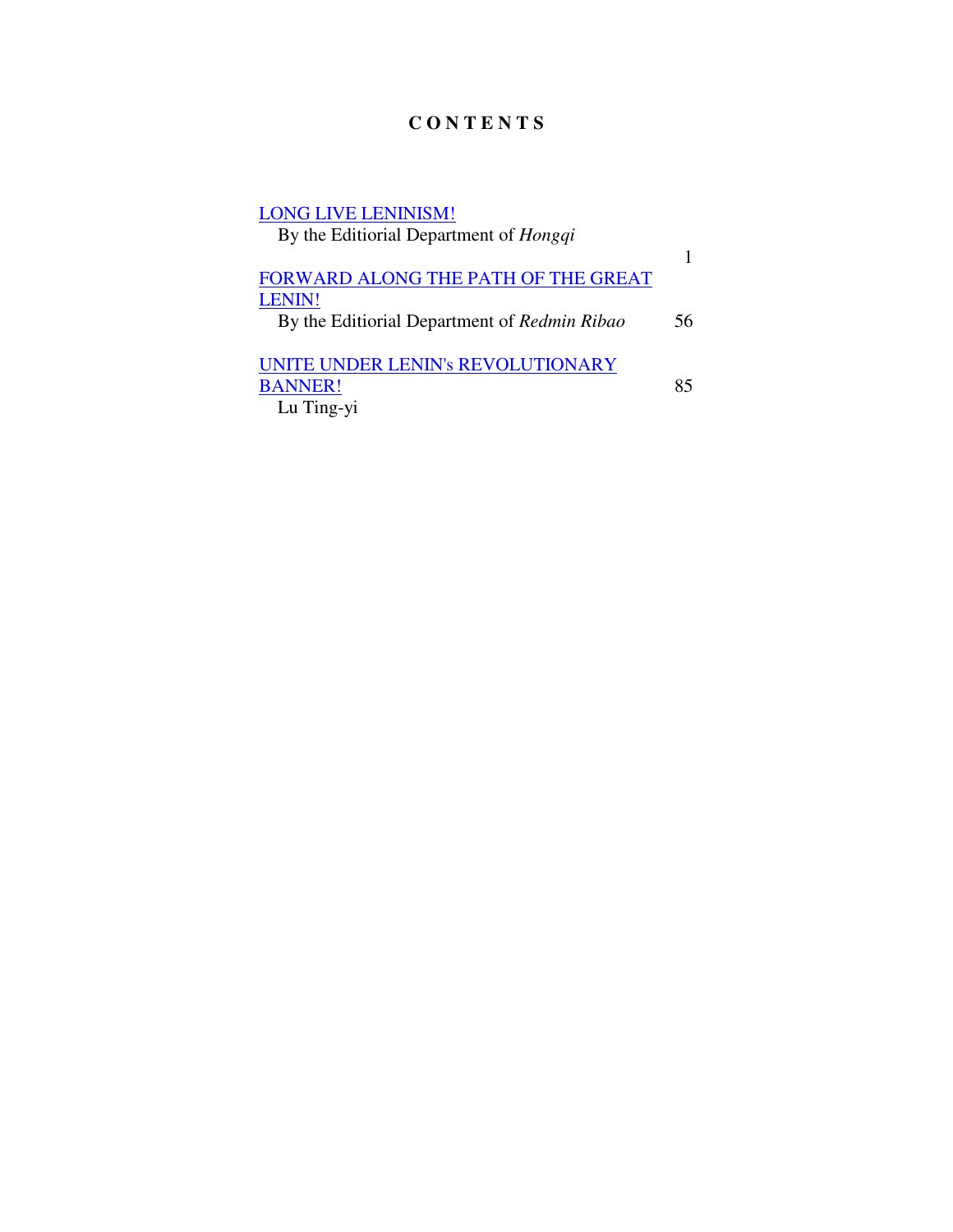## **LONG LIVE LENINISM!**

*In Commemoration of the 90th Anniversary of the Birth of Lenin*

**By THE EDITORIAL DEPARTMENT OF "HONGQI"**[1]

**I** 

April 22 of this year is the 90th anniversary of the birth of Lenin.

 1871, the year after Lenin's birth, saw the heroic uprising of the Paris Commune. The Paris Commune was a great, epoch-making revolution, the first dress rehearsal of worldwide significance in the proletariat's attempt to overthrow the capitalist system. When the Commune was on the verge of defeat as a result of the counter-revolutionary attack from Versailles, Marx said:

 If the Commune should be destroyed, the struggle would only be postponed. The principles of the Commune are eternal and indestructible; they will present themselves again and again until the working class is liberated.[2]

 What is the most important principle of the Commune? According to Marx, it is that the working c]ass cannot simply lay hold of the ready-made state machincry, and use it for its

#### **page 2**

own purposes. In other words, the proletariat should use revolutionary means to seize state power, smash the military bureaucratic machine of the bourgeoisie and establish the dictatorship of the proletariat to replace the dictatorship of the bourgeoisie. Anyone familiar with the history of the struggle of the proletariat knows that it is precisely this fundamental question which forms the dividing line between Marxists on the one hand and opportunists and revisionists on the other, and that after the death of Marx and Engels it was none other than Lenin who waged a thoroughly uncomomising struggle against the opportunists and revisionists in order to safeguard the principles of the Commune.

**page 1**

<sup>[1]</sup> *Hongqi* (*Red Flag* ) is the fortnightly magazine published by the Central Committee of the Chinese Communist Party. This article appeared in its No. 8 issue, April 16, 1960 --*Tr*. [2] *Speech by K. Marx on The Paris Commune.*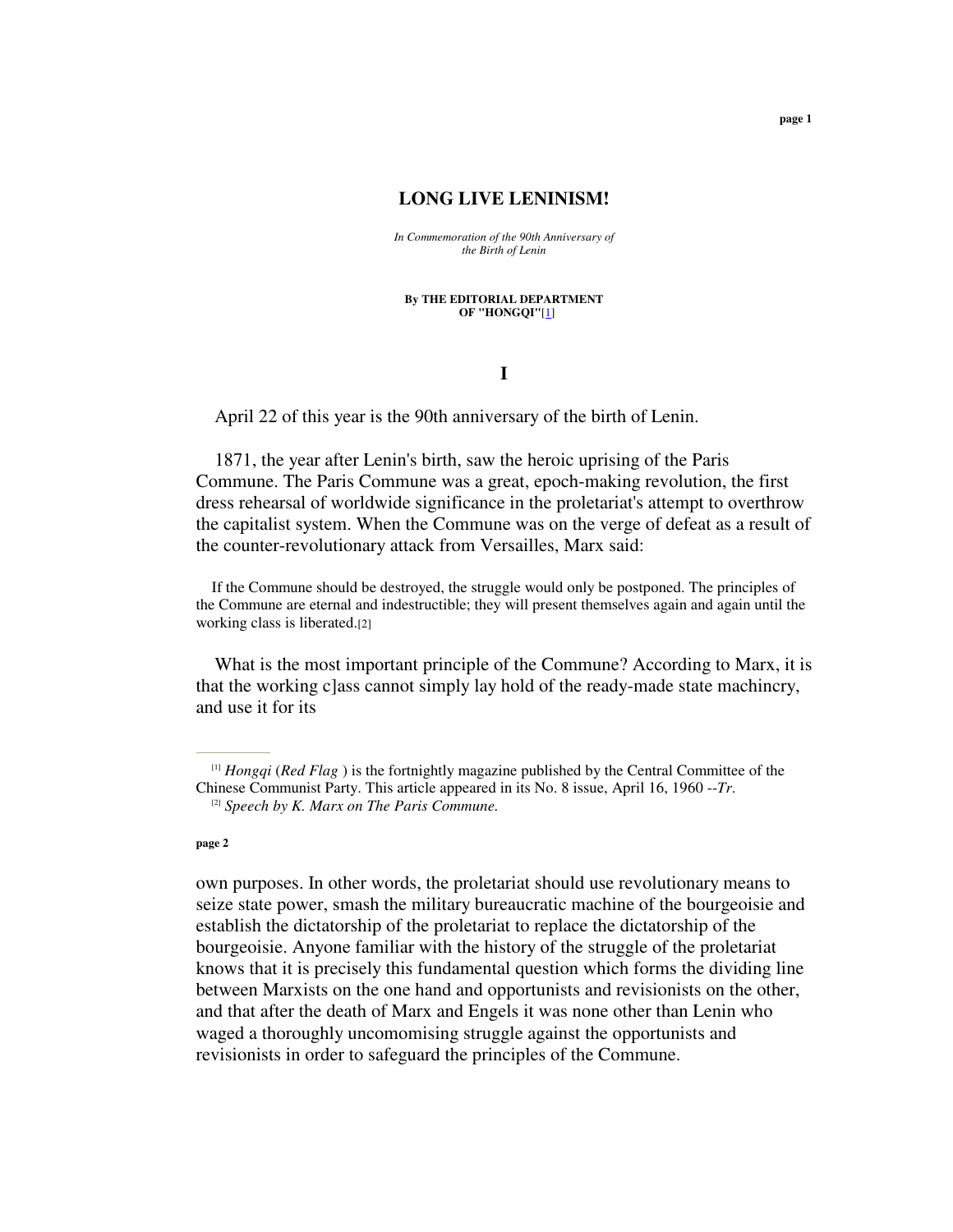The cause in which the Paris Commune did not succeed finally triumphed 46 years later in the Great October Revolution under Lenin's direct leadership. The experience of the Russian Soviets was a continuation and development of the experience of the Paris Commune. The principles of the Commune continually expounded by Marx and Engels and enriched by Lenin in the light of the new experience of the Russian revolution, first became a living reality on one-sixth of the earth. Marx was perfectly correct in saying that the principles of the Commune are eternal and indestructible.

 In their attempt to strangle the new-born Soviet state, the imperialist jackals, acting in league with the counter-revolutionary forces in Russia at the time, carried out armed intervention against it. But the heroic Russian working class and the people of the various nationalities of the Soviet Union drove off the foreign bandits, put down the counter-revolutionary rebellion at home and thus consolidated the world's first great socialist republic.

 Under the banner of Lenin, under the banner of the October Revolution, a new world revolution began, with the prole tarian revolution playing the leading role, and a new era dawned in human history.

 Throughout the October Revolution, the voice of Lenin quickly resounded throughout the world. The Chinese people's anti-

imperialist, anti-feudal May 4 Movement in 1919, as Comrade Mao Tse-tung put it, "came into being at the call of the world revolution of that time, of the Russian revolution and of Lenin." $\mu$ 

 Lenin's call is powerful because it is correct. Under the historical conditions of the epoch of imperialism, Lenin revealed a series of irrefutable truths concerning the proletarian revolution and the dictatorship of the proletariat.

 Lenin pointed out that the oligarchy of finance capital in a small number of capitalist powers, that is, the imperialists, not only exploit the masses of people in their own countries, but oppress and plunder the whole world, turning most countries into their colonies and dependencies. Imperialist war is a continuation of imperialist politics. World wars are started by the imperialists because of their insatiable greed in scrambling for world markets, sources of raw materials and fields for investment, and because of their struggle to re-divide the world. So long as capitalist-imperialism exists in the world, the source and possibility of war will remain. The proletariat should guide the masses of people to understand the source of war and to struggle for peace and against imperialism.

 Lenin asserted that imperialism is monopolistic, parasitic or decaying, moribund capitalism, that it is the final stage in the development of capitalism and therefore is the eve of the proletarian revolution. The emancipation of the

**page 3**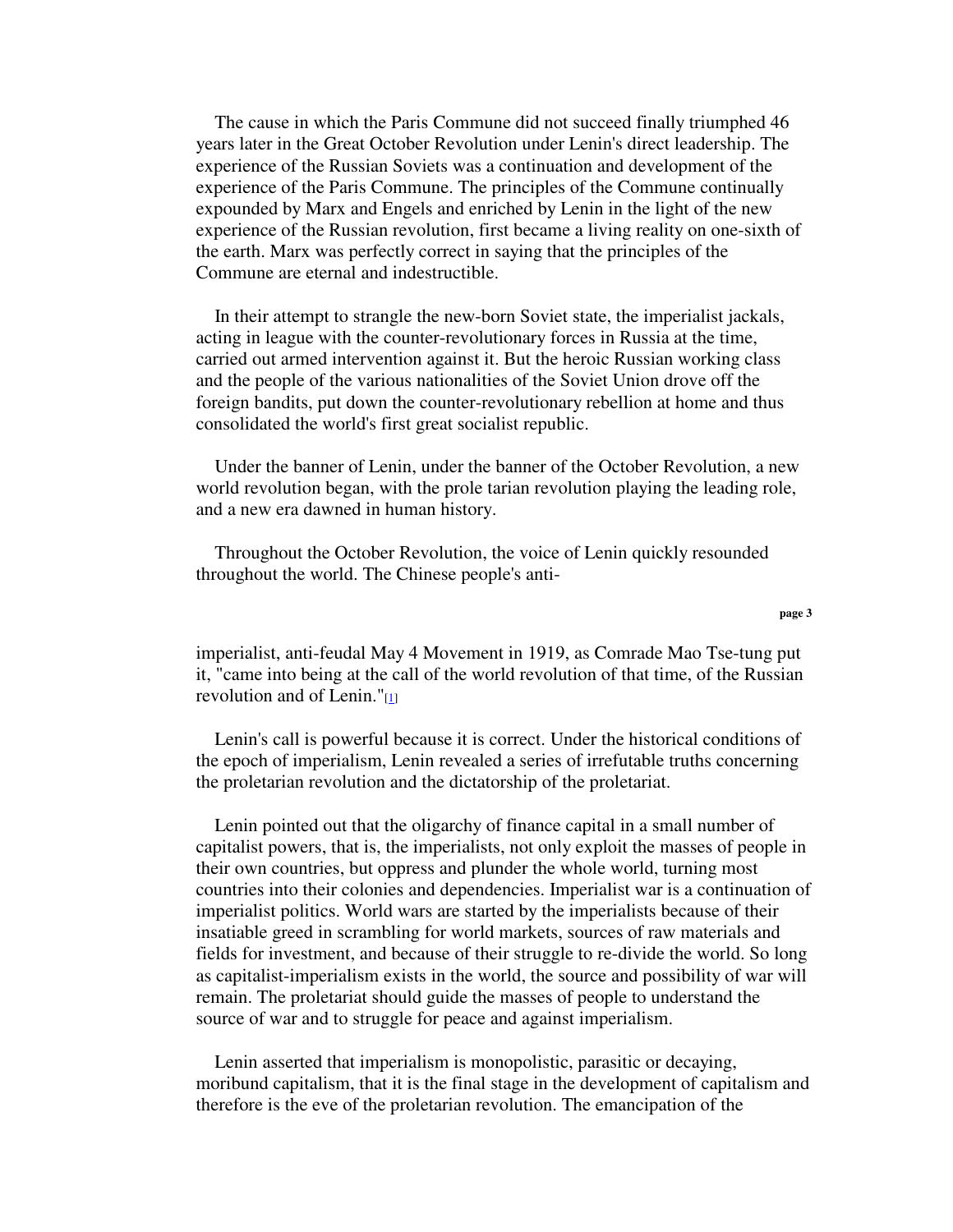proletariat can be arrived at only by way of revolution, and certainly not by way of reformism. The liberation movements of the proletariat in the capitalist countries should ally themselves with the national liberation movements in the colonies and dependent countries; this alliance can smash the alliance of the imperialists with the feudal and comprador reactionary forces in the colonies all dependent countries,

## [1] *On New Democracy.*

**page 4**

and will therefore inevitably put a final end to the imperialist system throughout the world.

 In the light of the law of the uneven economic and political development of capitalism, Lenin came to the conclusion that, because capitalism developed extremely unevenly in different countries, socialism would achieve victory first in one or several countries but could not achieve victory simultaneously in all countries. Therefore, in spite of the victory of socialism in one or several countries, other capitalist countries still exist, and this gives rise not only to friction but also to imperialist subversive activities against the socialist states. Hence the struggle will be protracted. The struggle between socialism and capitalism will embrace a whole historical epoch. The socialist countries should maintain constant vigilance against the danger of imperialist attack and do their best to avert this danger.

 The fundamental question of all revolutions is the question of state power. Lenin discussed in a comprehensive and penetrating way the fundamental question of the proletarian revolution, that is, the question of thc dictatorship of the proletariat. The dictatorship of the prolelariat, established by smashing the state machine of the bourgeois dictatorship by revolutionary means, is an alliance of a special type between the proletariat on the one hand and the peasantry and all other working people on the other; it is a continuation of the class struggle in another form under new conditions; it involves a persistent struggle, both sanguinary and bloodless, violent and peaceful, military and economic, educational and administrative, against the resistance of the exploiting classes, against foreign aggression and against the forces and traditions of the old society. Without the dictatorship of the proletariat, without its full mobilizalion of the working people on these fronts to wage these unavoidable struggles stubbornly and persistently, there can be no socialism, nor can there be any victory for socialism.

**page 5**

 Lenin considered it of prime importance for the proletariat to establish its own genuinely revolutionary political party which completely breaks with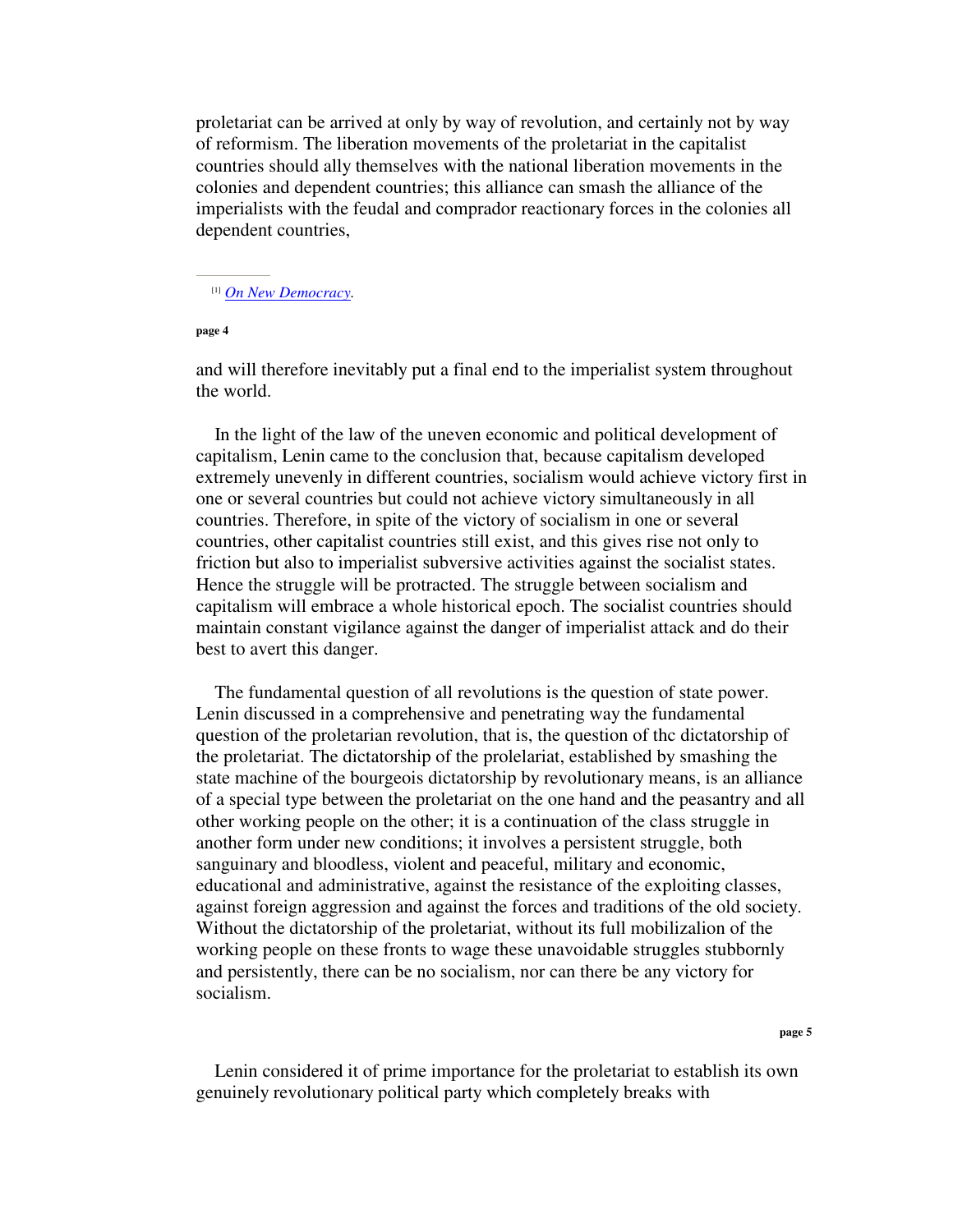opportunism, that is, a Communist Party, if the proletarian revolution is to be carried through and the dictatorship of the proletariat established and consolidated. This political party is armed with the Marxist theory of dialectical materialism and historical materialism. Its programme is to organize the proletariat and all oppressed working people to carry on class struggle, to set up proletarian rule and passing through socialism to reach the final goal of communism. This political party must identify itself with the masses and attach great importance to their creative initiative in the making of history; it must closely rely on the masses in revolution as well as in socialist and communist construction.

 These truths were constantly set forth by Lenin before and after the October Revolution. The world reactionaries and philistines of the time thought these truths revealed by Lenin terrifying. But we see these truths winning victory after victory in the actual life of the world.

## **II**

 In the forty years and more since the October Revolution, tremendous new changes have taken place in the world.

 Through its great achievements in socialist and communist construction, the Soviet Union has transformed itself from an economically and technically very backward country in the days of tsarist Russia into a country with the best and most advanced technology in the world. By its economic and technological leaps the Soviet Union has left the European capitalist countries far behind and left the United States behind, too, in technology.

 The great victory of the anti-fascist war, in which the Soviet Union was the main force, broke the chain of impelialism in

## **page 6**

Central and Eastern Europe. The great victory of the Chinese people's revolution broke the chain of impelialism on the Chinese mainland. A group of new socialist countries was born. The whole socialist camp headed by the Soviet Union has one quarter of the earth's land space and over one-third of the world's population. The socialist camp has now become an independent world economic system, standing opposed to the capitalist world economic system. The gross industrial output value of the socialist countries now accounts for nearly 40 per cent of the world's total, and it will not be long before it surpasses the gross industrial output value of all the capitalist countries put together.

 The imperialist colonial system has been and is disintegrating. The struggle naturally has its twists and turns, but on the whole the storm of the national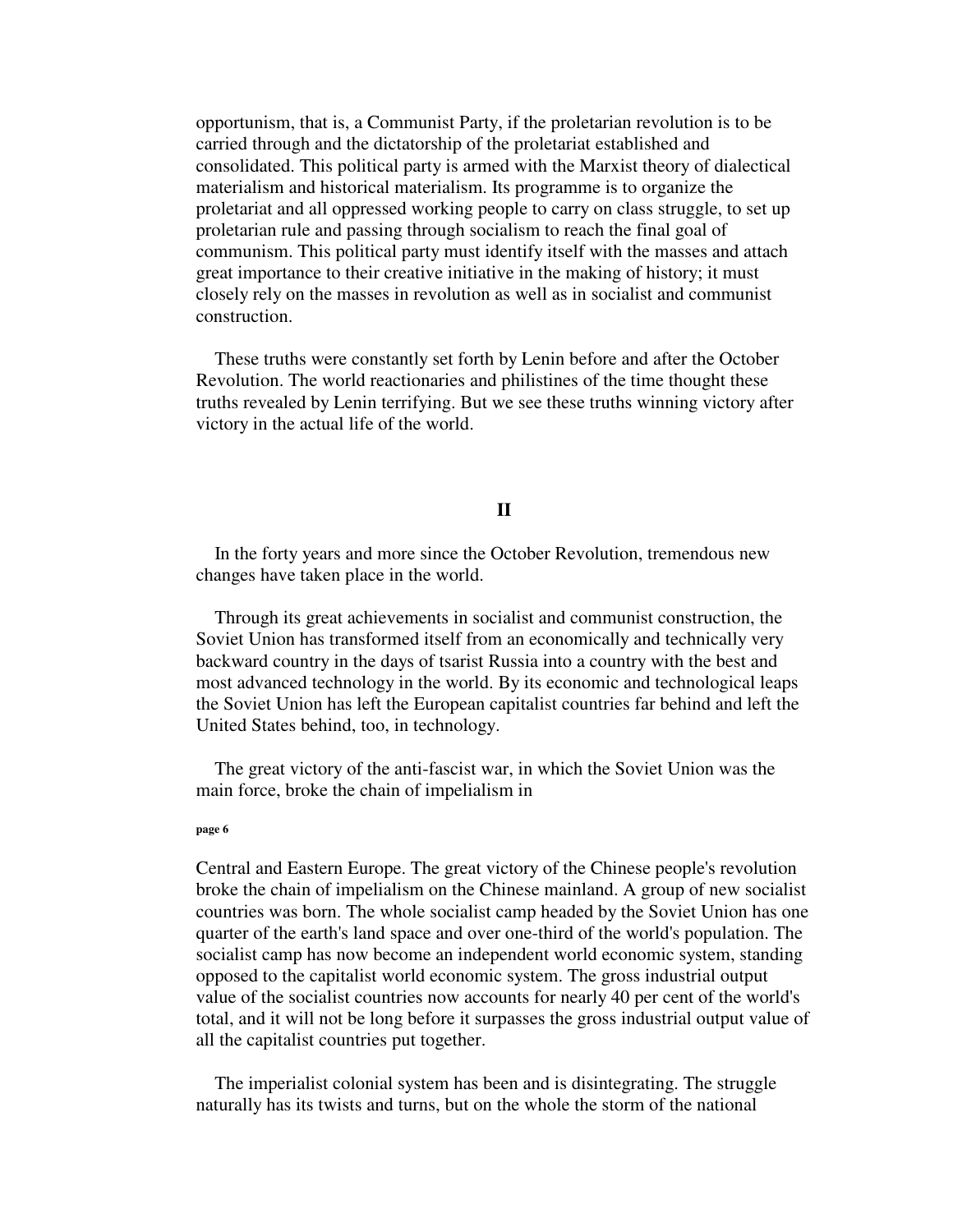liberation movement is sweeping over Asia, Africa and Latin America on a daily broadening scale. Things are developing towards their opposites: there the imperialists are going step by step from strength to weakness, while the people are going step by step from weakness to strength.

 The relalive stability of capitalism, which existed for a time after World War I, ended long ago. With the formation of the socialist world economic system after World War II, the capitalist world market has greatly shrunk. The contradiction between the productive forces and relations of production in capitalist society has sharpened. The periodic economic crises of capitalism no longer occur as before once every ten years or so, but come almost every three or four years. Recently, some representatives of the U.S. bourgeoisie have admitted that the United States has suffered three "economic recessions" in ten years, and they now have premonitions of a new "economic recession" just after it has pulled through the one in 1957-58. The shortening of the interval between capitalist economic crises is a new phenomenon. It is a further sign that the world capitalist system is drawing nearer and nearer to its inevitable doom.

**page 7**

 The unevenness in the development of the capitalist countries is worse than ever before. With the imperialists squeezed into their ever-shrinking domain, U.S. imperialism is constantly grabbing markets and spheres of influence away from the British, French and other imperialists. The imperialist countries headed by the United States have been expanding armaments and making war preparations for more than ten years, while West German and Japanese militarism, defeated in World War II, have risen again with the help of their former enemy -- the U.S. imperialists. Imperialist West Germany and Japan have come out to join in the scramble for the capitalist world market, are now blabbing once again about their "traditional friendship" and are engaging in new activities for a so-called "Bonn-Tokyo axis with Washington as the starting point." West German imperialism is looking brazenly around for military bases abroad. This aggravates the bitter conflicts within imperialism and at the same time heightens the threat to the socialist camp and all peace-loving countries. The present situation is very much like that after World War I when the U.S. and British imperialists fostered the resurgence of German militarism, and the outcome will again be their "picking up a rock only to drop it on their own feet." The U.S. imperialists' creation of world tension after World War II is a sign not of their strength but of their weakness and precisely reflects the unprecedented instability of the capitalist system.

 The U.S. imperialists, in order to realize their ambition for world domination, not only avidly resort to all kinds of sabotage and subversion against the socialist countries, but also, under the pretext of opposing "the communist menace," in their self-appointed role of world gendarme for suppressing the revolution in various countries, set up their military bases all around the world, seize the intermediate areas and carry out military provocations. Like a rat running across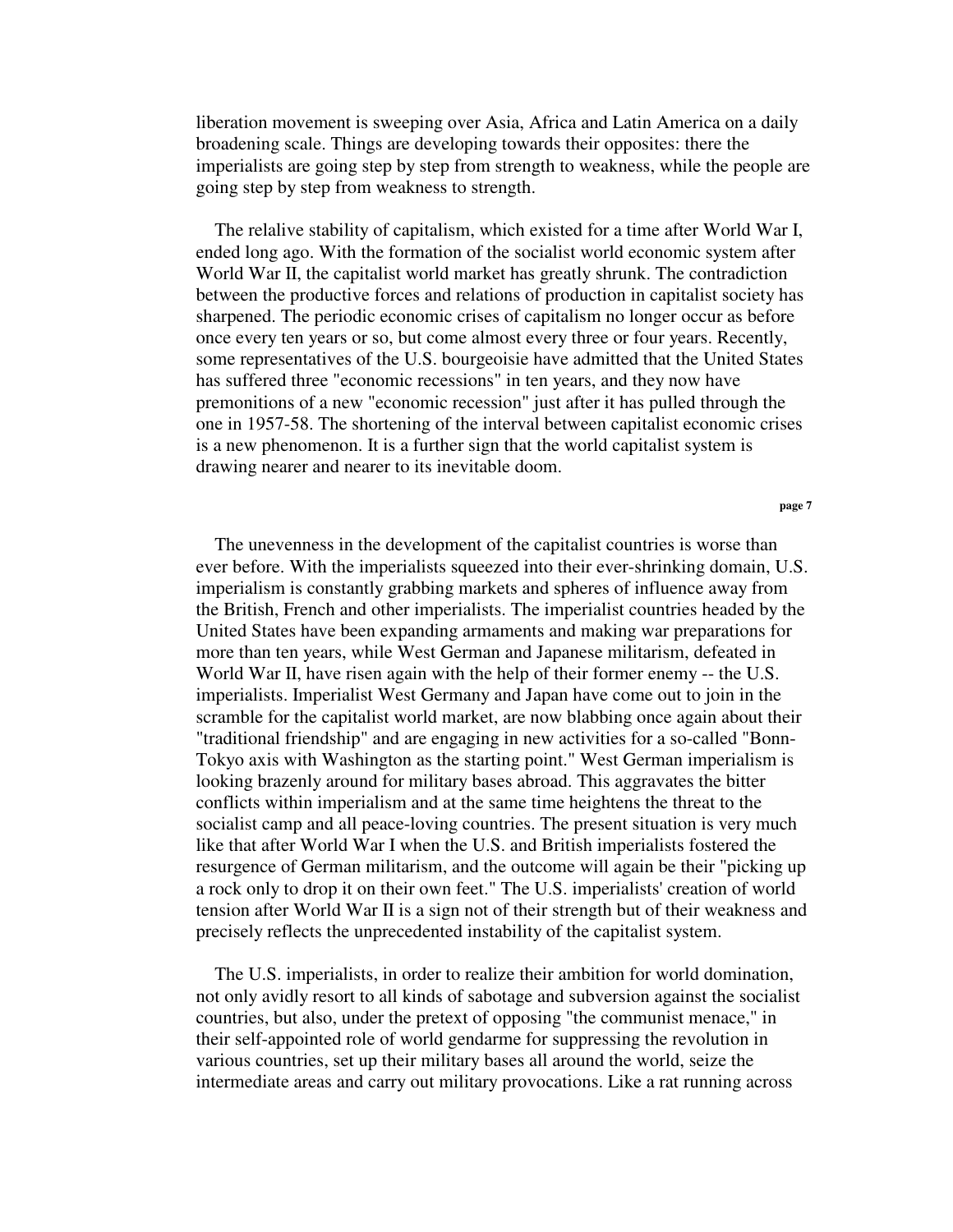the street while everyone shouts "Throw something at it!" the U.S. imperialists run into bumps and bruises everywhere and, contrary to their

#### **page 8**

intentions, everywhere arouse a new upsurge of the people's revolutionary struggle. Now, even they themselves are becoming aware that, in contrast with the growing prosperity of the socialist world headed by the Soviet Union, "the influence of the United States as a world power is declining." In their country, one "can only see the decline and fall of ancient Rome."

 The changes that have taken place in the world in the past forty years and more indicate that imperialism is rotting with each passing day while with socialism things are getting better and better. It is a great, new epoch that we are facing, and its main characteristic is that the forces of socialism have surpassed those of imperialism, and that the forces of the awakening peoples of the world have surpassed those of reaction.

 The present world situation has obviously undergone tremendous changes since Lenin's lifetime; but all these changes, far from proving that Leninism is obsolete, have more and more clearly confirmed the truths revealed by Lenin and all the theories he advanced during the struggle to defend revolutionary Marxism and develop Marxism.

 In the historical conditions of the epoch of imperialism and proletarian revolution, Lenin carried Marxism forward to a new stage and showed all the oppressed classes and peoples the path along which they could really shake off capitalist imperialist enslavement and poverty.

 These forty years have been forty years of victory for Leninism in the world, forty years in which Leninism has found its way ever deeper into the hearts of the world's people. Leninism not only has won and will continue to win great victories in countries where the socialist system has been established, but is also constantly achieving new victories in the struggles of all oppressed peoples.

 The victory of Leninism is acclaimed by the people of the whole world, and at the same time cannot but incur the enmity of the imperialists and all reactionaries. The im-

**page 9**

perialists, to weaken the influence of Leninism and paralyse the revolutionary will of the masses, have launched the most barbarous and despicable attacks and slanders against Leninism, and, moreover, bought up and utilized the vacillators and renegades within the workers' movement, directing them to distort and emasculate the teachings of Lenin. At the end of the nineteenth century when Marxism was putting various anti-Marxist trends to rout, spreading widely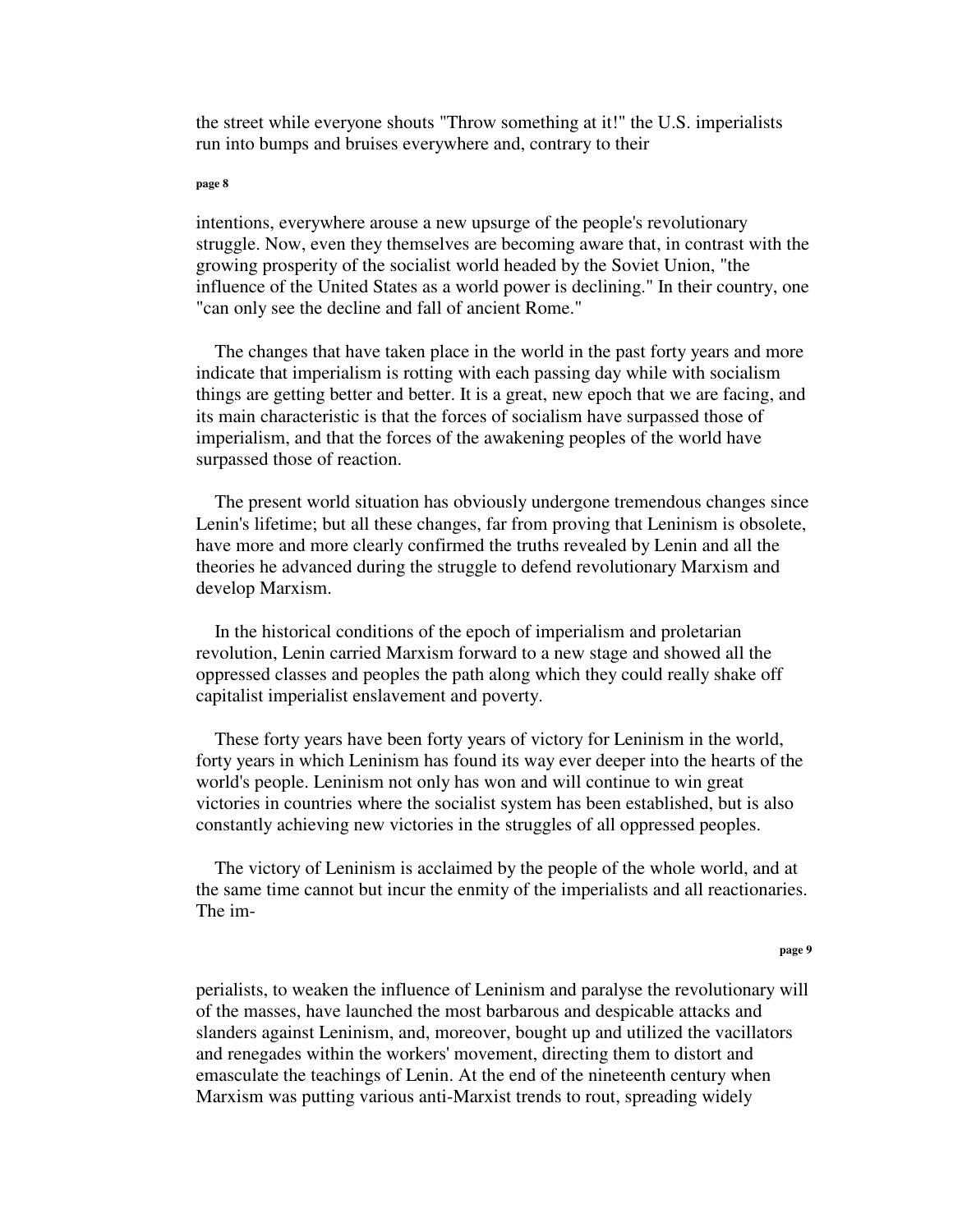throughout the workers' movement and gaining a predominant position, the revisionists represented by Bernstein advanced their revisions of the teachings of Marx to meet the needs of the bourgeoisie. Now, when Leninism has won great victories in guiding the working class and all oppressed classes and nations of the world in onslaughts against imperialism and all kinds of reactionaries, the modern revisionists represented by Tito have advanced their revisions of the teachings of Lenin (that is, modern Marxist teachings), to meet the needs of the imperialists. As pointed out in the Declaration of the meeting of representatives of the Communist and Workers' Parties of the socialist countries held in Moscow in November 1957, "The existence of bourgeois influence is an internal source of revisionism, while surrender to imperialist pressure is its external source." While the old revisionism attempted to prove that Marxism was outmoded, modern revisionism attempts to prove that Leninism is outmoded. The Moscow Declaration said:

 Modern revisionism seeks to smear the great teaching of Marxism-Leninism, declares that it is "outmoded" and alleges that it has lost its significance for social progress. The revisionists try to kill the revolutionary spirit of Marxism, to undermine faith in socialism among the working class and the working people in general.

 This passage of the Declaration has put it correctly; such is exactly the situation.

## **page 10**

 Are the teachings of Marxism-Leninism now "outmoded"? Does the integrated whole of Lenin's teachings on imperialism, on proletarian revolution and the dictatorship of the proletariat, on war and peace, and on the building of socialism and communism still retain its full vitality? If it is still valid and does retain its full vitality, does this refer only to a certain portion of it or to the whole? We usually say that Leninism is Marxism of the epoch of imperialism and proletarian revolution, Marxism of the epoch of the victory of socialism and communism. Does this statement remain correct? Can it be said that Lenin's original conclusions and our usual conception of Leninism have lost their validity and correctness, and that therefore we should turn back and accept those revisionist and opportunist conclusions which Lenin long ago smashed to smithereens and which have long since gone disgracefully bankrupt in actual life? These questions now confront us and must be answered. Marxist-Leninists must thoroughly expose the absurdities of the imperialists and modern revisionists on these questions, eradicate their influence among the masses, awaken those they have temporarily hoodwinked and further arouse the revolutionary will of the masses.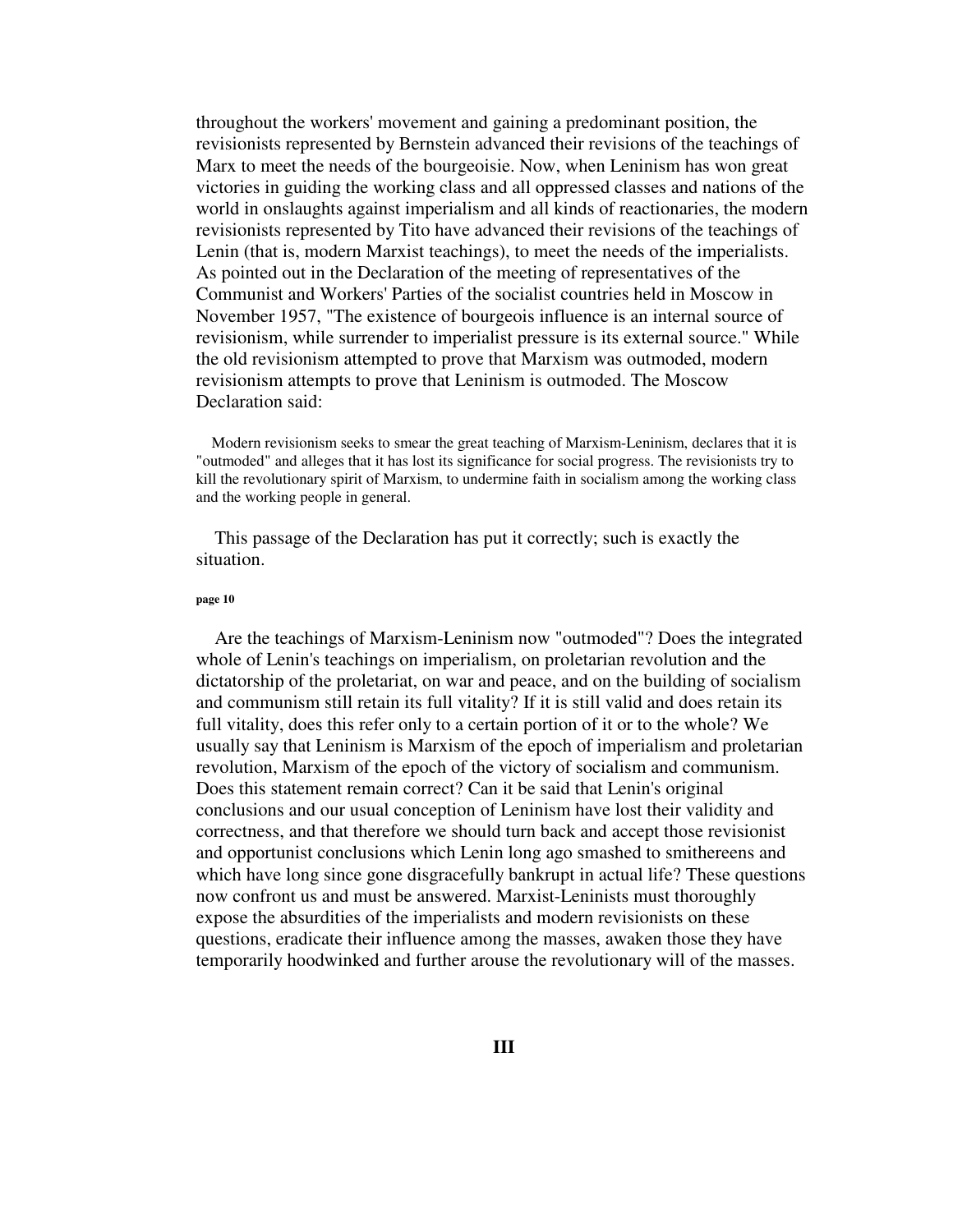The U.S. imperialists, the open representatives of the bourgeoisie in many countries, the modern revisionists represented by the Tito clique, and the rightwing social-democrats, in order to mislead the people of the world, do all they can to paint an utterly distorted picture of the contemporaly world situation in an attempt to confirm their ravings that "Marxism is outmoded," and that "Leninism is outmoded too."

 A speech by Tito at the end of last year referred repeatedly to what the modern revisionists call the "new epoch." He said, "Today the world has entered an epoch in which nations

#### **page 11**

can relax and tranquilly devote themselves to their internal construction tasks." Then he added, "We have entered an epoch when new questions are on the ugenda, not questions of war and peace but questions of co-operation, economic and otherwise, and when economic co-operation is concerned, there is also the question of economic competition."[1] This renegade completely writes off the question of class contradictions and the class struggle in the world, in an attempt to negate the consislent interpretation of Marxist-Leninists that our epoch is the epoch of imperialism and proletarian revolution, the epoch of the victory of socialism and communism.

But how do things really stand in the world?

 Can the exploited and oppressed people in the imperialist countries "relax"? Can the peoples of all the colonies and semi-colonies still under imperialist oppression "relax"?

 Has the armed intervention led by the U.S. imperialists in Asia, Africa and Latin America become "tranquil"? Is there "tranquillity" in our Taiwan Straits when the U.S. imperialists are still occupying our country's Taiwan? Is there "tranquillity" on the African continent when the people of Algeria and many other parts of Africa are subjected to armed repressions by the French, British and other imperialists? Is there "tranquillity" in Latin America when the U.S. imperialists are trying to wreck the people's revolution in Cuba by means of bombing, assassination and subversion?

 What kind of "construction" is meant by saying "(nations) devote themselves to their internal construction tasks"? Everyone knows that there are different types of countries in the world today, and principally two types of countries with social systems fundamentally different in nature. One type belongs to the socialist world system, the other to the capitalist world system. Is Tito referring to the "internal construction" of armament expansion which the imperialists are carrying

<sup>&</sup>lt;sup>[1]</sup> Tito's speech in Zagreb, December 12, 1959.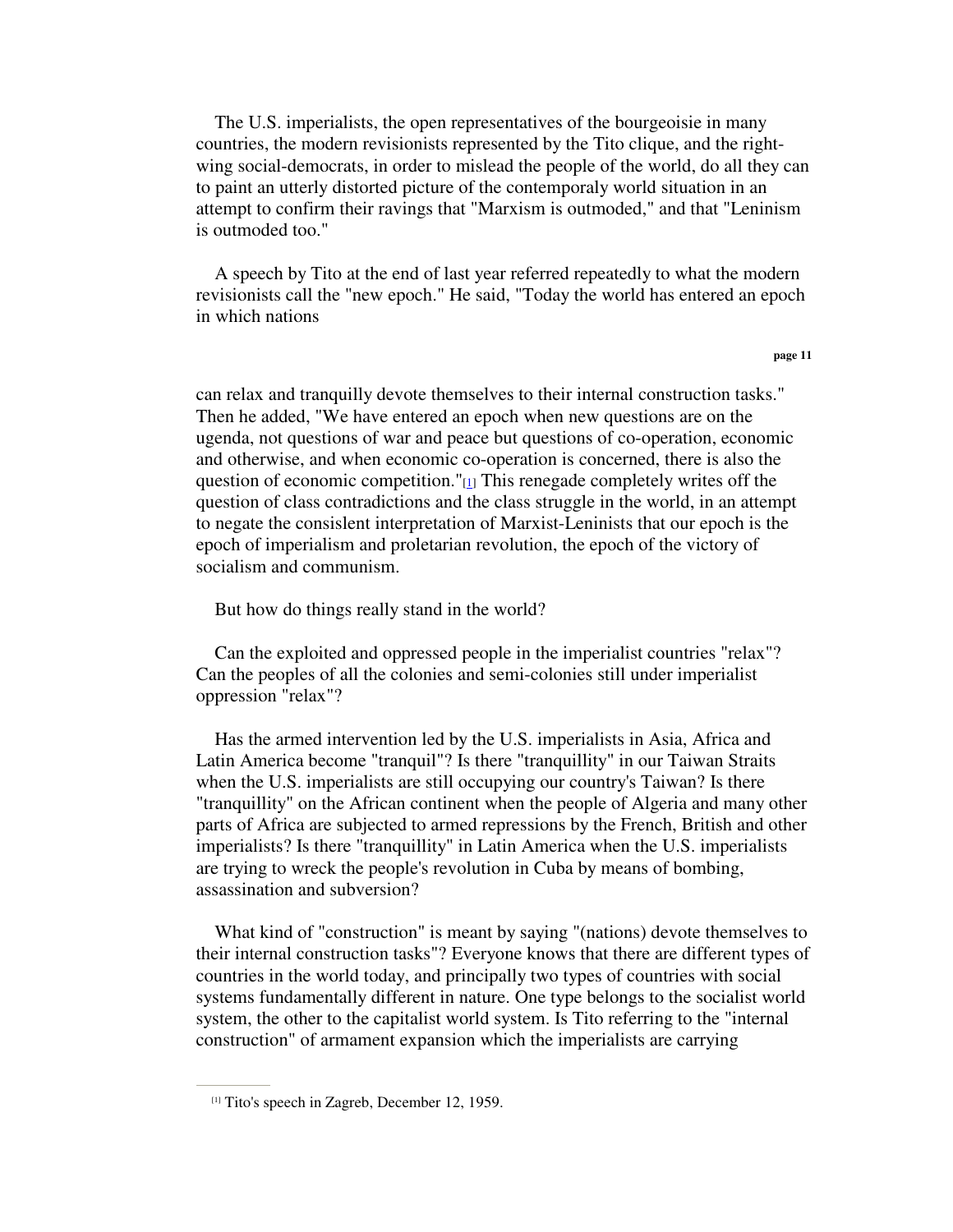#### **page 12**

out in order to oppress the peoples of their own countries and oppress the whole world, or to the "internal construction" carried out by socialism for the promotion of the people's happiness and in the pursuit of lasting world peace?

 Is the question of war and peace no longer an issue? Is it that imperialism no longer exists, the system of exploitation no longer exists, and therefore the question of war no longer exists? Or is it that there can be no question of war even if imperialism and the system of exploitation are allowed to survive for ever? The fact is that since World Was II there has been continuous and unbroken warfare. Do not the imperialist wars to suppress national liberation movements and the imperialist wars of armed intervention against revolutions in various countries count as wars? Even though these local wars do not develop into world wars, do they not still count as wars? Even though they are not fought with nuclear weapons, do wars using what are called conventional weapons not still count as wars? Does not the U.S. imperialists' allocation of nearly 60 per cent of their 1960 budget outlay to arms expansion and war preparations count as a bellicose policy on the part of U.S. imperialism? Will the revival of West German and Japanese militarism not confront mankind with the danger of a new world war?

 What kind of "co-operation" is meant? Is it "co-operation" of the proletariat with the bourgeoisie to protect capitalism? Is it "co-operation" of the peoples in the colonies and semi-colonies with the imperialists to protect colonialism? Is it "co-operation" of socialist countries with capitalist countries to protect the imperialist system in its oppression of the peoples in the capitalist countries and its suppression of national liberation wars?

 In a word, the assertions of the modern revisionists about the so-called "epoch" challenge Leninism on the foregoing issues. It is their aim to obliterate the contradiction between the masses of people and the monopoly capitalist class in the imperialist countries, the contradiction between the peoples in

**page 13**

the colonies and semi-colonies and the imperialist aggressors, the contradiction between the socialist system and the imperialist system, and the contradiction between the peace-loving people of the world and the warlike imperialist bloc.

 There have been various ways of defining the distinctions between different "epochs." Generally speaking there is one way which is merely drivel, concocting and playing around with vague, ambiguous phrases to cover up the essence of the epoch. This is the old trick of the imperialists, the bourgeoisie and the revisionists in the workers' movement. Then there is another way, which is to make a concrete analysis of the specific circumstances with regard to the overall situation of class contradictions and class struggle, put forward strict scientific definitions, and thus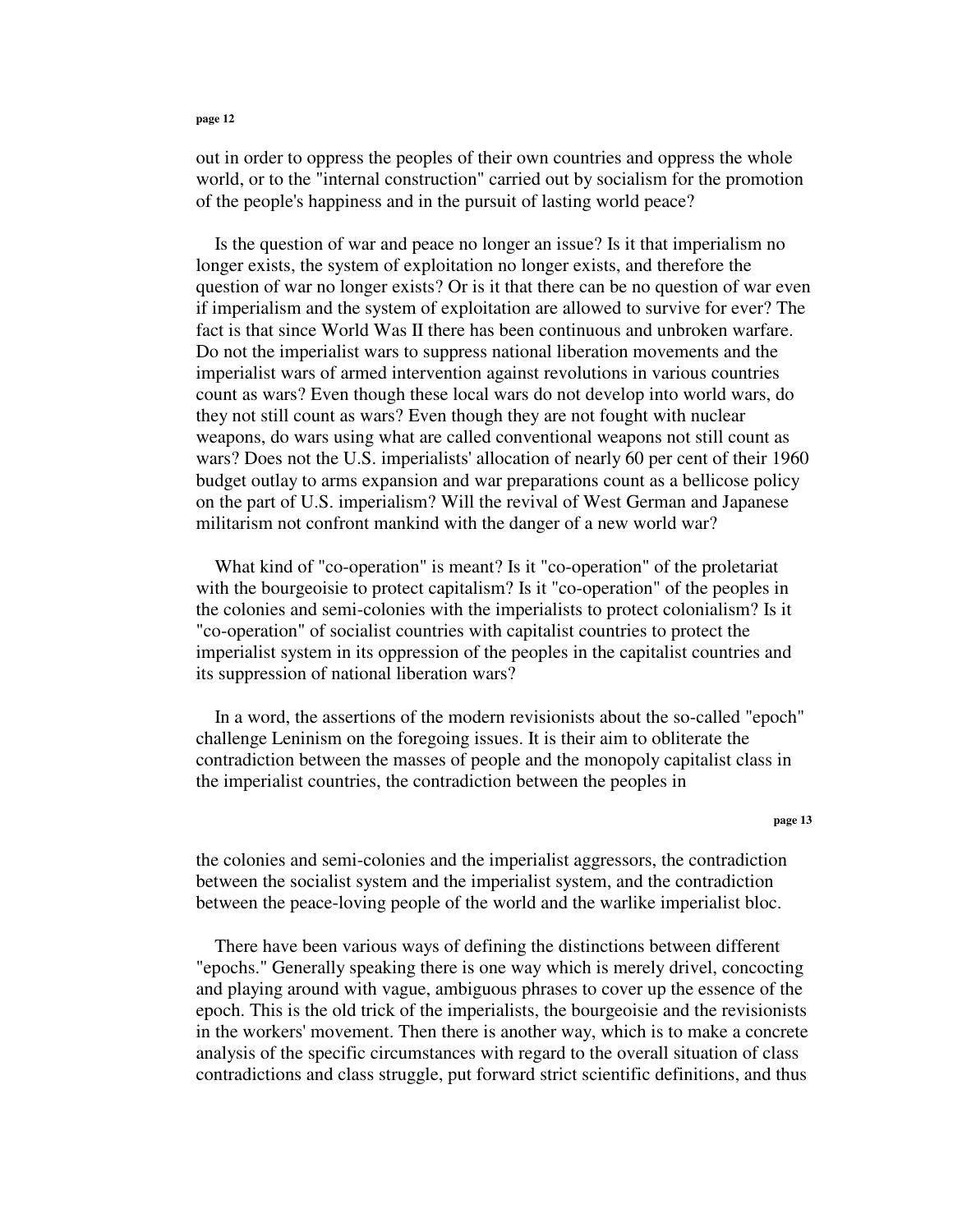bring the essence of each epoch into full light. This is what every serious-minded Marxist does.

On the features that distinguish an epoch, Lenin said:

 . . . We are speaking here of big historical epochs; in every epoch there are, and there will be, separate, partial movements sometimes forward, at other times backwards, there are, and there will be, various deviations from the average type and average tempo of the movements.

 We cannot know how fast and how successfully certain historical movements of the given epoch will develop. But we can and do know which class occupies a central position in this or that epoch and determines its main content, the main direction of its development, the main characteristics of the historical situation in the given epoch, etc.

 Only on this basis, i.e., by taking into consideration first and foremost the fundamental distinctive features of different "epochs" (and not of individual episodes in the history of different countries) can we correctly work out our tactics.  $\ldots$ .  $\ldots$ 

[1] *Under a False Flag.*

**page 14**

 An epoch, as referred to here by Lenin, presents the question of which class holds the central position in it and determines its main content and the main direction of its development.

 Faithful to Marx's dialectics, Lenin never for a single moment departed from the standpoint of analysing class relations. He held that: "Marxism judges 'interests' by the class antagonisms and the class struggles which manifest themselves in millions of facts of everyday life."[1] He stated:

 The method of Marx consists first or all, in taking into consideration the objective content of the historical process at the given concrete moment, in the given concrete situation, in order to understand first of all which class it is whose movement constitutes the mainspring of possible progress in this concrete situation. . . .[2]

 Lenin always demanded that we examine the concrete process of historical development on the basis of class analysis, instead of talking vaguely about "society in general" or "progress in general." We Marxists must not base proletarian policy merely on certain passing events or minute political changes, but on the overall situation of the class contradictions and class struggle of a whole historical epoch. This is a basic theoretical position of Marxists. It was by taking a firm stand on this position that Lenin, in the new period of class changes, in the new historical period, came to the conclusion that the hope of humanity lies entirely in the victory of the proletariat and that the proletariat must prepare itself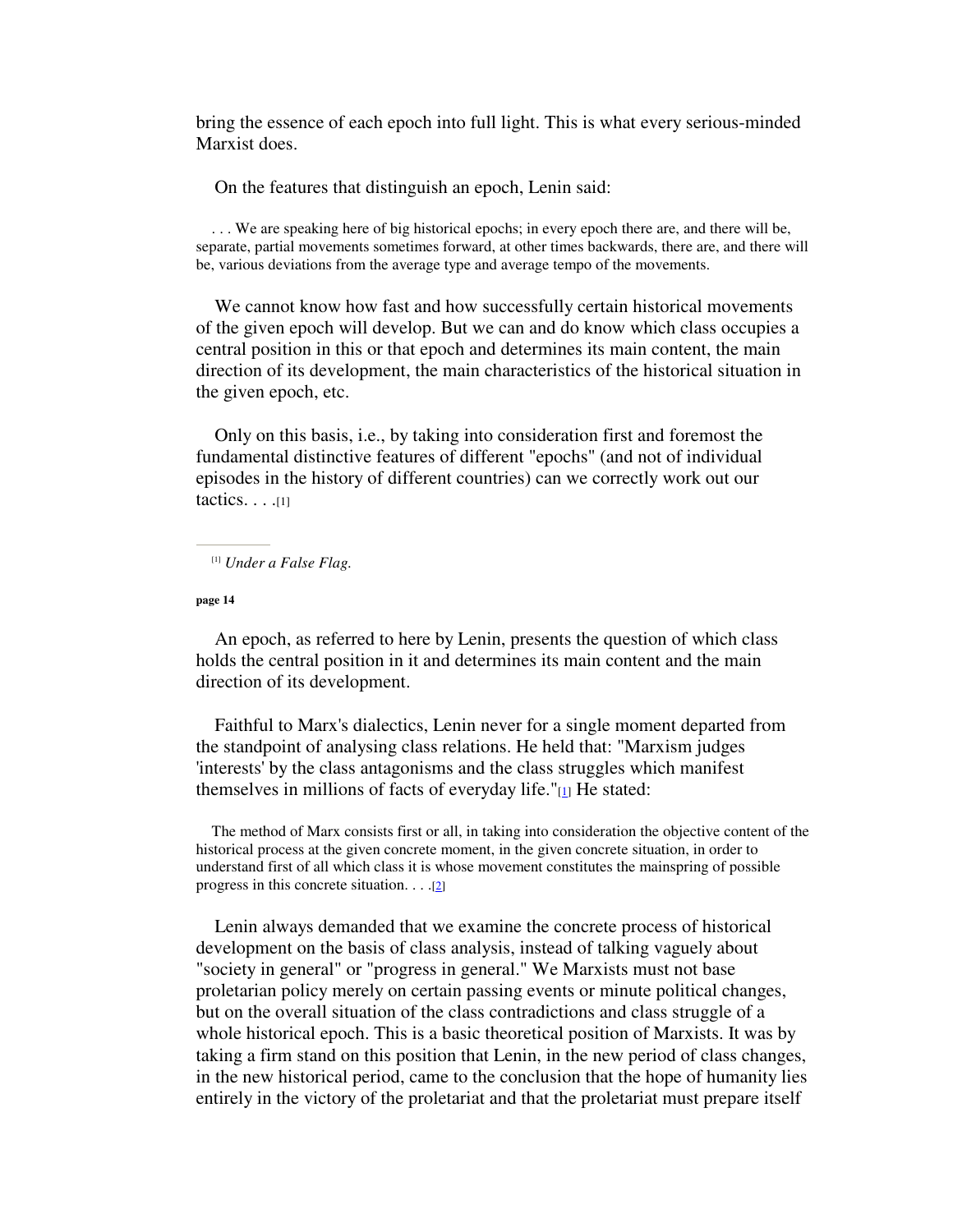to win victory in this great revolutionary battle and thus establish the dictatorship of the proletariat. After the October Revolution, at the Seventh Congress of the Russian Communist Party (Bolsheviks) in 1918, Lenin stated:

[1] *The Collapse of the Second International.*

**page 15**

 We must begin with the general basis of the development of commodity production, the transition to capitalism and the transformation of capitalism into imperialism. Thereby we shall be theoretically taking up and consolidating a position from which nobody who has not betrayed socialism will dislodge us. From this follows an equally inevitable conclusion: the era of social revolution is beginning.

 This is Lenin's conclusion, a conclusion which up to the present still requires deep consideration by all Marxists.

 The formulation of revolutionary Marxists that ours is the epoch of imperialism and proletarian revolution, the epoch of the victory of socialism and communism is irrefutable, because it grasps with complete correctness the basic features of our present great epoch. The formulation that Leninism is the continuation and development of revolutionary Marxism in this great epoch and that it is the theory and policy of the proletarian revolution and the dictatorship of the proletariat is also irrefulable, because it is precisely Leninism that exposes the contradictions in our great epoch -- the contradiction between the working class and monopoly capital, the contradiction among the imperialist countries, the contradiction between peoples in the colonies and semi-colonies and imperialism, and the contradiction between the socialist countries, where the proletariat has triumphed, and the imperialist countries. Leninism has, therefore, become our banner of victory. Contrary, however, to this series of revolutionary Marxist formulations, in what the Titos call the "new epoch," there is actually no imperialism, no proletarian revolution and, needless to say, no theory and policy of the proletarian revolution and the dictatorship of the proletariat. In short, with them, the fundamental focal points of the class contradictions and class struggles of our epoch are nowhere to be seen, the fundamental questions of Leninism are missing and Leninism is missing.

## **page 16**

 The modern revisionists claim that in what they call the "new epoch,' because of the progress of science and technology, the "old conceptions" advanced by Marx and Lenin no longer apply. Tito said: "We are not dogmatists, for Marx and Lenin did not predict the rocket on the moon, atomic bombs and the great technical progress." $\mu$  Not dogmatists, that's fine. Who want them to be dogmatists? But one may oppose dogmatism in the interests of Marxism-Leninism or one may actually oppose Marxism-Leninism in the name of opposing

<sup>[2]</sup> *Under a False Flag.*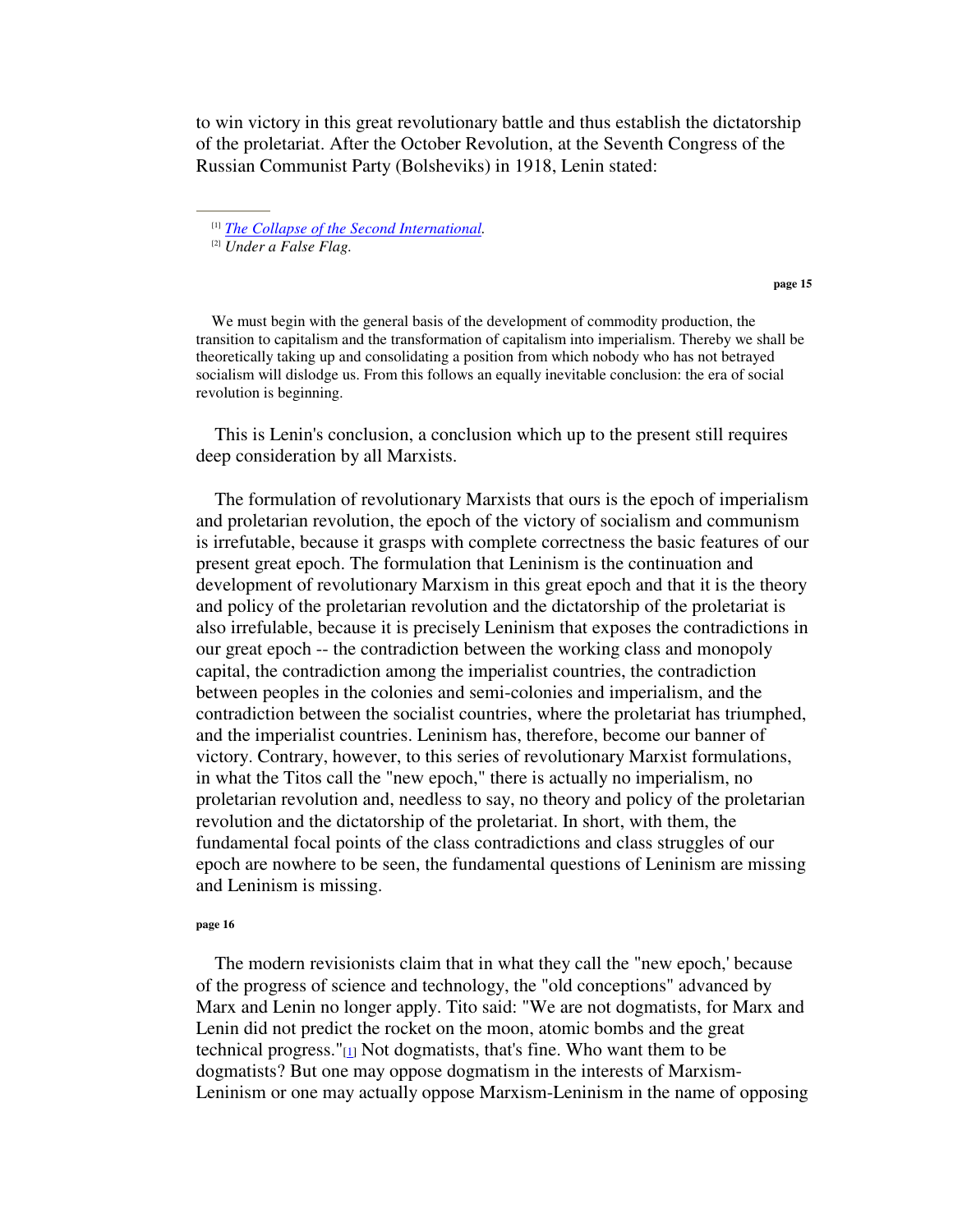dogmatism. The Titos belong to the latter category. On the question of what effect scientific and technological progress has on social development, there are people who hold incorrect views because they are not able to approach the question from the viewpoint of the materialist conception of history. This is understandable. But the modern revisionists, on the other hand, are deliberately creating confusion on this question in a vain attempt to make use of the progress in science and technology to throw Marxism-Leninism to the winds.

 In the past few years, the achievements of the Soviet Union in science and technology have been foremost in the world. These Soviet achievements are products of the Great October Revolution. These outstanding achievements mark a new era in man's conquest of nature; and at the same time they have played a very important role in defending world peace. But, in the new conditions brought about by the development of modern technology, has the ideological system of Marxism-Leninism been shaken, as Tito says, by the "rocket on the moon, atomic bombs and the great technical progress" which Marx and Lenin "did not predict"? Can it be said that the Marxist-Leninist world outlook, social-historical outlook, moral outlook and other basic conceptions have therefore become so-called stale "dogmas" and that the law of class struggle henceforth no longer holds good?

**page 17**

 Marx and Lenin did not live to the present day, and of course could not see the specific details of technological progress in the present-day world. But what, after all, does the development of natural science and the advance of technology augur for the capitalist system? Marx and Lenin held that this could only augur a new social revolution, and certainly not the fading away of social revolution.

 We know that both Marx and Lenin rejoiced in the new discoveries and progress of natural science and technology in the conquest of nature. Engels said in his "Speech at the Graveside of Karl Marx":

 Engels added: "For Marx was before all else a revolutionist." Well said! Marx always regarded all new discoveries in the conquest of nature from the viewpoint of a proletarian revolutionist, not from the viewpoint of one who holds that the proletarian revolution will fade away.

Wilhelm Liebknecht wrote in *Reminiscences of Marx* :

 $[1]$  Tito's speech in Zagreb, December 12, 1959.

Science was for Marx a historically dynamic, revolutionary force. However great the joy with which he welcomed a new discovery in some theoretical science whose practical application perhaps it was as yet quite impossible to envisage, he experienced quite another kind of joy when the discovery involved immediate revolutionary changes in industry, and in historical development in general.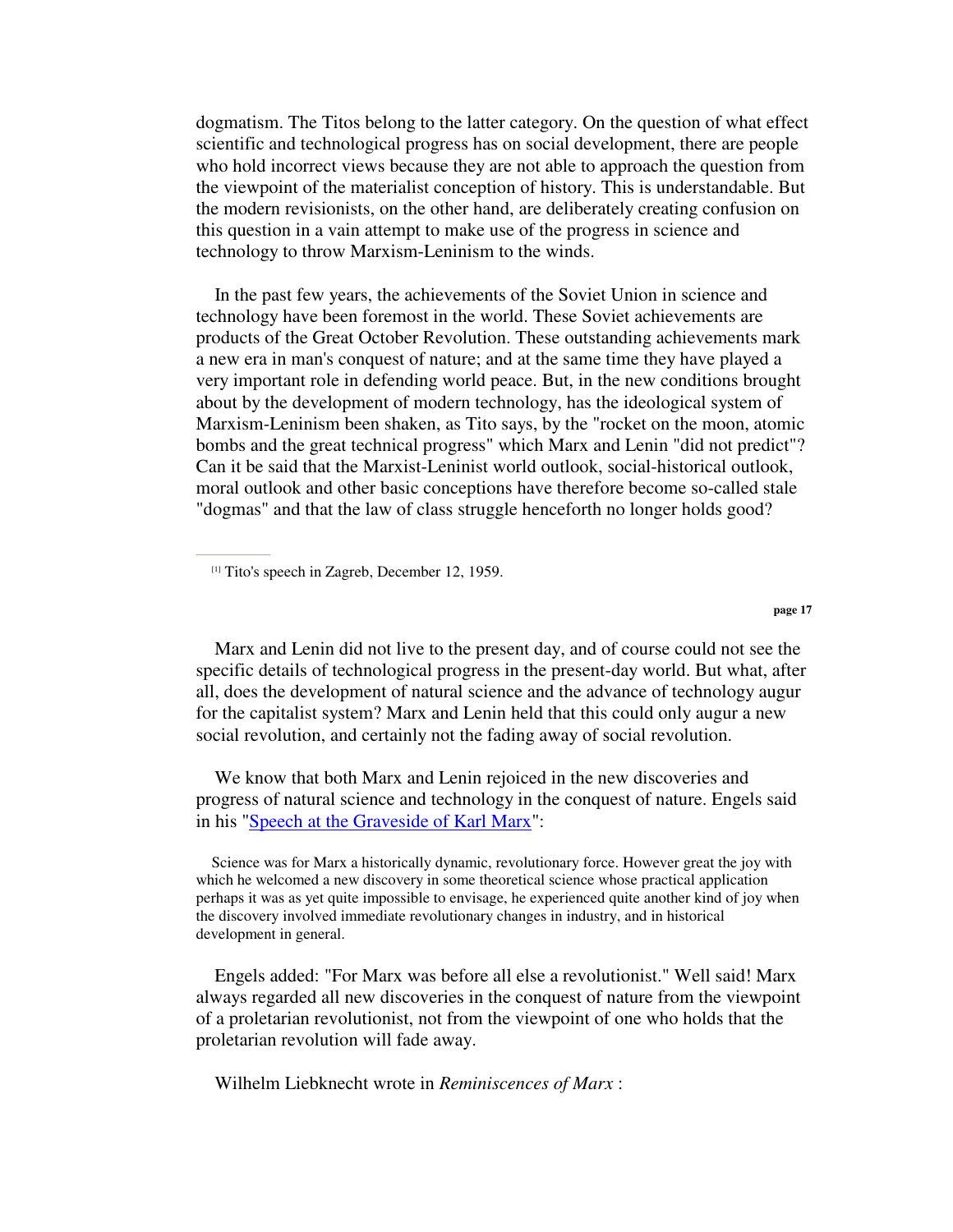Marx made fun of the victorious European reaction which imagined that it had stifled the revolution and did not suspect that natural science was preparing a new revolution. King Steam, who had revolutionized the world in the previous century, was coming to the end of his reign and another incomparably greater revolutionary would take his place, the electric spark.

 . . . The consequences are unpredictable. The economic revolution must be followed by a political one, for the latter is only the expression of the former.

#### **page 18**

 In the manner in which Marx discussed this progress of science and mechanics, his conception of the world, and especially what has been termed the materialist conception of history, was so clearly expressed that certain doubts which I had hitherto still maintained melted away like snow in the sunshine of spring.

 This is how Marx felt the breath of revolution in the progress of science and technology. He held that the new progress of science and technology would lead to a social revolution to overthrow the capitalist system. In Marx's opinion, the progress of natural science and technology further strengthens the position of the entire Marxist conception of the world and the materialist conception of history, and certainly does not shake it. The progress of natural science and technology further strengthens the position of the proletarian revolution and of the oppressed nations in their fight against imperialism, and certainly does not weaken it.

 Like Marx, Lenin also viewed technological progress in connection with the question of revolution in the social system. Thus Lenin held that "the age of steam is the age of the bourgeoisie, the age of electricity is the age of socialism." $\Box$ 

 Please note the contrast between the revolutionary spirit of Marx and Lenin and the modern revisionists' shameful attitude of betraying the revolution!

 In class society, in the epoch of imperialism, Marxist-Leninists can only approach the question of the development and use of technology from the viewpoint of class analysis.

 Inasmuch as the socialist system is progressive and represents the interests of the people, the socialist countries seek to utilize such new techniques as atomic energy and rocketry to serve peaceful domestic construction and the conquest of nature. The more the socialist countries master such new techniques and the more rapidly they develop them, the

#### **page 19**

better will they attain the aim of high-speed development of the social productive forces to meet the needs of the people, and the more will they strengthen the

<sup>[1]</sup> *Report on the Work of the All-Russian Central Executive Committee and the Council of People's Commissars.*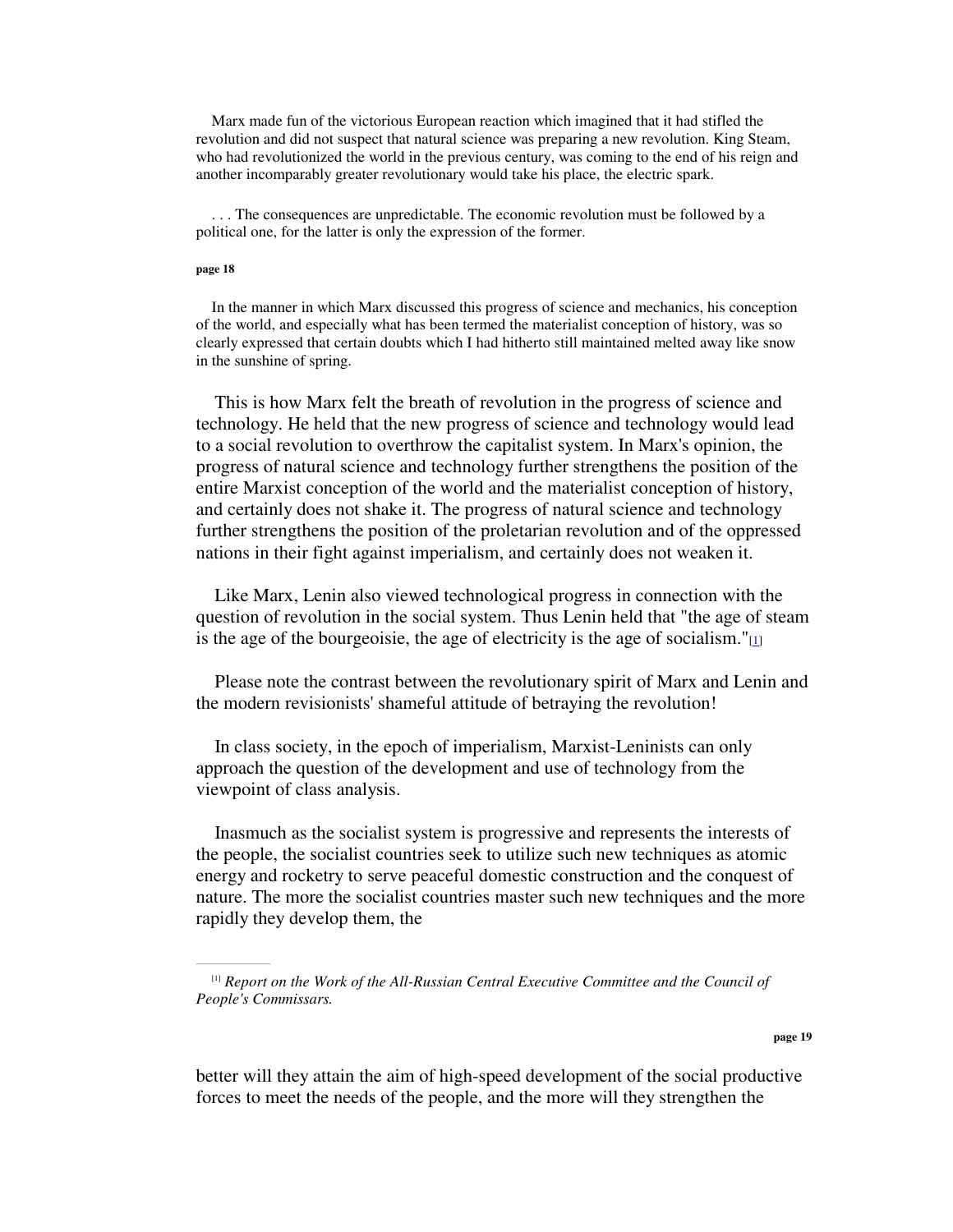forces for checking imperialist war and increase the possibility of defending world peace. Therefore, for the welfare of their peoples and in the interest of peace for people the world over, the socialist countries should, wherever possible, master more and more of such new techniques serving the well-being of the people.

 At the present time, the socialist Soviet Union clearly holds the upper hand in the development of new techniques. Everybody knows that the rocket that hit the moon was launched by the Soviet Union and not by the United States, the country where capitalism is most developed. This shows that only in the socialist countries can there be unlimited prospects for the large-scale development of new techniques.

 On the contrary, inasmuch as the imperialist system is reactionary and against the people, the imperialist countries seek to use such new techniques for military purposes of aggression against foreign countries and intimidation against their own people, for making lethal weapons. To the imperialist countries, the emergence of such new techniques only means pushing to a new stage the contradiction between the development of the social productive forces and the capitalist relations of production. What this will bring about is not by any means the perpetuation of capitalism but the further rousing of the revolution of the people in those countries and the destruction of the old, criminal, cannibalistic system of capitalism.

 The U.S. imperialists and their partners use weapons like atom bombs to threaten war and blackmail the whole world. They declare that anyone who does not submit to the domination of U.S. imperialism will be destroyed. The Tito clique echoes this line; it takes up the U.S. imperialist refrain to spread terror of atomic warfare among the masses. U.S. imperialist blackmail and the chiming in of the Tito clique can only temporarily dupe those who do not understand the real situation, but cannot cow the people who have awakened. Even

## **page 20**

those who for the time being do not understand the real situation will gradually come to understand it with the help of the advanced elements.

 Marxist-Leninists have always maintained that in world history it is not technique but man, the masses of people, that determine the fate of mankind. There was a theory current for a time among some people in China before and during the War of Resistance to Japanese Aggression, which was known as the theory of "weapons decide everything"; from this theory they concluded that since Japan's weapons were new and its techniques advanced while China's weapons were old and its techniques backward, "China would inevitably be subjugated." Comrade Mao Tse-tung in his work *On the Protracted War* published at that time refuted such nonsense. He made the following analysis: The Japanese imperialists' war of aggression against China was bound to fail because it was reactionary,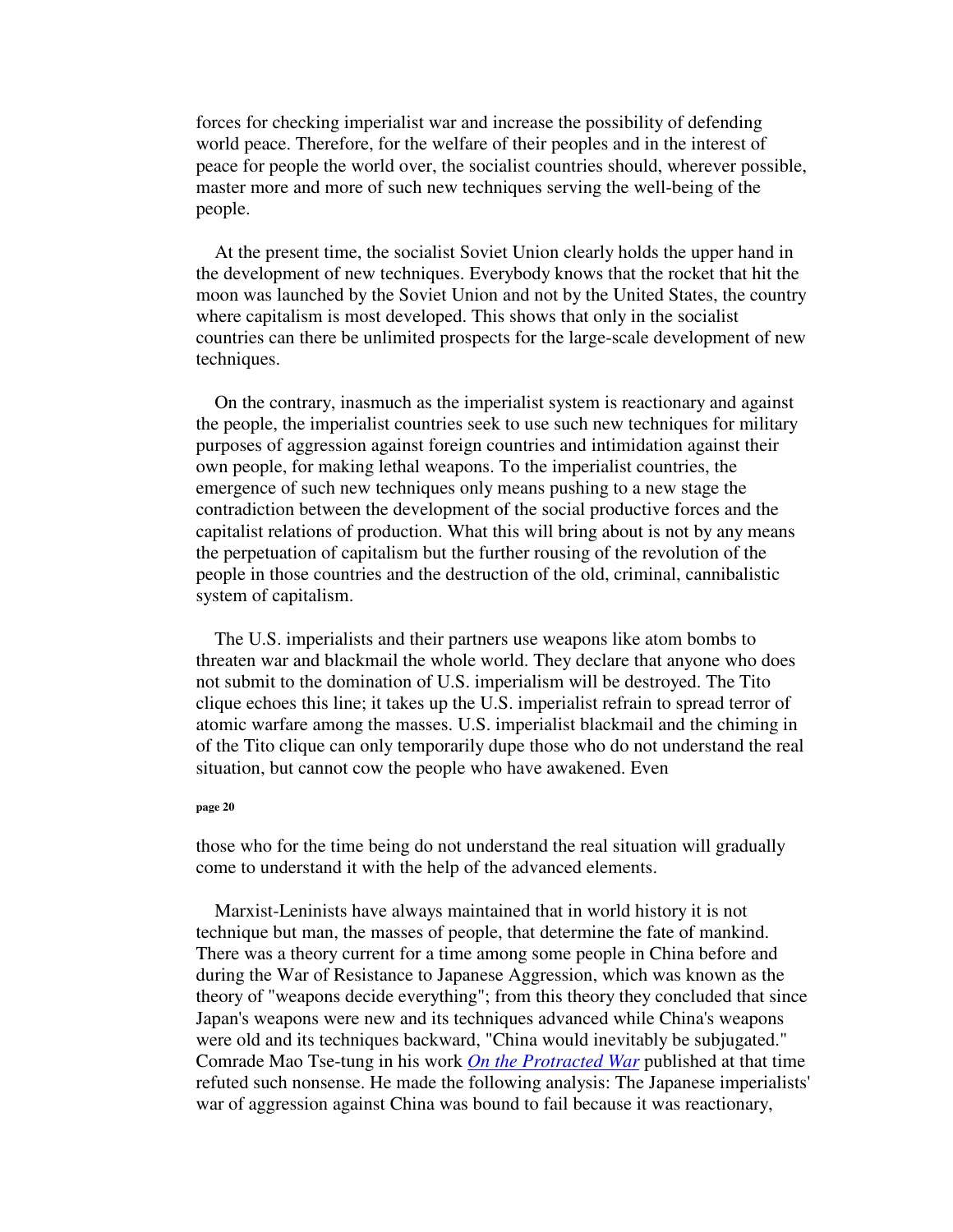unjust, and being unjust lacked popular support; the Chinese people's war of resistance against Japan would certainly win because it was progressive, just, and being just enjoyed abundant support. Comrade Mao Tse-tung pointed out that the most abundant source of strength in war lay in the masses, and that a people's army organized by awakened and united masses of people would be invincible throughout the world. This is a Marxist-Leninist thesis. And what was the outcome? The outcome was that the Marxist-Leninist thesis triumphed and the "theory of national subjugation" ended in defeat. After World War II, the triumph of the Korean and Chinese peoples in the Korean war over the U.S. aggressors far superior in weapons and equipment once again bore out this Marxist-Leninist thesis.

 An awakened people will always find new ways to counteract the reactionaries' superiority in arms and win victory for themselves. This was so in past history, it is so at present, and it will remain so in the future. As a result of the supremacy gained by the socialist Soviet Union in military techniques, and the loss of their monopoly of atomic and nuclear

## **page 21**

weapons by the U.S. imperialists, and as a result of the awakening of the people the world over and of the people in the United States itself, there is now in the world the possibility of concluding an agreement on the banning of atomic and nuclear weapons. We are striving for the conclusion of such an agreement. In contrast to the bellicose imperialists, the socialist countries and peace-loving people the world over actively and firmly stand for the banning and destruction of atomic and nuclear weapons. We are always struggling against imperialist war, for the banning of atomic and nuclear weapons and for the defence of world peace. The more broadly and intensively this struggle is waged and the more fully and thoroughly the brutish faces of the bellicose U.S. and other imperialists are exposed the more will we be able to isolate these imperialists before the people of the world, the greater will be the possibility of tying their hands and the more will it benefit the cause of world peace. If, on the contrary, we lose our vigilance against the danger of the imperialists launching a war, do not strive to arouse the people of all countries to oppose imperialism but tie the hands of the people, then imperialism can prepare for war just as it pleases and the inevitable result will be an increase in the danger of the imperialists launching a war and, once war breaks out, the people may not be able quickly to adopt a correct attitude towards it because of complete lack of preparation or inadequate preparation, thus being unable to effectively check the war. Of course, whether or not the imperialists will unleash a war is not determined by us; we are, after all, not their chief-of-staff. As long as the people of all countries enhance their awareness and are fully prepared, with the socialist camp also possessing modern weapons, it is certain that if the U.S. or other imperialists refuse to reach an agreement on the banning of atomic and nuclear weapons and should dare to fly in the face of the will of all the peoples by launching a war using atomic and nuclear weapons, the result will only be the very speedy destruction of these monsters themselves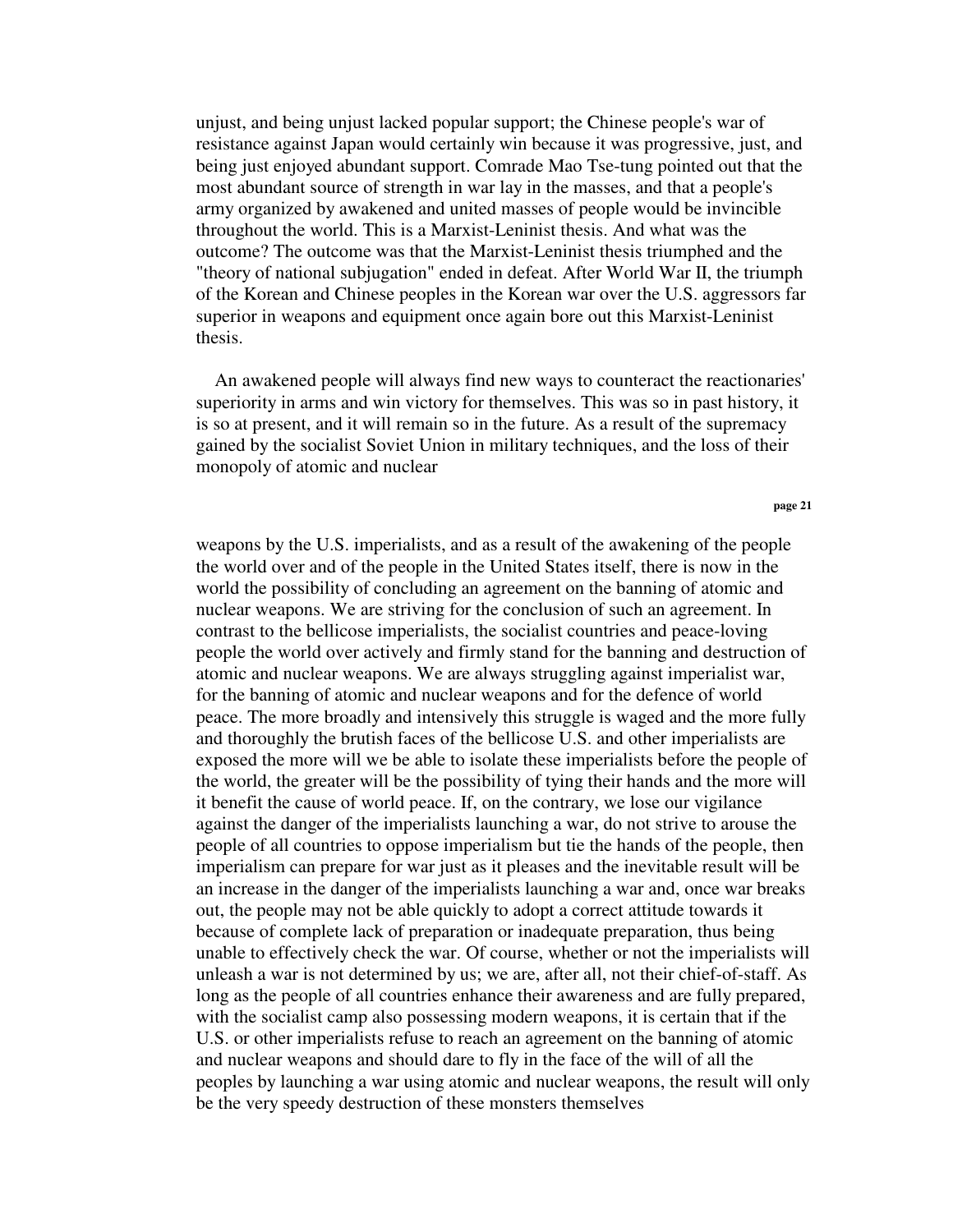## **page 22**

encircled by the peoples of the world, and certainly not the so-called annihilation of mankind. We consistently oppose the launching of criminal wars by imperialism, because imperialist war would impose enormous sacrifices upon the peoples of various countries (including the peoples of the United States and other imperialist countries). But should the imperialists impose such sacrifices on the peoples of various countries, we believe that, just as the experience of the Russian revolutiom and the Chinese revolution shows, those sacrifices would be rewarded. On the debris of imperialism, the victorious people would create very swiftly a civilization thousands of times higher than the capitalist system and a truly beautiful future for themselves.

 The conclusion can only be this: whichever way you look at it, none of the new techniques like atomic energy, rocketry and so on has changed, as alleged by the modern revisionists, the basic characteristics of the epoch of imperialism and proletarian revolution pointed out by Lenin. The capitalist-imperialist system definitely will not crumble of itself. It will be overthrown by the proletarian revolution within the imperialist country concerned, and the national revolution in the colonies and semi-colonies. Contemporary technological progress cannot save the capitalist-imperialist system from its doom but only rings a new death knell for it.

## **IV**

 The modern revisionists, proceeding from their absurd arguments on the current world situation and from their absurd argument that the Marxist-Leninist theory of class analysis and class struggle is obsolete, attempt to totally overthrow the fundamental theories of Marxism-Leninism on a series of questions like violence, war, peaceful co-existence, etc.

 There are also some people who are not revisionists, but well-intentioned persons who sincerely want to be Marxists,

#### **page 23**

but get confused in the face of certain new historical phenomena and thus have some incorrect ideas. For example, some of them say that the failure of the U.S. imperialists' policy of atomic blackmail marks the end of violence. While thoroughly refuting the absurdities of the modern revisionists, we should also help these well-intentioned people to correct their erroneous ideas.

 What is violence? Lenin said a great deal on this question in his book *The State and Revolution.* The emergence and existence of the state is in itself a kind of violence. Lenin introduced the following elucidation by Engels: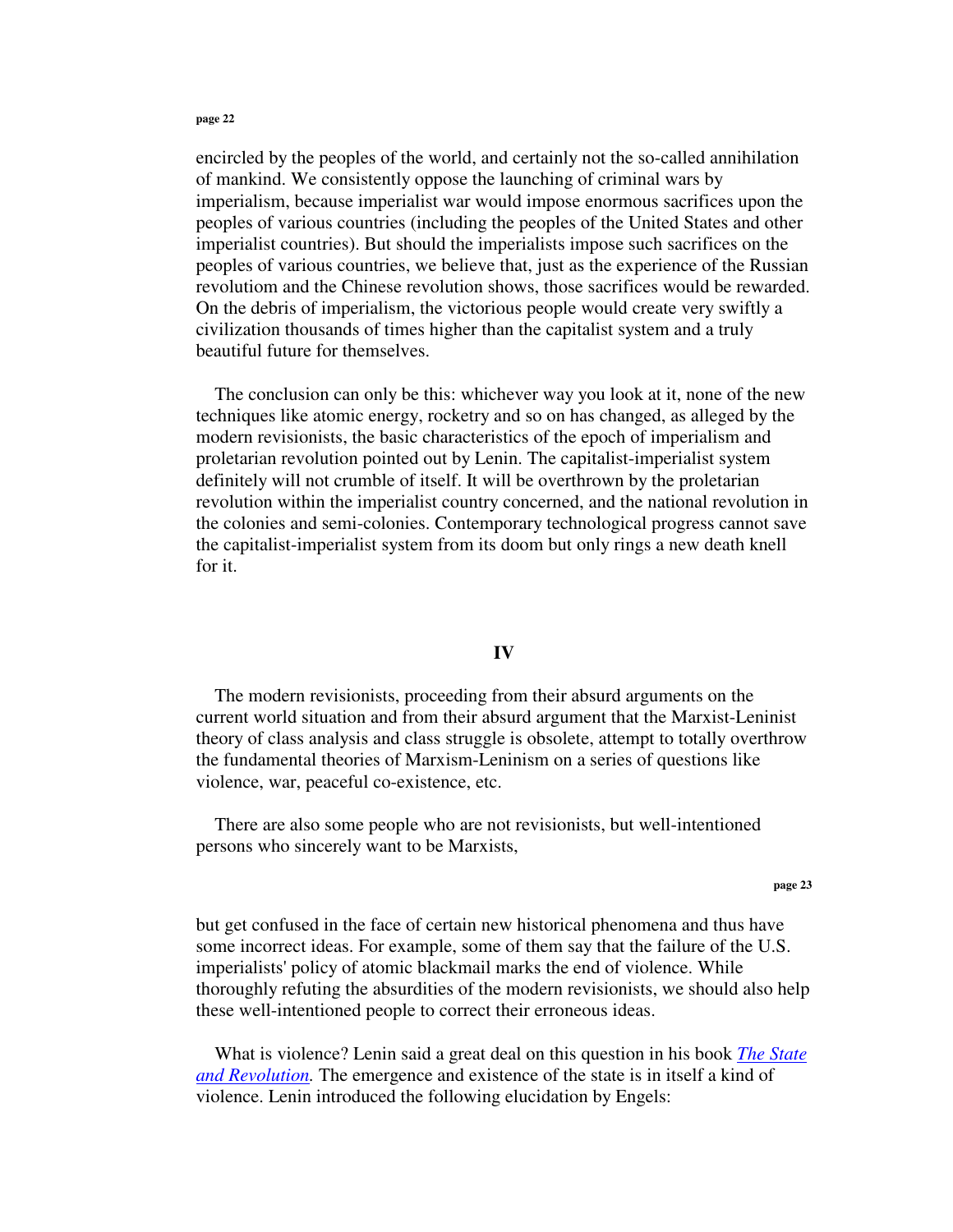. . . It (this public power) consists not merely of armed men, but of material appendages, prisons and coercive institutions of all kinds. . . .

Lenin tells us that we must draw a distinction between two types of states different in nature, the state of bourgeois dictatorship and the state of proletarian dictatorship, and between two types of violence different in nature, counterrevolutionary violence and revolutionary violence; as long as there is counterrevolutionary violence, there is bound to be revolutionary violence to oppose it. It would be impossible to wipe out counter-revolutionary violence without revolutionary violence. The state in which the exploiting classes are in power is counter-revolutionary violence, a special force for suppressing the exploited classes in the interest of the exploiting classes. Both before the imperialists had atomic bombs and rocket weapons, and since they have had these new weapons, the imperialist state has always been a special force for suppressing the proletariat at home and the people of its colonies and semi-colonies abroad, has always been such an institution of violence; even if the imperialists are compelled not to use these new weapons, the imperialist state will of course still remain an imperialist institution of violence until it is overthrown and replaced by the people's state, the state of the dictatorship of the proletariat of that country.

## **page 24**

 Never since the dawn of history have there been such large-scale, such utterly brutal forces of violence as those created by the present-day capitalistimperialists. Throughout the past ten years and more, the U.S. imperialists have, without any scruples, adopted means of persecution a hundred times more savage than before, trampling upon the outstanding sons of the country's working class, upon the Negro people, upon all progressives; and moreover, they have all along been declaring brazenly that they intend to put the whole world under their rule of violence. They are continuously expanding their forces of violence, and at the same time the other imperialists are also taking part in the race to strengthen their forces of violence.

 The bloated military build-up of the imperialist countries headed by the United States has appeared during the unprecedentedly grave general crisis of capitalism. The more frantically the imperialists carry the expansion of their military strength to a peak, the more it signifies that they are drawing near to their own doom. Now even some representatives of the U.S. imperialists have premonitions of the inevitable extinction of the capitalist system. But will the imperialists themselves put an end to their violence and will those in power in the imperialist countries abandon of their own accord the violence they have set up, just because imperialism is drawing near to its doom?

 Can it be said that, compared with the past, the imperialists are no longer addicted to violence, or that there has been a lessening in the degree of their addiction?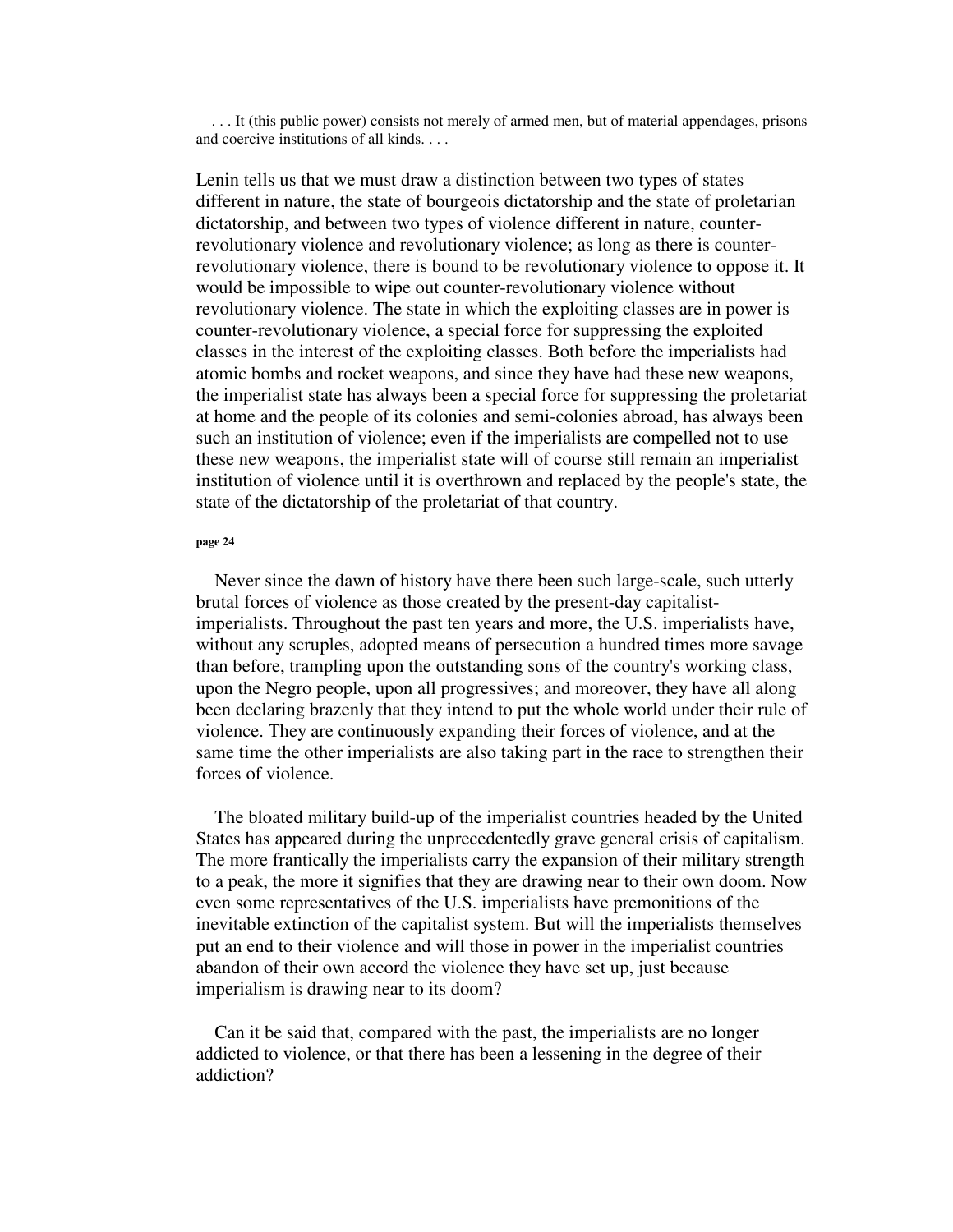Lenin answered such questions on many occasions long ago. He pointed out in his book *Imperialism, the Highest Stage of Capitalism* : ". . . For politically imperialism is always a striving towards violence and reaction." After the October Revolution, in his book *The Proletarian Revolution and the Renegade Kautsky* he made a special point of recounting history, comparing the differences between pre-monopoly capitalism and monopoly capitalism, i.e., imperialism. He said:

#### **page 25**

 . . . Pre-monopoly capitalism, which reached its zenith in the seventies of the nineteenth century, was, by virtue of its fundamental economic traits (which were most typical in England and America) distinguished by its relative attachment to peace and freedom. Imperialism, i.e., monopoly capitalism, which finally matured only in the twentieth century, is, by virtue of its fundamental economic traits, distinguished by the least attachment to peace and freedom, and by the greatest and universal development of militarism everywhere.

 Of course, these words of Lenin were said in the early period of the October Revolution, when the proletarian state was newly born, and its economic forces still young and weak, while with the lapse of forty years and more, the face of the Soviet state itself, and of the whole world has undergone a tremendous change, as we have already described. Then, can it be said that the nature of imperialism has changed because of the might of the Soviet Union, the might of the forces of socialism and the might of the forces of peace, and that, as a result, the foregoing theses of Lenin have become obsolete? Or, can it be said that imperialism will no longer resort to violence although its nature has not changed? Do these views conform to the real situation?

 The socialist world system has obviously gained the upper hand in its struggle with the capitalist world system. This great historic fact has weakened the position of imperialist violence in the world. But will this fact cause the imperialists never again to oppress the people of their own countries, never again engage in external expansion and aggressive activities? Can it make the warlike circles of the imperialists from now on "lay down the butcher's cleaver" and "sell swords to buy oxen"? Can it make the groups of munitions makers and dealers in the imperialist countries henceforth change over to peaceful pursuits?

## **page 26**

 All these questions confront every serious Marxist-Leninist, and require deep consideration. It is obvious that whether these questions are viewed and handled correctly or not has a close bearing on the success or failure of the proletarian cause and the destiny of humanity.

 War is the most acute form of expression of violence. One type is civil war, another is foreign war. Violence is not always expressed by war, its most acute form. In capitalist countries, bourgeois war is the continuation of the bourgeois politics of ordinary times, while bourgeois peace is the continuation of bourgeois wartime politics. The bourgeoisie always alternately adopt the two forms, war and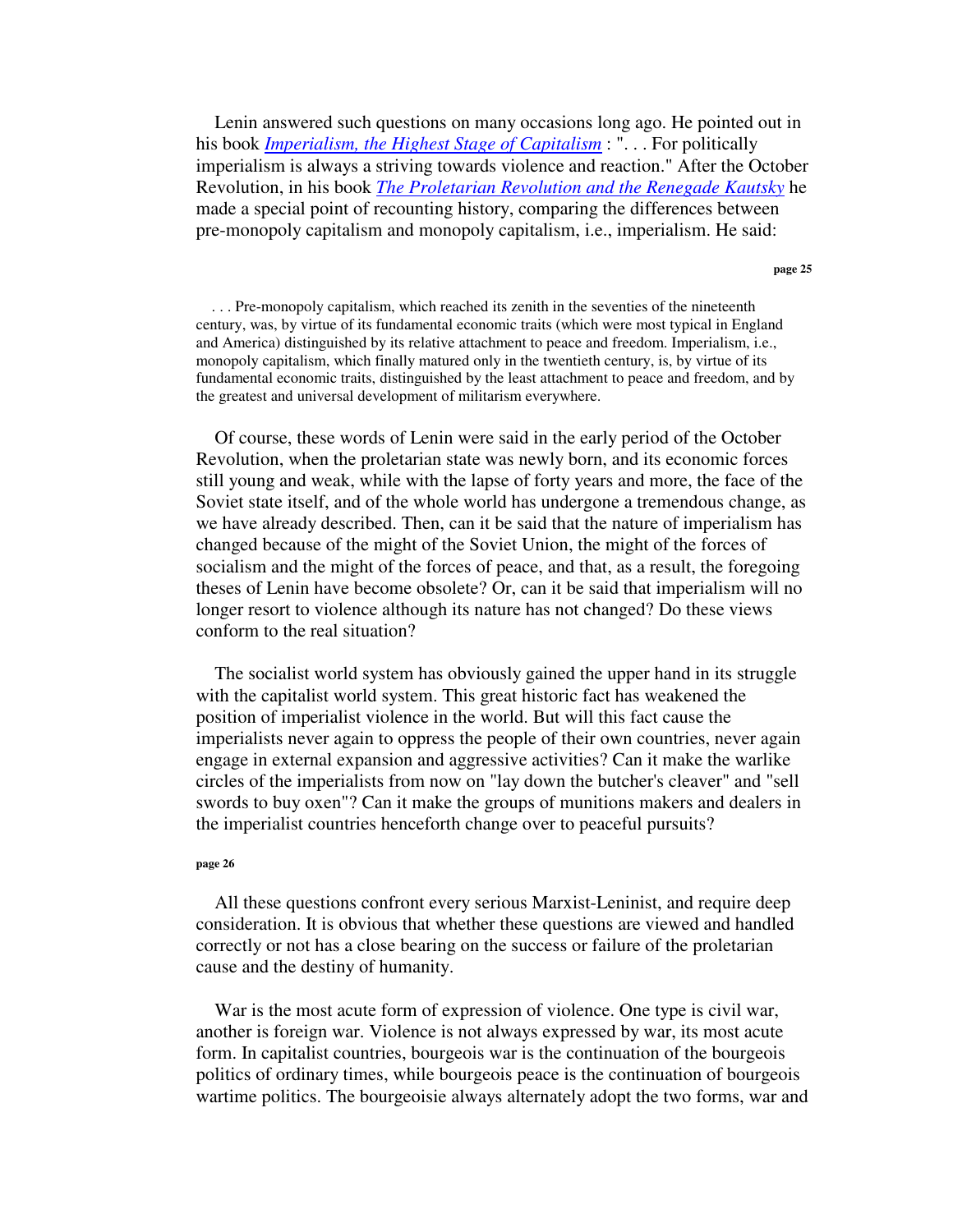peace, to carry on their rule over the people and their external struggles. In what is called peace time, the imperialists rely on armed force to deal with the oppressed classes and nations by such forms of violence as arrest, imprisonment, hard labour, massacre and so forth, while at the same time, they are also prepared to use the most acute form of violence -- war -- to suppress the revolution of the people at home, to carry out plunder abroad, to overwhelm foreign competitors and to stamp out revolutions in other countries. Or, peace at home may exist side by side with war abroad.

 In the initial period of the October Revolution, the imperialists resorted to violence in the form of war against the Soviet Union, which was a continuation of their imperialist politics; in World War II, the German imperialists used violence in the form of large-scale war to attack the Soviet Union, which was a continuation of their imperialist politics. But on the other hand, the imperialists also established diplomatic relations of peaceful co-existence with the Soviet Union in different periods, which was also, of course, a continuation of imperialist politics in another form under specific conditions.

 True, some new questions have now arisen concerning peaceful coexistence. Confronted with the powerful Soviet Union and the powerful socialist camp, the imperialists must at any rate carefully consider whether, contrary to their

wishes, they would hasten their own extinction, as Hitler did, or bring about the most serious consequences for the capitalist system itself, if they should attack the Soviet Union and the other socialist countries.

 "Peaceful co-existence" -- this is a new concept which arose only after the emergence of the socialist state in the world following the October Revolution. It is a new concept formed under the circumstances Lenin had predicted before the October Revolution, when he said:

 Socialism cannot achieve victory simultaneously in all countries. It will achieve victory first in one or several countries, while the others will remain bourgeois or pre-bourgeois for some time.[1]

 This new concept is one advanced by Lenin after the great Soviet people defeated the imperialist armed intervention. As was pointed out above, at the outset the imperialists were not willing to co-exist peacefully with the Soviet Union. The imperialists were compelled to "co-exist" with the Soviet Union only after the war of intervention against the Soviet Union had failed, after there had been several years of actual trial of strength, after the Soviet state had planted its feet firmly on the ground, and after a certain balance of power had taken shape between the Soviet state and the imperialist countries. Lenin said in 1920:

 We have won conditions for ourselves under which we can exist alongside the capitalist powers, which are now forced to enter into trade relations with us.[2]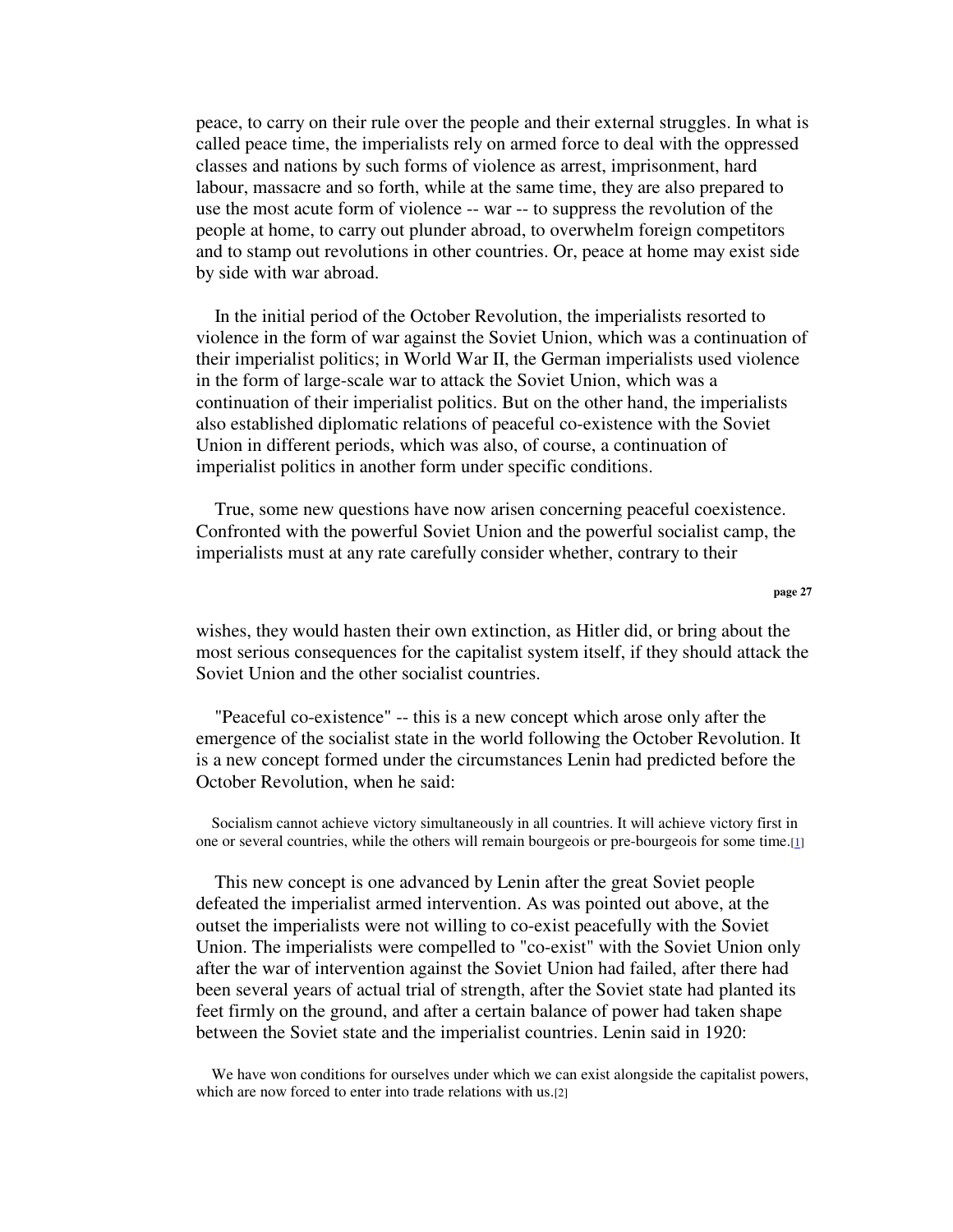It can be seen that the peaceful co-existence for a certain period between the world's first socialist state and imperialism was achieved entirely through struggle. Before World War II, the 1920-1940 period prior to Germany's attack on the

[1] *The Military Program of the Proletarian Revolution.* [2] *Our Internal and External Situation and the Party's Tasks.*

## **page 28**

Soviet Union was a period of peaceful coexistence between imperialism and the Soviet Union. During all those twenty years, the Soviet Union kept faith with peaceful co-existence. However, by 1941, Hitler no longer wanted to maintain peaceful co-existence with the Soviet Union; the German imperialists perfidiously launched a savage attack on the Soviet Union. Owing to the victory of the antifascist war in which the great Soviet Union was the main force, the world saw once again a situation of peaceful co-existence between the socialist and capitalist countries. Nevertheless, the imperialists have not given up their designs. The U.S. imperialists have set up networks of military bases and guided missile bases everywhere around the Soviet Union and the entire socialist camp. They are still occupying our territory Taiwan and continually carrying out military provocations against us in the Taiwan Straits. They carried out armed intervention in Korea, conducting a large-scale war against the Korean and Chinese peoples on Korean soil, which resulted in an armistice agreement only after their defeat -- and up to now they are still interfering with the reunification of the Korean people. They gave aid in weapons to the French imperialist occupation forces in their war against the Vietnamese people, and up to now they are still interfering with the reunification of the Vietnamese people. They engineered the counterrevolutionary rebellion in Hungary, and up to now they are continually making all sorts of attempts at subversion in the socialist countries in East Europe and elsewhere. The facts are still just as Lenin presented them to a U.S. correspondent in February 1920: on the question of peace, "there is no obstacle on our side. The obstacle is the imperialism of American (and all other) capitalists."[1]

 The foreign policy of socialist countries can only be a policy of peace. The socialist system determines that we do not

**page 29**

need war, absolutely will not start a war, and absolutely must not, should not and cannot occupy one inch of a neighbouring country's territory. Ever since its founding, the People's Republic of China has consistently adhered to a foreign policy of peace. Our country together with two neighbouring countries, India and

<sup>[1]</sup> *Answer to the questions of the Correspondent of the American Newspaper*, *"New York Evenings Journal."*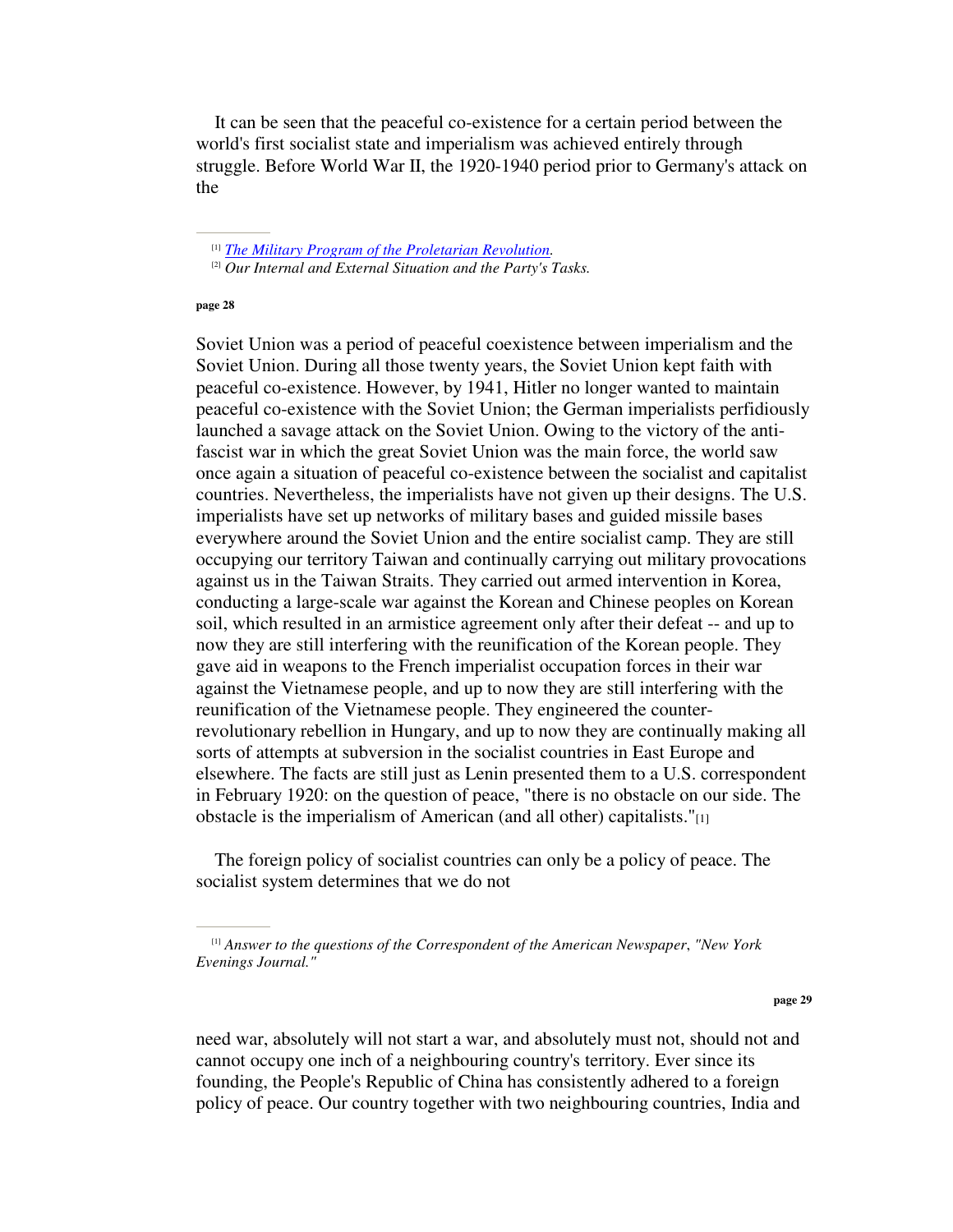Burma, jointly initiated the well-known Five Principles of Peaceful Co-existence; and at the Bandung Conference of 1955, our country together with various countries of Asia and Africa adopted the Ten Principles of Peaceful Co-existence. The Communist Party and Government of our country have in the past few years consistently supported the activities for peace carried out by the Central Committee of the Communist Party and the Government of the Soviet Union headed by Comrade N. S. Khrushchov, considering that these activities on the part of the Central Committee of the Communist Party and the Government of the Soviet Union have further demonstrated before the peoples of the world the firmness of the socialist countries' peaceful foreign policy as well as the need for the peoples to prevent the imperialists from launching a new world war and to strive for a lasting world peace.

## The Declaration of the Moscow Meeting of 1957 states:

 The cause of peace is upheld by the powerful forces of our era: the invincible camp of socialist countries headed by the Soviet Union; the peace-loving countries of Asia and Africa taking an anti-imperialist stand and forming, together with the socialist countries, a broad peace zone; the international working class and above all its vanguard -- the Communist Parties; the liberation movement of the peoples of the colonies and semi-colonies; the mass peace movement of the peoples; the peoples of the European countries who have proclaimed neutrality, the peoples of Latin America and the masses in the imperialist countries themselves are firmly resisting plans for a new war. An alliance of these mighty forces could prevent war. . . .

## **page 30**

So long as these mighty forces are continuously developed, it is possible to maintain the situation of peaceful co-existence, or even to formally reach some sort of agreement on peaceful co-existence, up to and including the conclusion of an agreement on the prohibition of atomic and nuclear weapons. That would be a fine thing in full accord with the aspirations of the peoples of the world. However, even in that case, as long as the imperialist system still exists, war, the most acute form of violence, will not disappear from the world. The fact is not as described by the Yugoslav revisionists, who declare[1] obsolete Lenin's definition that "war is the continuation of politics," a definition which he repeatedly explained and upheld in combating opportunism.

 We believe in the absolute correctness of Lenin's thinking: War is an inevitable outcome of the systems of exploitation and the imperialist system is the source of modern wars. Until the imperialist system and the exploiting classes come to an end, wars of one kind or another will still occur. They may be wars among the imperialists for redivision of the world, or wars of aggression and anti-aggression between the imperialists and the oppressed nations, or civil wars of revolution and counter-revolution between the exploited and exploiting classes in the imperialist countries, or, of course, wars in which the imperialists attack the socialist countries and the socialist countries are forced to defend themselves. All kinds of war represent the continuation of the politics of definite classes. Marxist-Leninists absolutely must not sink into the mire of bourgeois pacifism, and can only adopt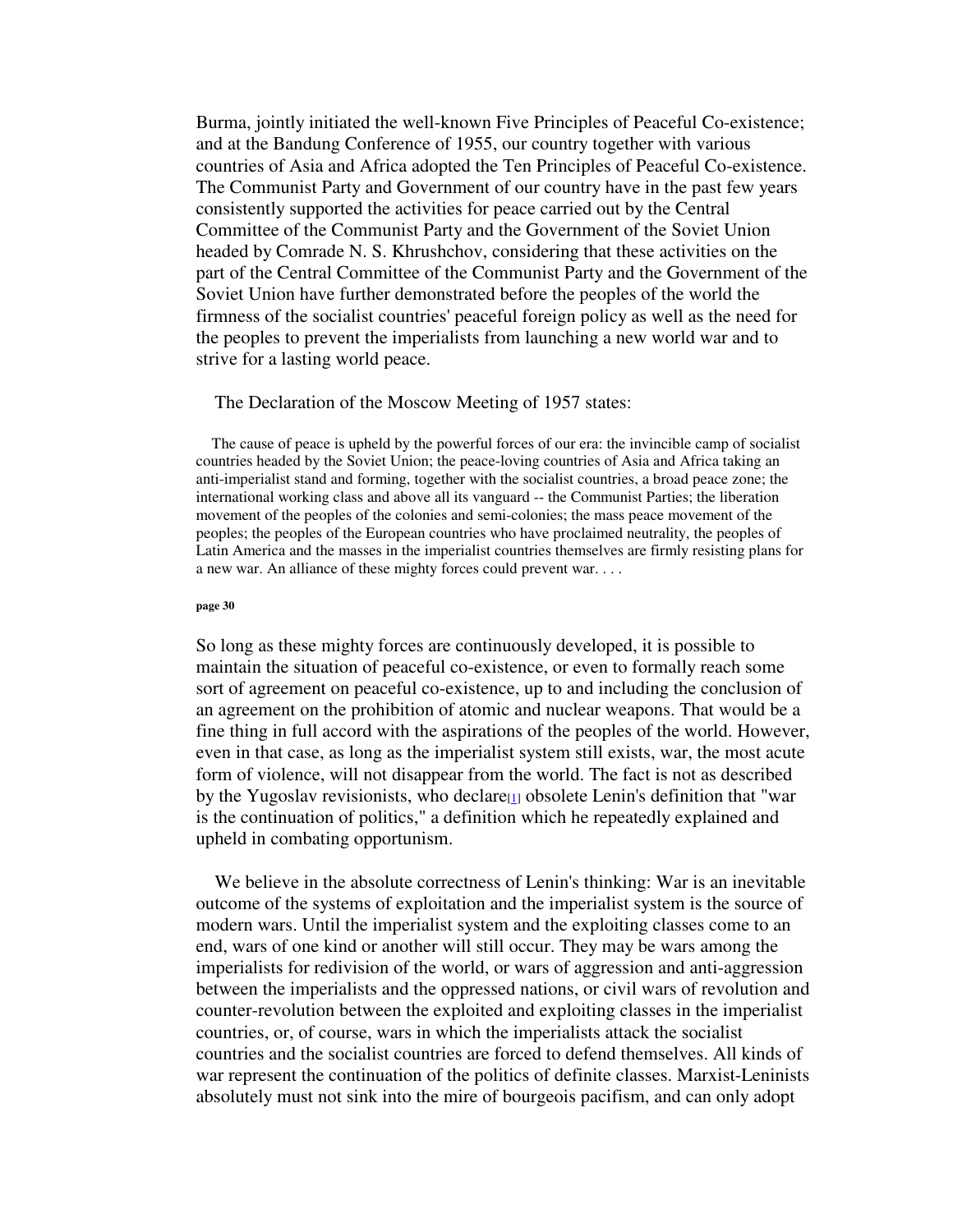the method of concrete class analysis to appraise all kinds of war and accordingly draw conclusions on policies to be followed by the proletariat. As Lenin put it in his article *The Military Program of the Proletarian Revolution* : theoretically, it would be quite

**page 31**

wrong to forget that every war is but the continuation of politics by other means."

 To attain its aim of plunder and oppression, imperialism always has two tactics: the tactics of war and the tactics of "peace"; therefore, the proletariat and the people of all countries must also use two tactics to deal with imperialism: the tactics of exposing imperialism's peace fraud and striving energetically for a genuine world peace, and the tactics of being prepared to use a just war to end the imperialist unjust war if and when imperialism should unleash it.

 In a word, in the interests of the peoples of the world, we must thoroughly shatter the falsehoods of the modem revisionists and uphold the Marxist-Leninist viewpoints on the questions of violence, war and peaceful co-existence.

 The Yugoslav revisionists deny the inherent class character of violence and thereby obliterate the fundamental difference between revolutionary violence and counter-revolutionary violence; they deny the inherent class character of war and thereby obliterate the fundamental difference between just wars and unjust wars; they deny that imperialist war is a continuation of imperialist politics, deny the danger of imperialism unleashing another world war, deny that only after doing away with the exploiting classes will it be possible to do away with war, and even shamelessly call the chieftain of U.S. imperialism Eisenhower "the man who laid the cornerstone for eliminating the cold war and establishing lasting peace with peaceful competition between different political systems;"[1] they deny that under the conditions of peaceful co-existence there are still complicated, acute struggles in the political, economic and ideological fields, and so on. All these arguments of the Yugoslav revisionists are aimed at poisoning the minds of the proletariat and the people of all countries, and are helpful to the imperialist policy of war.

**page 32**

<sup>[1]</sup> *Cf.* "Active Co-existence and Socialism," *Narodna Armija* of Yugoslavia, November 28, 1958.

<sup>[1]</sup> *Cf.* "Eisenhower Arrives in Rome," *Borba* of Yugoslavia, December 4, 1959.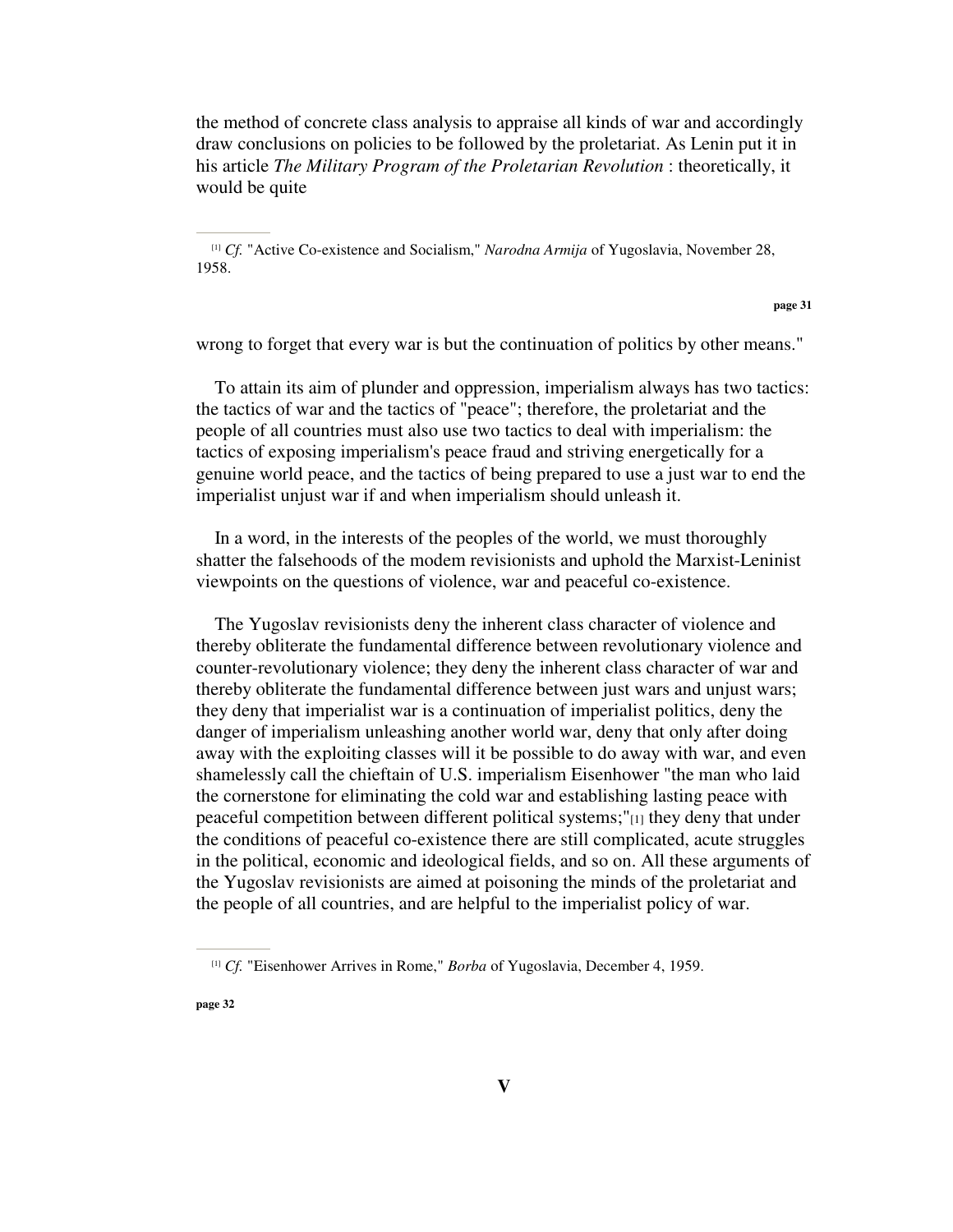The modern revisionists seek to confuse the peaceful foreign policy of the socialist countries with the domestic policy of the proletariat in the capitalist countries. They thus hold that peaceful co-existence of countries with differing social systems means that capitalism can peacefully grow into socialism, that the proletariat in countries ruled by the bourgeoisie can renounce class struggle and enter into "peaceful co-operation" with the bourgeoisie and the imperialists, and that the proletariat and all the exploited classes should forget about the fact that they are living in a class society, and so on. All these arguments are also diametrically opposed to Marxism-Leninism. The aim of the modern revisionists is to protect imperialist rule, and they attempt to hold the proletariat and all the rest of the working people perpetually in capitalist enslavement.

 Peaceful co-existence of different countries and people's revolutions in various countries are in themselves two different things, not one and the same thing; two different concepts, not one; two different kinds of question, and not one and the same kind of question.

 Peaceful co-existence refers to relations between countries; revolution means the overthrow of the oppressing classes by the oppressed people within each country, while in the case of the colonies and semi-colonies, it is first and foremost a question of overthrowing alien oppressors, namely, the imperialists. Before the October Revolution the question of peaceful co-existence between socialist and capitalist countries simply did not exist in the world, as there were as yet no socialist countries at that time; but there did exist the questions of the proletarian revolution and the national revolution, as the peoples in various countries, in accordance with the specific conditions in their own countries, had long ago put revolutions of one kind or another on the order of the day to determine the destinies of their countries.

**page 33**

 We are Marxist-Leninists. We have always held that revolution is each nation's own affair. We have always maintained that the working class can only depend upon itself for its emancipation, and that the emancipation of the people of any given country depends on their own awakening, and on the ripening of revolution in that country. Revolution can neither be exported nor imported. No one can forbid the people of a foreign country to carry out a revolution, nor can one make a revolution in a foreign country by using the method of "helping the rice shoots to grow by pulling them up."

Lenin put it well when he said in June 1918:

 There are people who believe that the revolution can break out in a foreign country to order, by agreement. These people are either mad or they are provocateurs. We have experienced two revolutions during the past twelve years. We know that revolutions cannot be made to order, or by agreement; they break out when tens of millions of people come to the conclusion that it is impossible to live in the old way any longer.[1]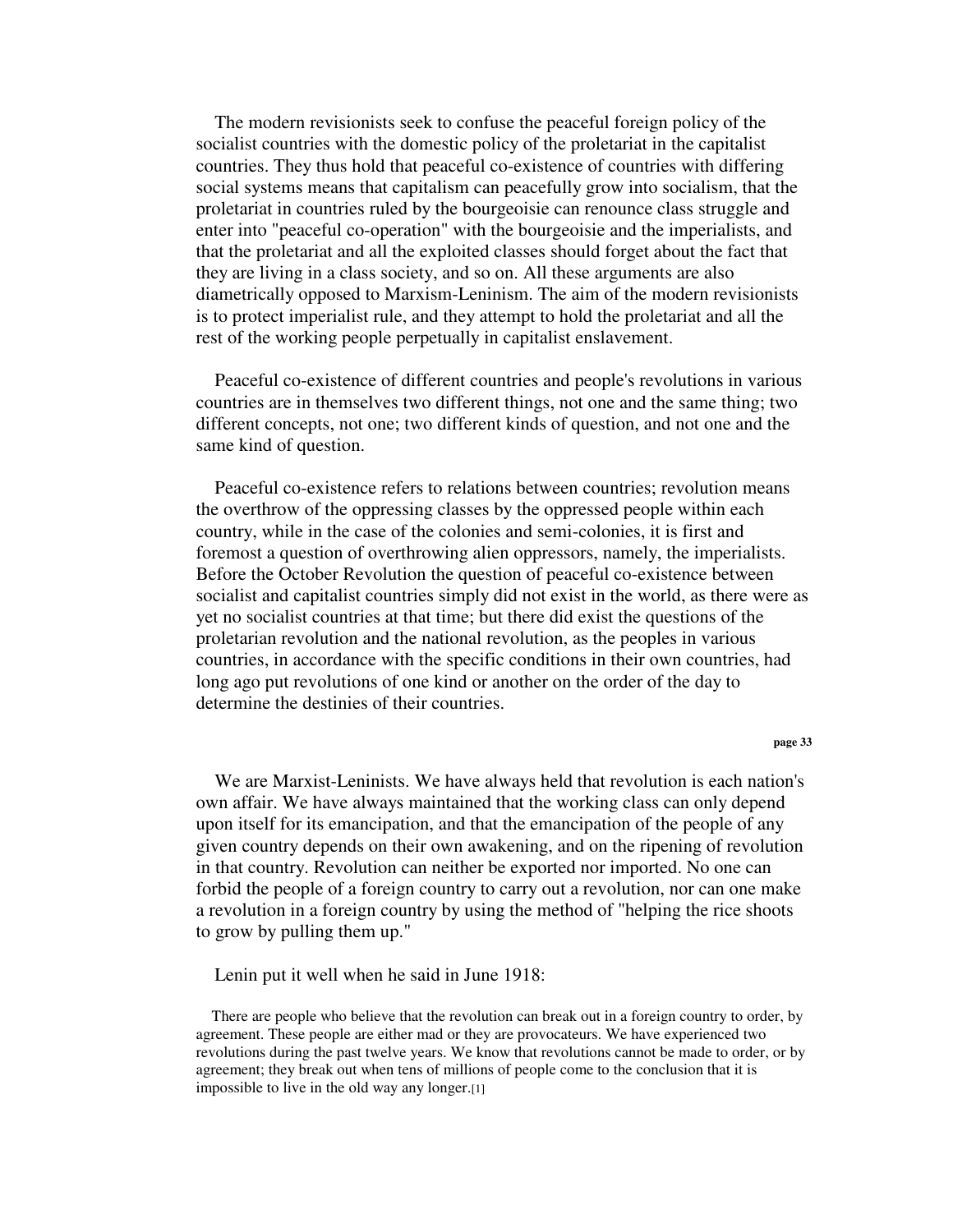In addition to the experience of the Russian revolution, is not the experience of the Chinese revolution also one of the best proofs of this? We Chinese people, under the leadership of the Chinese Communist Party, have also experienced several revolutions. The imperialists and all the reactionaries, like lunatics, have always asserted that our revolutions were made to order from abroad, or in accordance with agreements. But people all over the world know that our revolutions were not imported from abroad, but were brought about because our people found it impossible to continue to live in the old China and because they wanted to create a new life of their own.

## **page 34**

 When a socialist country, in the face of imperialist attack, is compelled to wage a defensive war and launch counter-attacks, is it justified in going beyond its own border to pursue and eliminate its enemies from abroad, as the Soviet Union did in the war against Hitler? Certainly it is completely justified, absolutely necessary and entirely just. In accordance with the strict principles of communists, such operations by the socialist countries must absolutely be limited to the time when imperialism launches a war of aggression against them. Socialist countries never permit themselves to send, never should and never will send their troops across their borders unless they are subjected to aggression from a foreign enemy. Since the armed forces of the socialist countries fight for justice, when these forces have to go beyond their borders to counter-attack a foreign enemy, it is only natural that they should exert an influence and have an effect wherever they go; but even then, the emergence of people's revolutions and the establishment of the socialist system in those places and countries where they go will still have to depend on the will of the masses of the people there.

 The spread of revolutionary ideas knows no national boundaries. But it is only through the efforts of the masses of people under the specific circumstances in a given country that these ideas will yield revolutionary fruit. This is not only true in the epoch of proletarian revolution, but also invariably true in the epoch of bourgeois revolution. The bourgeoisie of various countries in the epoch of their revolution took Rousseau's *Social Contract* as their gospel, while the revolutionary proletariat in various countries take as their gospel Marx's *Communist Manifesto* and *Capital* and Lenin's Imperialism, the Highest Stage of Capitalism and *The State and Revolution*, and so on. Times vary, the classes vary, the ideologies vary and the character of the revolutions varies. But no one can hold back a revolution in any country if there is a desire for that revolution and when the revolutionary crisis there has matured. In the end the socialist system will

<sup>[1]</sup> *The Fourth Conference of Trade Unions and Factory Committees of Moscow.*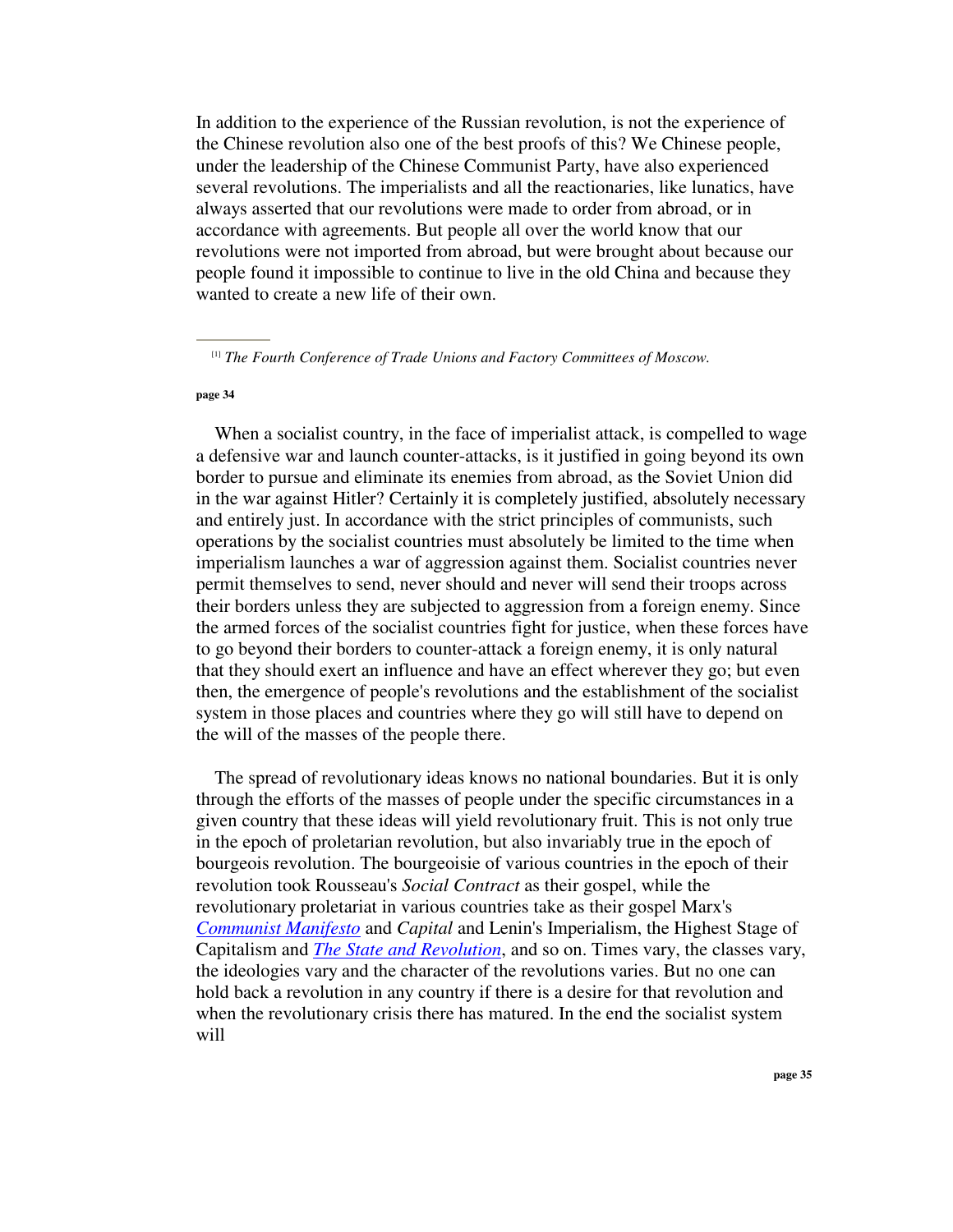replace the capitalist system. This is an objective law independent of human will. No matter how hard the reactionaries may try to prevent the advance of the wheel of history, revolution will take place sooner or later and will surely triumph. This applies to the replacement of one society by another throughout human history. The slave system was replaced by the feudal system which, in its turn, was replaced by the capitalist system. These, too, follow laws independent of human will. And all these changes were carried out through revolution.

 That notorious old revisionist Bernstein once said, "Remember ancient Rome, there was a ruling class that did no work, but lived well, and as a result, this class weakened. Such a class must gradually hand over its power."[1] That the slaveowners as a class "weakened" was a historical fact that Bernstein could not conceal, any more than the present U.S. imperialists can conceal the hard fact of their own steady decline. Yet Bernstein, shameless, self-styled "historian" that he was, chose to cover up the basic fact of ancient Roman history that the slaveowners never "handed over power" of their own accord and that their rule was overthrown by protracted, repeated, continuous slave revolutions.

 Revolution means the use of revolutionary violence by the oppressed class, it means revolutionary war. This is true of the slave revolution as well as of the bourgeois revolution. Lenin has put it well:

 History teaches us that no oppressed class ever achieved power, nor could achieve power, without going through a period of dictatorship, i.e., the conquest of political power and suppression by force of the most desperate, frenzied resistance always offered by the exploiters. . . . The bourgeoisie . . . came to power in the advanced countries through a series of insurrections, civil wars, the suppression by force

**page 36**

of kings, feudalists, slave-owners and their attempts at restoration.[1]

Why do things happen this way?

 In answering this question, again we have to quote Lenin. In the first place, as Lenin said: "No ruling class in the world ever gave way without a struggle."[2]

 Secondly, as Lenin explained: "The reactionary classes themselves are usually the first to resort to violence, to civil war; they are the first to 'place the bayonet on the agenda.  $\ldots$ <sup>"</sup>[3]

In the light of this how shall we conceive of the proletarian socialist revolution?

 In order to answer this question we must quote Lenin again. Let us read the following passage by him:

<sup>[1]</sup> *Cf.* article by E. Bernstein: *Different Forms of Economic Life.*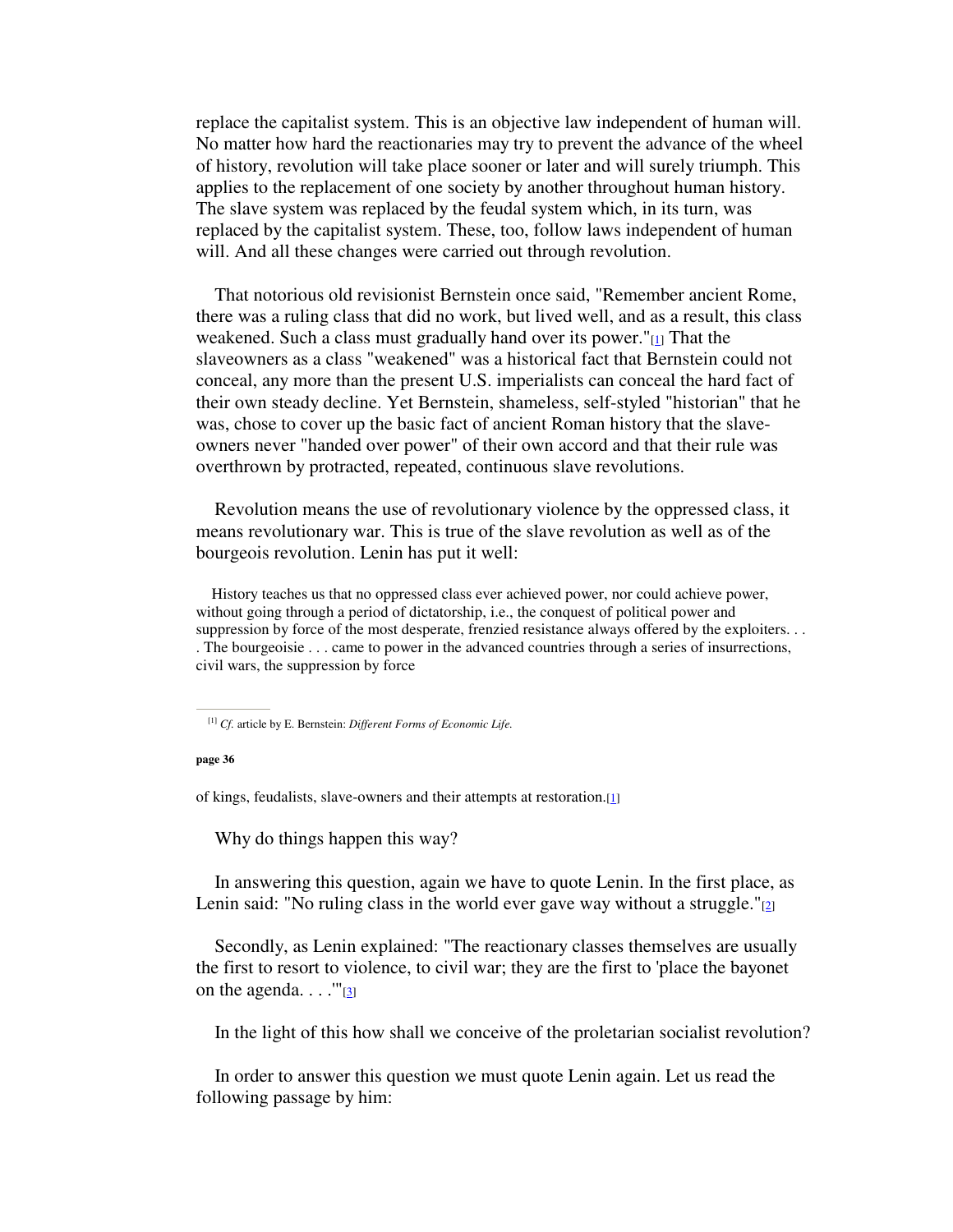Not a single great revolution in history has ever been carried out without a civil war and no serious Marxist will believe it possible to make the transition from capitalism to socialism without a civil war.[4]

These words of Lenin here explain the question very clearly. And here is another quotation from Lenin:

*If* socialism had been born peacefully -- but the capitalist gentlemen did not wish to let it be born thus. It is not quite enough to put it this way. Even if there had been no war, the capitalist gentlemen would still have done all they could to prevent such a peaceful development. Great revolutions, even when they began peacefully, like the great French Revolution, have ended in desperate wars which have been started by the counter-revolutionary bourgeoisie.[5]

This is also very clearly put.

[4] *Prediction.*

**page 37**

 The Great October Revolution is the best material witness to the truth of these propositions of Lenin.

 So is the Chinese revolution. No one will ever forget that it was only after going through twenty-two years of bitter civil war that the Chinese people and the Chinese proletariat won nationwide victory and captured state power under the leadership of the Chinese Communist Party.

 The history of the proletarian revolution in the West after World War I teaches us: even when the capitalist gentlemen do not exercise direct, open control of state power, but rule through their lackeys -- the treacherous social-democrats, these despicable renegades will surely be ready at any time, in accordance with the dictates of the bourgeoisie, to cover up the violence of the bourgeois White Guards and plunge the proletarian revolutionary fighters into a blood bath. This is just the way it was in Germany at that time. Vanquished, the big German bourgeoisie handed over state power to the social-democrats. The socialdemocratic government, on coming to power, immediately launched a bloody suppression of the German working class in January 1919. Let us recall how Karl Liebknecht and Rosa Luxemburg, whom Lenin called "outstanding representatives of the world proletarian International" and "the immortal leaders of the international socialist revolution," shed their blood as a result of the violence of the social-democrats of the day. Let us also recall, in Lenin's words, "the vileness and shamelessness of these murders"[1] perpetrated by these renegades -- these so-called "socialists" -- for the purpose of preserving the capitalist system and the interests of the bourgeoisie! Let us, in the light of all

<sup>[1]</sup> *The First Congress of the Communist International.*

<sup>[2]</sup> *Speech at the Workers' Conference of Presnia District.*

<sup>[3]</sup> *Two Tactics of Social-Democracy in the Democratic Revolution.*

<sup>[5]</sup> *The First All-Russian Conference on Social Education.*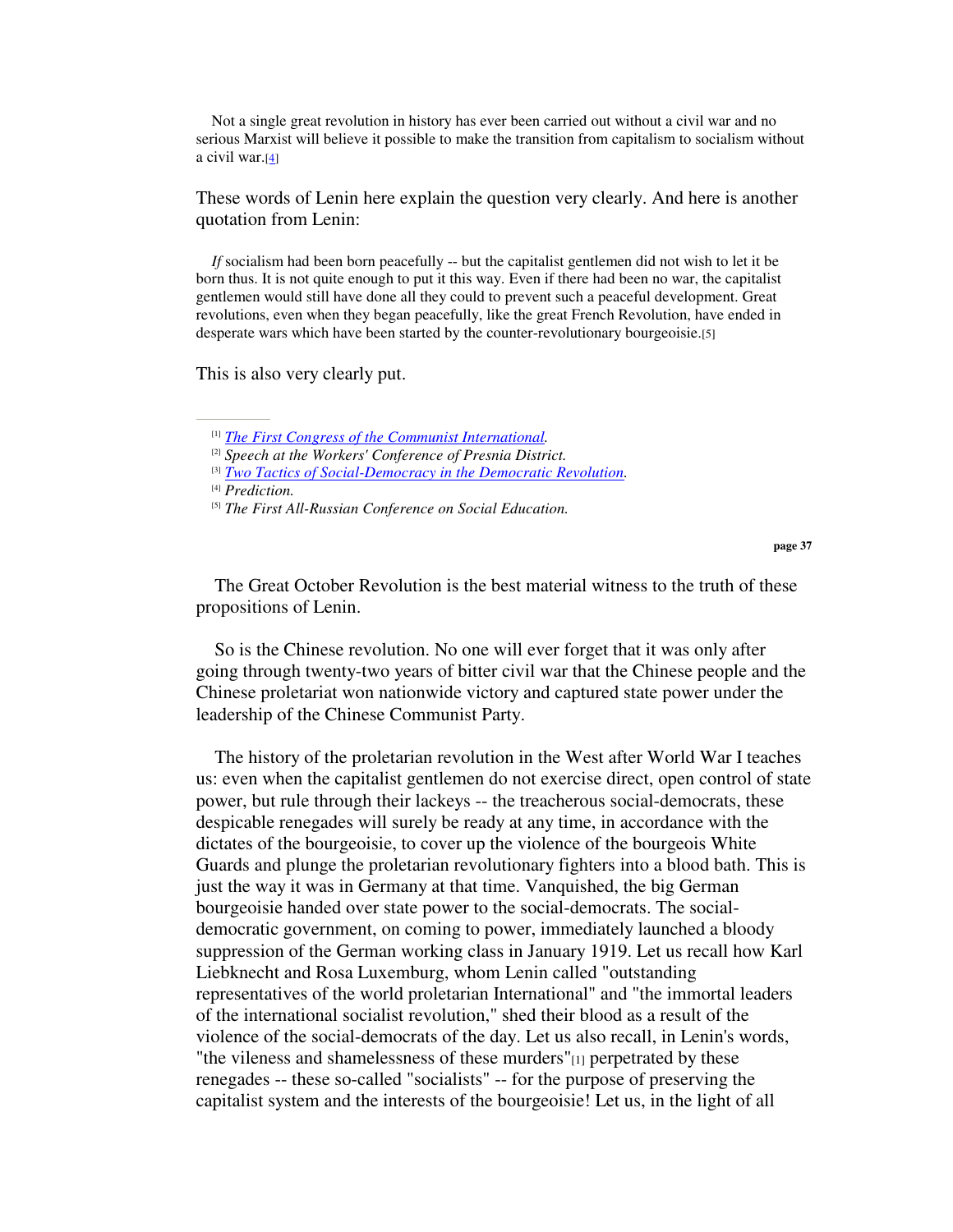these bloody facts both of the past and of the present capitalist world, examine all the nonsense about the "peaceful growth of capitalism into socialism" mouthed by the old revisionists and their modern counterparts.

[1] *A Letter to the Workers of Europe and America.*

#### **page 38**

 Does it follow, then, that we Marxist-Leninists will refuse to adopt the policy of peaceful transition even when there exists the possibility of peaceful development? No, decidedly not.

 As we all know, Engels, one of the great founders of scientific communism, in the famous work *Principles of Communism* answered the question: "Can private property be eliminated by peaceful means?" He wrote:

 One would wish that it could be thus, and communists, of course, would be the last to object to this. Communists know very well that all plots are not only futile, but even pernicious. They know very well that revolutions cannot be thought up and made arbitrarily as one wishes and that revolutions have always and everywhere been the necessary result of existing conditions, which have absolutely not depended on the will and leadership of separate parties and whole classes. But at the same time, they see that the development of the proletariat in nearly all civilized countries is being violently suppressed and that in this way the opponents of the communists are working as hard as they can for the revolution. . . .

 This was written over a hundred years ago, yet how fresh it is as we read it again!

 We also know that for a time following the Russian February Revolution, in view of the specific conditions of the time, Lenin did adopt the policy of peaceful development of the revolution. He considered it "an extraordinarily rare opportunity in the history of revolutions"[1] and grasped tight hold of it. The bourgeois Provisional Government and the White Guards, however, destroyed this possibility of peaceful development of the revolution and drenched the streets of Petrograd in the blood of the workers and soldiers marching in a peaceful mass demonstration in July. Lenin, therefore, pointed out:

[1] *The Tasks of the Revolution.*

**page 39**

 The peaceful course of development has been rendered impossible. A non-peaceful and most painful course has begun.[1]

 We know too that when there was a widespread and ardent desire for peace among the people throughout the country after the conclusion of the Chinese War of Resistance to Japanese Aggression, our Party conducted peace negotiations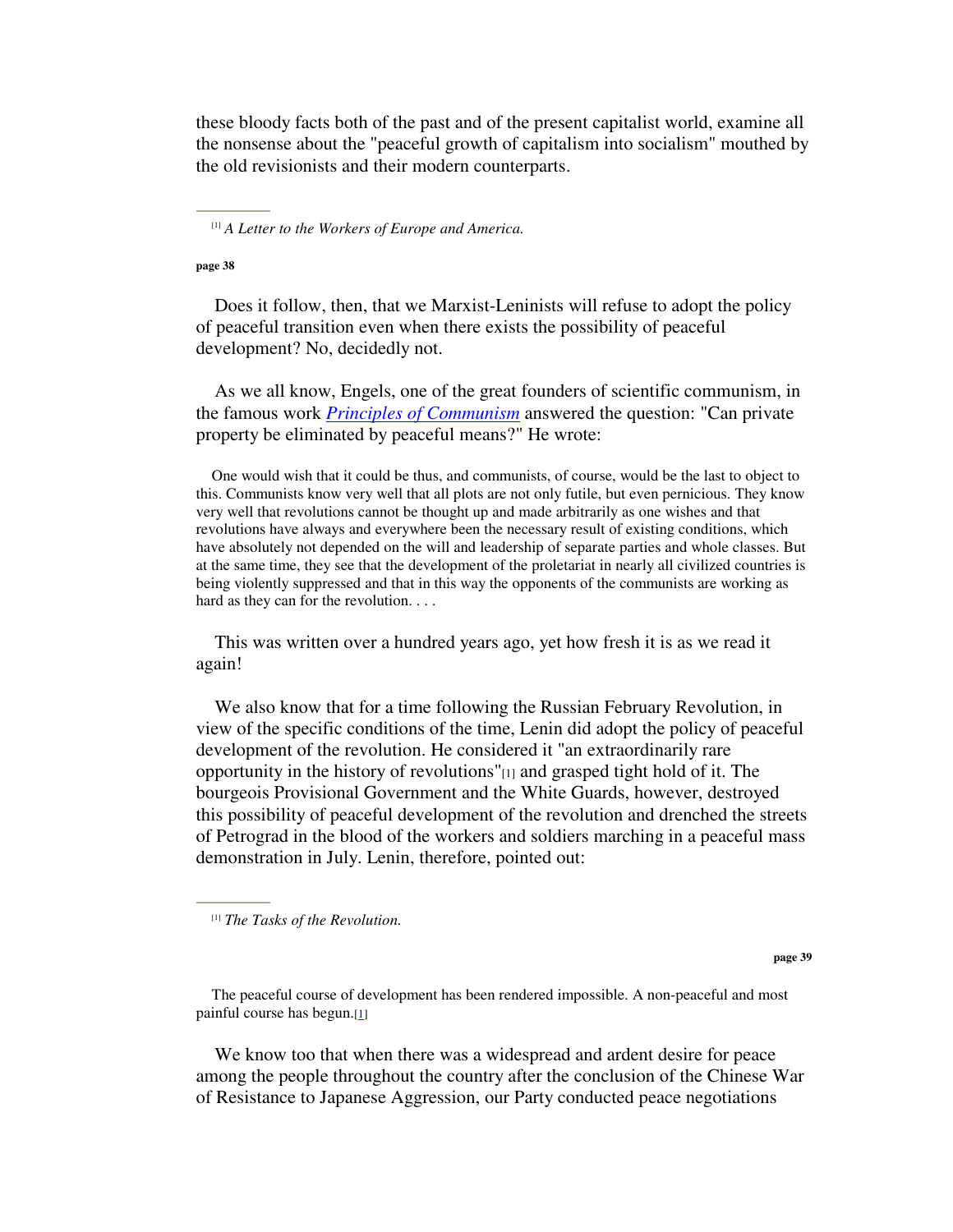with the Kuomintang, seeking to institute social and political reforms in China by peaceful means, and in 1946 an agreement on achieving internal peace was reached with the Kuomintang. The Kuomintang reactionaries, however, defying the will of the whole people, tore up this agreement and, with the support of U.S. imperialism, launched a civil war on a nationwide scale. This left the Chinese people with no option but to wage a revolutionary war. As we never relaxed our vigilance or gave up the people's armed forces in our struggle for peaceful reform but were fully prepared, the people were not cowed by the war, but those who launched the war were made to-eat their own bitter fruit.

 It would be in the best interests of the people if the proletariat could attain power and carry out the transition to socialism by peaceful means. It would be wrong not to make use of such a possibility when it occurs. Whenever an opportunity for "peaceful development of the revolution" presents itself, Communists must firmly seize it, as Lenin did, so as to realize the aim of socialist revolution. However, this sort of opportunity is always, in Lenin's words, "an extraordinarily rare opportunity in the history of revolutions." When in a given country a certain local political power is already encircled by revolutionary forces or when in the world a certain capitalist country is already encircled by socialism -- in such cases, there might be a greater possibility of opportunities for the peaceful development of the revolution. But even then,

[1] *On Slogans.*

#### **page 40**

the peaceful development of the revolution should never be regarded as the only possibility and it is therefore necessary to be prepared at the same time for the other possibility, i.e., non-peaceful development of the revolution. For instance, after the liberation of the Chinese mainland, although certain areas ruled by slaveowners and serf-owners were already surrounded by the absolutely predominant people's revolutionary forces, yet, as an old Chinese saying goes, "Cornered beasts will still fight," a handful of the most reactionary slave-owners and serfowners there still gave a last kick, rejecting peaceful reforms and launching armed rebellions. Only after these rebellions were quelled was it possible to carry out the reform of the social systems.

 At a time when the imperialists in the imperialist countries are armed to the teeth as never before in order to protect their savage man-eating system, can it be said that imperialism has become very "peaceable" towards the proletariat and the people at home and the oppressed nations, as the modern revisionists claim, and that therefore, the "extraordinarily rare opportunity in the history of revolutions" that Lenin spoke about after the February Revolution, will henceforth become a normal state of affairs for the proletariat and all the oppressed people the world over, so that what Lenin referred to as a "rare opportunity" will hereafter be easily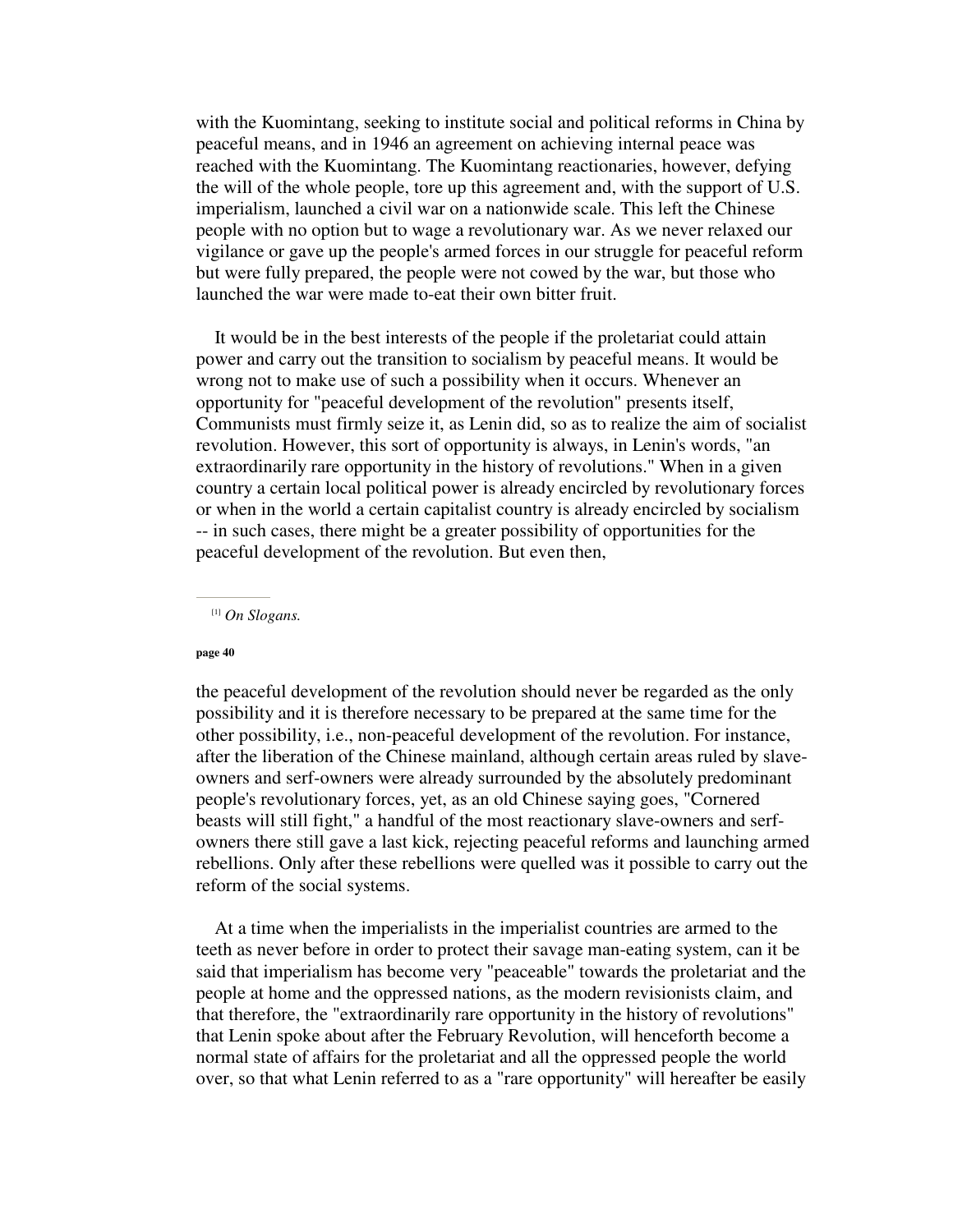available to the proletariat in the capitalist countries? We hold that these views are completely groundless.

 Marxist-Leninists should never forget this truth: the armed forces of all ruling classes are used in the first place to oppress their people at home. Only on the basis of oppression of the people at home can the imperialists oppress other countries, launch aggression and wage unjust wars. In order to oppress their own people they need to maintain and strengthen their reactionary armed forces. Lenin once wrote in the course of the Russian revolution of 1905: "A standing army is used not so much against the external enemy as against the internal

**page 41**

enemy." $\mu$  Is this proposition valid for all countries where the exploiting classes dominate, for all the capitalist countries? Can it be said that it was valid then but has become incorrect now? In our opinion, this truth remains irrefutable and the facts are confirming its correctness more and more. Strictly speaking, if the proletariat of any country fails to see this clearly it will not be able to find the way to its own liberation.

 In *The State and Revolution* Lenin centred the problem of revolution on the smashing of the bourgeois state machine. Lenin quoted the most important passages from Marx's *The Civil War in France*, in which it is stated: "After the Revolution of 1848-49, the State power became 'the national war engine of capital against labour.'" The main machine of the bourgeois state power to wage an antilabour war is its standing army. Therefore, ". . . The first decree of the Commune . . . was the suppression of the standing army, and the substitution for it of the armed people. . . ."

 So in the last analysis, in tackling our question we have to go back to the principles of the Paris Commune which, as Marx put it, are eternal and indestructible.

 In the seventies of the nineteenth century Marx took Britain and the United States to be exceptions, holding that as far as these two countries were concerned there existed the possibility of "peaceful" transition to socialism, because militarism and bureaucracy were not yet much developed in these two countries at that time. But in the epoch of imperialism, as Lenin put it, "this qualification made by Marx is no longer valid," for these two countries "have today completely sunk into the all-European filthy, bloody morass of bureaucratic-military institutions which subordinate everything to themselves and trample everything underfoot."[2] This was one of the focal points of the debate Lenin had with the opportunists of

<sup>[1]</sup> *The Army and the Revolution.*

<sup>[2]</sup> *The State and Revolution.*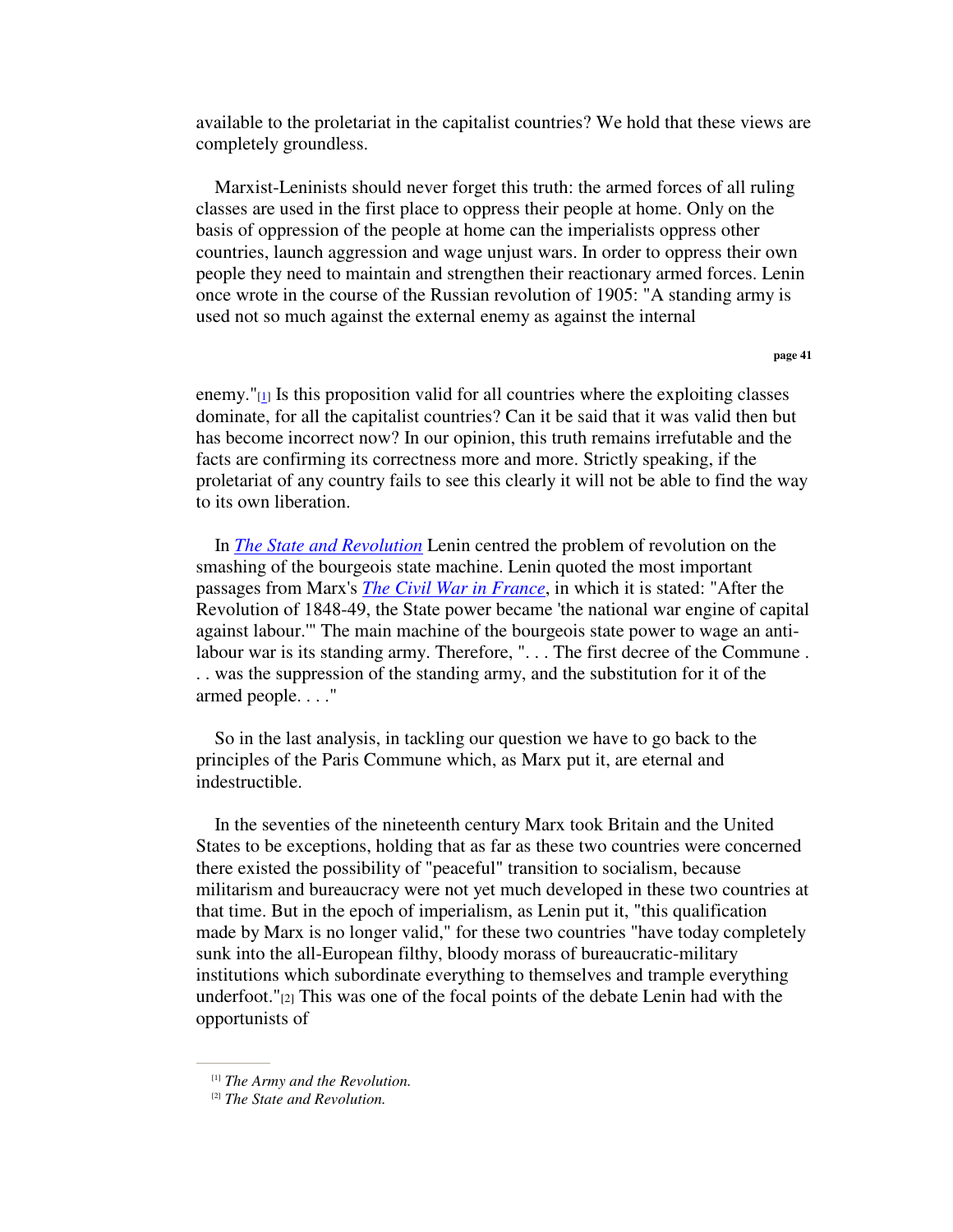#### **page 42**

the day. The opportunists represented by Kautsky distorted this "no longer valid" proposition of Marx, in an attempt to oppose the proletarian revolution and the dictatorship of the proletariat, that is, to oppose the revolutionary armed forces and armed revolution which are indispensable to the liberation of the proletariat. The reply Lenin gave to Kautsky was as follows:

 The revolutionary dictatorship of the proletariat is violence against the bourgeoisie; and the necessity for such violence is *particularly* created, as Marx and Engels have repeatedly explained in detail, by the existence of *militarism and bureaucracy.* But it is precisely these institutions that were non-existent in England and America in the seventies of the nineteenth century, when Marx made his observations (they do exist in England and in America now).[1]

 It can thus be seen that the proletariat is compelled to resort to the means of armed revolution. Marxists have always been willing to bring about the transition to socialism by the peaceful way. As long as the peaceful way is there to adopt, Marxist-Leninists will never give it up. But the aim of the bourgeoisie is precisely to block this way when it possesses a powerful, militarist-bureaucratic machine of suppression.

 The above quotation was written by Lenin in November 1918. How do things stand now? Is it that Lenin's words were historically valid, but are no longer so under present conditions, as the modern revisionists allege? As everybody can see, the present situation is that the capitalist countries, particularly the few imperialist powers headed by the United States, with hardly an exception, are frantically strengthening their militarist-bureaucratic machines of suppression, and especially their military machines.

[1] *The Proletarian Revolution and the Renegade Kautsky.*

**page 43**

 The Declaration of the Moscow Meeting of the Representatives of the Communist and Workers' Parties of the Socialist Countries of November 1957, states:

 . . . Leninism teaches, and experience confirms, that the ruling classes never relinquish power voluntarily. In this case the degree of bitterness and the forms of the class struggle will depend not so much on the proletariat as on the resistance put up by the reactionary circles to the will of the overwhelming majority of the people, on these circles using force at one or another stage of the struggle for socialism.

This is a new summing up of the experience of the struggle of the international proletariat in the few decades since Lenin's death.

 The question is not whether the proletariat is willing to carry out a peaceful transformation; it is rather whether the bourgeoisie will accept such a peaceful transformation. This is the only way in which followers of Lenin should approach this question.

 So, contrary to the modern revisionists who seek to paralyse the revolutionary will of the people by empty talk about peaceful transition, Marxist-Leninists hold that the question of the possibility of peaceful transition to socialism can be raised only in the light of the specific conditions obtaining in each country at a given period. The proletariat must never allow itself to one-sidedly and groundlessly base its thinking, policy and its whole work on the assumption that the bourgeoisie is willing to accept peaceful transformation. It must, at the same time, prepare for alternatives: one for the peaceful development of the revolution and the other for the non-peaceful development of the revolution. Whether the transition will be carried out through armed uprising or by peaceful means is a question that is fundamentally different from that of peaceful co-existence between the socialist and capitalist countries; it is an internal affair of each country, one to be determined only by the relative strength of class forces in that

#### **page 44**

country in a given period, a matter of policy to be decided only by the Communists of that country themselves.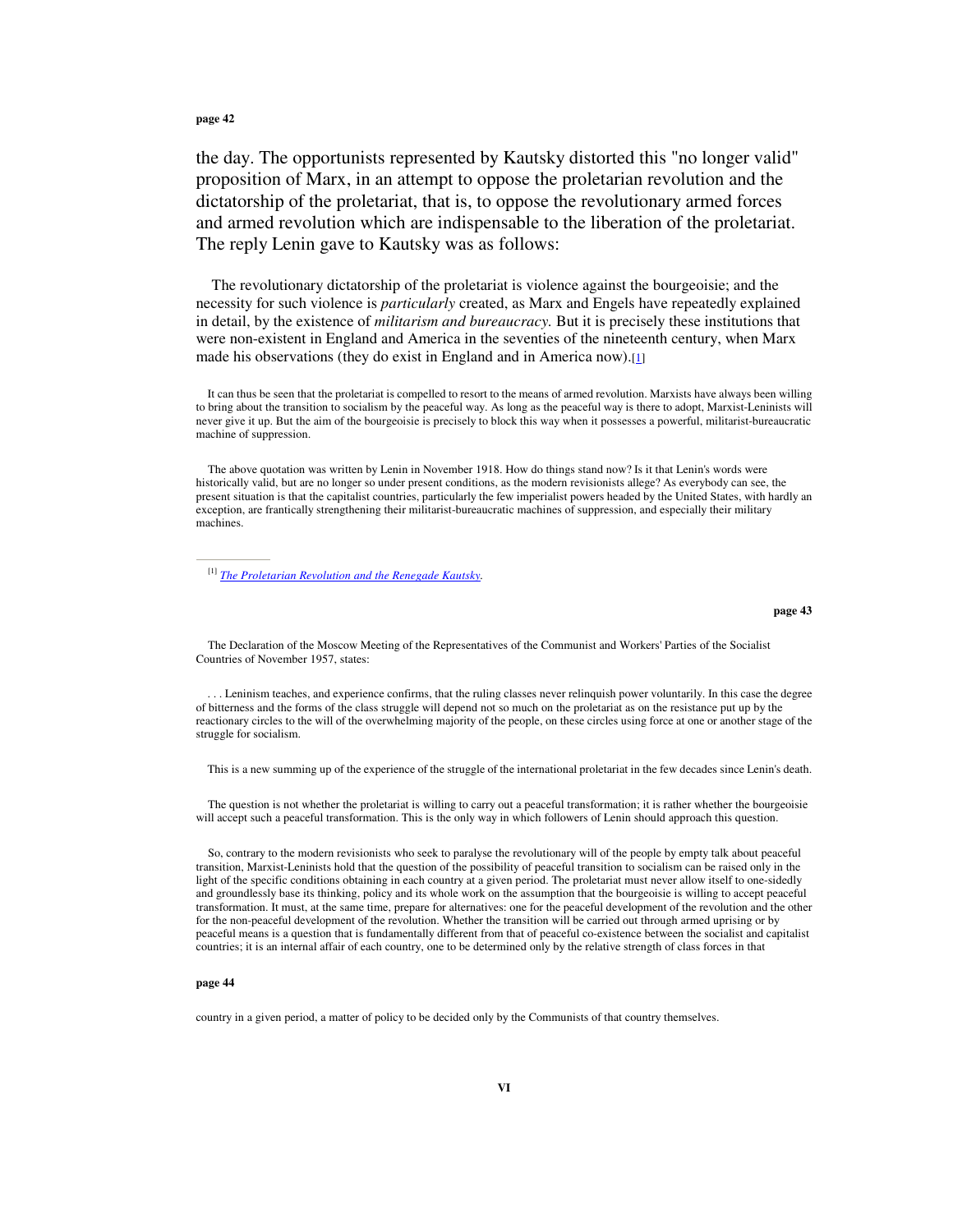After the October Revolution, in 1919, Lenin discussed the historical lessons to be drawn from the Second International. He said that the growth of the proletarian movement during the period of the Second International "was in breadth, at the cost of a temporary fall in the revolutionary level, a temporary increase in the strength of opportunism, which in the end led to the disgraceful collapse of this International."[1] What is opportunism? According to Lenin, "Opportunism consists in sacrificing fundamental interests in order to gain temporary, partial benefits."[2]

 And what does a fall in the revolutionary level mean? It means that the opportunists try by all means to induce the masses to focus their attention on their day-to-day, temporary and partial interests, and forget their long-term, fundamental and overall interests.

 Marxist-Leninists hold that the question of parliamentary struggle should be considered in the light of long-term, fundamental and overall interests.

 Lenin told us about the limitations of parliamentary struggle, but he also warned communists against narrow-minded, sectarian errors. In his well-known work *"Left-Wing" Communism*, *an Infantile Disorder* Lenin elucidated the experience of the Russian revolution, showing under what conditions a boycott of parliament is correct and under what other conditions it is incorrect. Lenin held that every proletarian party should make use of every possible opportunity to participate in necessary parliamentary struggles. It was

#### **page 45**

fundamentally wrong and would only harm the cause of the revolutionary proletariat for a Communist Party member to engage only in empty talk about the revolution, while being unwilling to work perseveringly and painstakingly and shunning necessary parliamentary struggles. At that time Lenin criticized the mistakes of the Communists in some European countries in refusing to participate in parliament. He said:

 The childishness of those who "repudiate" participation in parliament consists precisely in the fact that they think it possible to "solve" the difficult problem of combating bourgeois-democratic influences *within* the working-class movement by such "simple," "easy," supposedly revolutionary methods when in reality they are only running away from their own shadow, only closing their eyes to difficulties and only trying to brush them aside with mere words.

 Why is it necessary to engage in parliamentary struggle? According to Lenin, it is for the purpose of combating bourgeois influences within the ranks of the working-class movement, or, as he pointed out elsewhere, "precisely for the purpose of educating the backward strata of its own class, precisely for the purpose of awakening and enlightening the undeveloped, downtrodden, ignorant rural masses."

 In other words, it is to enhance the political and ideological level of the masses, to coordinate parliamentary struggle with revolutionary struggle, and not to lower our political and ideological standards and divorce parliamentary struggle from the revolutionary struggle.

 Identity with the masses but no lowering of revolutionary standards -- this is a fundamental principle which Lenin taught us to firmly adhere to in our proletarian struggle.

 It is necessary to take part in parliamentary struggles, but not place a blind faith in the bourgeois parliamentary system. Why? Because so long as the militarist-bureaucratic state machine of the bourgeoisie remains intact, parliament is nothing

#### **page 46**

but an adornment for the bourgeois dictatorship even if the working-class party commands a majority in parliament or becomes the biggest party in it. Moreover, so long as such a state machine remains intact, the bourgeoisie is fully able at any time, in accordance with the needs of its own interests, either to dissolve parliament when necessary, or to use various open and underhand tricks to turn a working-class party which is the biggest party in parliament into a minority, or to reduce its seats in parliament, even when it has polled more votes than before in an election. It is, therefore, difficult to imagine that changes will take place in the dictatorship of the bourgeoisie itself as a result of votes in parliament and it is just as difficult to imagine that the proletariat can adopt measures in parliament for a peaceful transition to socialism just because it has won a certain number of votes in parliament. The experience in a series of capitalist countries long ago proved this point fully and the experience in various European and Asian countries since World War II has provided fresh proof of it.

Lenin said:

<sup>[1]</sup> *The Third International and Its Place in History.*

<sup>&</sup>lt;sup>[2]</sup> Speech at the Conference of Activists of the Moscow Organization of the Russian Communist Party (Bolsheviks).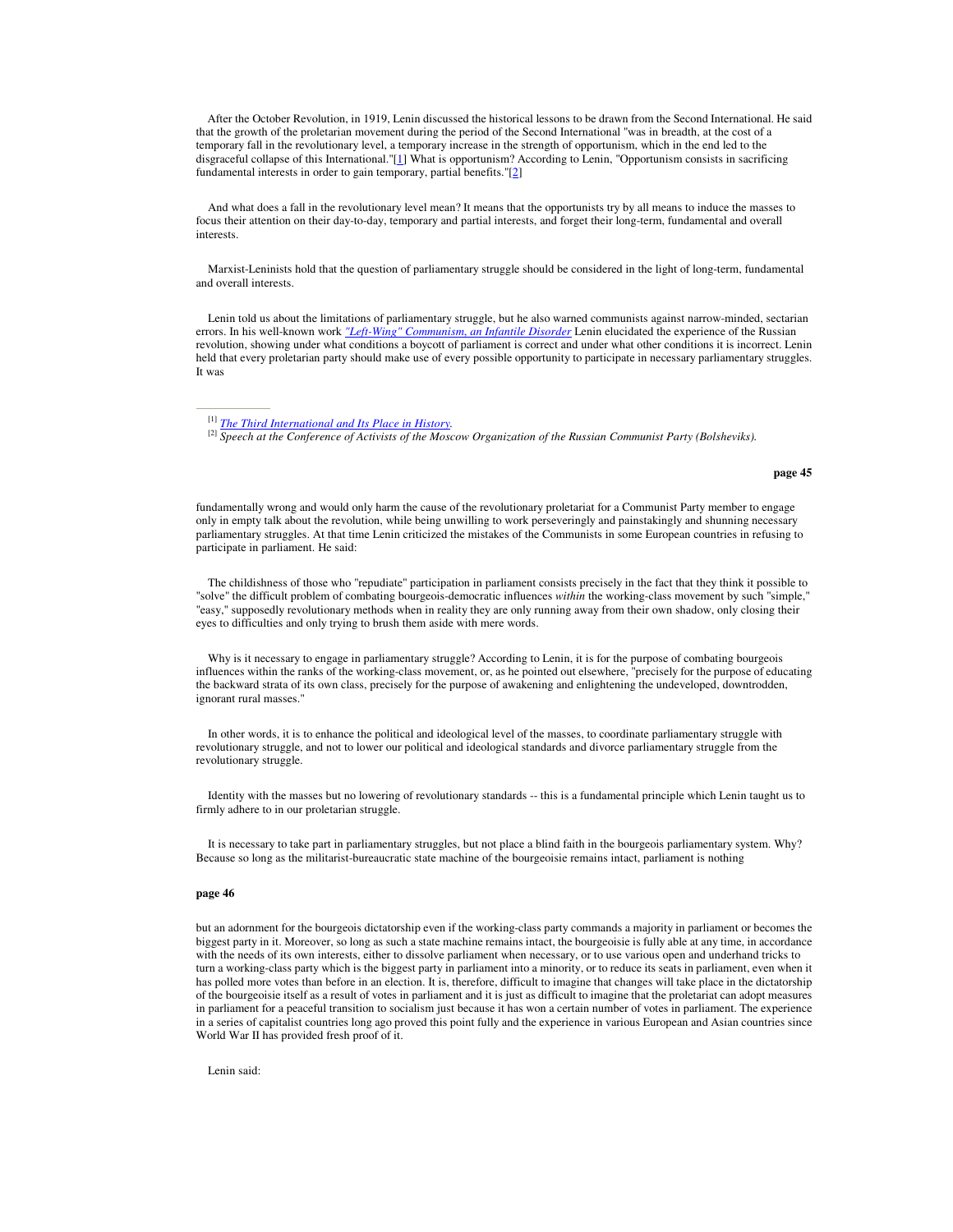The proletariat cannot be victorious unless it wins over to its side the majority of the population. But to limit or condition this to the gathering of a majority of votes at elections while the bourgeoisie remains dominant is the most utter stupidity or simply swindling the workers.[1]

 The modern revisionists hold that these words of Lenin are out of date. But the living realities before our eyes bear witness to the fact that these words of Lenin are still the best medicine, though bitter tasting, for proletarian revolutionaries in any country.

Lowering revolutionary standards means lowering the theoretical standards of Marxism-Leninism. It means lower-

[1] *Elections to the Constituent Assembly and the Dictatorship of the Proletariat.*

**page 47**

ing political struggles to the level of economic ones and lowering revolutionary struggles to the level of restricting them entirely within the limits of parliamentary struggles. It means bartering away principles for temporary benefits.

 At the beginning of the 20th century Lenin in *What Is To Be Done?* already drew attention to the question that "the spread of Marxism was accompanied by a certain lowering of theoretical standards." Lenin cited Marx's opinion contained in a letter on "The Gotha Programme" that we may enter into agreements to attain the practical aims of the movement, but we must never trade in principles and make "concessions" in theory. Then, Lenin added the following words which by now are well known to almost all Communists:

 Without a revolutionary theory there can be no revolutionary movement. This cannot be insisted upon too strongly at a time when the fashionable preaching of opportunism is combined with absorption in the narrowest forms of practical activity.

 What an important revelation this is to revolutionary Marxists! The entire revolutionary movement in Russia gained victory in October 1917 precisely under the guidance of this revolutionary Marxist thought which was firmly upheld by the Bolshevik Party headed by the great Lenin. The Chinese Communist Party also gained experience in regard to the above-mentioned question on two occasions. The first was during the 1927 revolutionary period. The policy adopted at that time by Chen Tu-hsiu's opportunism towards the Communist Party's united front with the Kuomintang was a departure from the principles and stand which a Communist Party should uphold. It advocated that the Communist Party should in principle be reduced to the level of the Kuomintang. The result was defeat for the revolution. The second occasion was during the period of the War of Resistance to Japanese Aggression. The Central Committee of the Chinese Communist Party firmly upheld the Marxist-Leninist stand, ex-

#### **page 48**

posed the differences in principle between the Communist Party and the Kuomintang in their attitudes towards the war against Japan, and held that the Communist Party must never make concessions in principle to the Kuomintang on such attitudes. But the right opportunism represented by Wang Ming repeated the mistakes made by Chen Tu-hsiu ten years earlier and wanted to reduce the Communist Party in principle to the level of the Kuomintang. Therefore, our entire Party carried out a great debate with the right opportunists. Comrade Mao Tse-tung said:

 . . . If Communists forget this difference in principle, they will not be able to direct the Anti-Japanese War correctly, they will be powerless to correct the Kuomintang's one-sided approach to resistance, and they will debase themselves to the point of abandoning their principles and debase their Party to the level of the Kuomintang. That would be a crime against the sacred cause of the national revolutionary war and the defence of the homeland.[1]

 It was precisely because the Central Committee of our Party refused to make the slightest concessions on questions of principle, and adopted a policy of both unity and struggle in our Party's united front with the Kuomintang, that our Party's positions in the political and ideological fields were consolidated and expanded, as was the national revolutionary united front. As a result, the forces of the people were strengthened and expanded in the War of Resistance to Japanese Aggression, and we were thus enabled to smash the large-scale attacks launched by the Chiang Kai-shek reactionaries after the conclusion of the War of Resistance to Japanese Aggression and win nationwide victory in the great people's revolution.

Judging by the experience of the Chinese revolution, mistakes of right deviation are likely to occur in our Party when

#### **page 49**

<sup>[1]</sup> *The Situation of the Anti-Japanese War After the Fall of Shanghai and Taiyuan and Our Tasks.*

the proletariat enters into political co-operation with the bourgeoisie, whereas mistakes of "left" deviation are likely to occur in our Party when these two classes break away from each other politically. In the course of leading the Chinese revolution, our Party also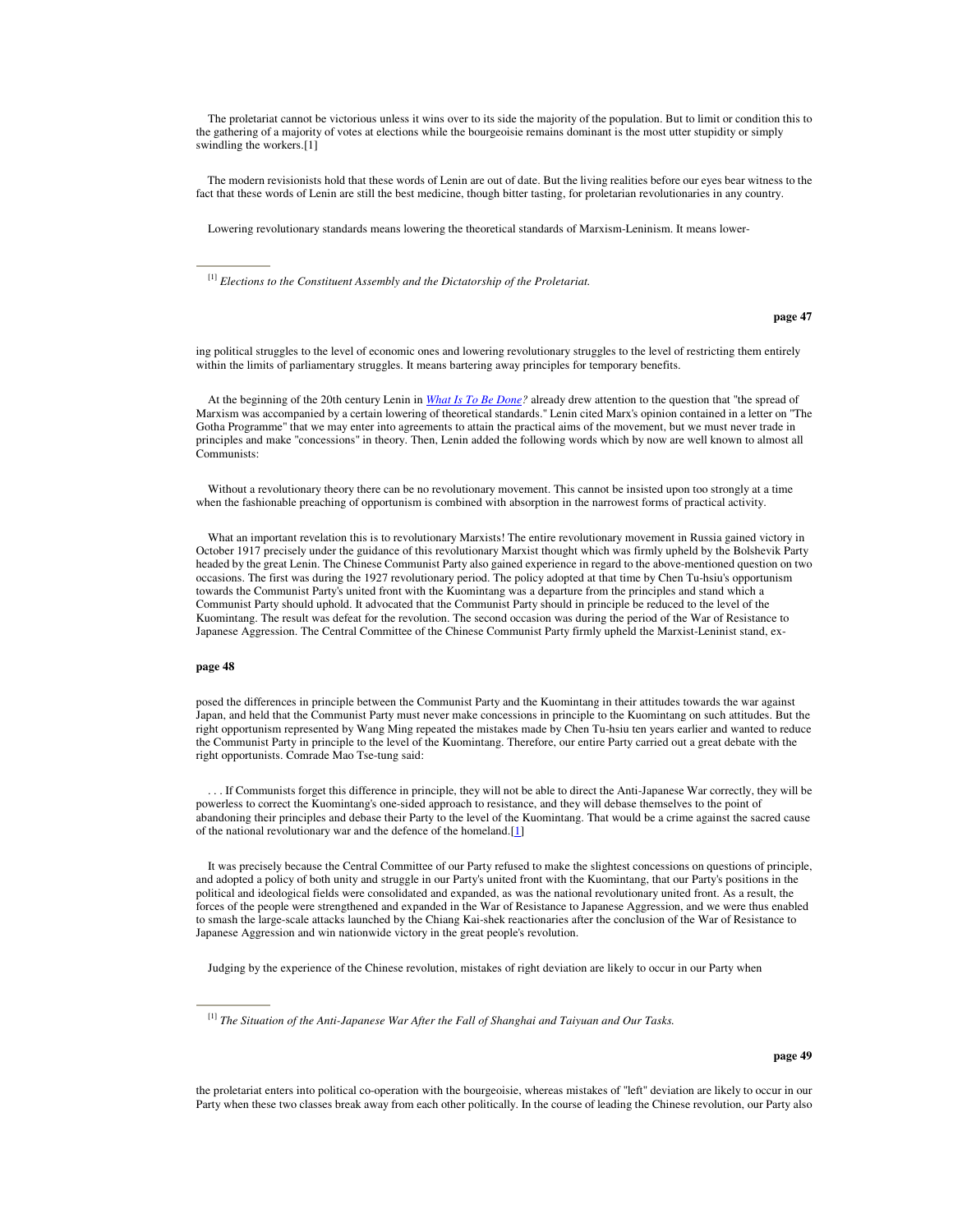waged struggles on many occasions against "left" adventurism. The "left" adventurists were unable to correctly handle the complex class relations in China from the Marxist-Leninist standpoint; they failed to understand how to adopt different correct policies towards different classes at different historical periods, but simply followed the erroneous policy of struggle without unity. Had this mistake of "left" adventurism not been overcome, it would have been equally impossible for the Chinese revolution to achieve victory.

 In line with the Leninist viewpoint, the proletariat in any country, if it is to gain victory in the revolution, must have a genuinely Marxist-Leninist party which is skilled at integrating the universal truths of Marxism-Leninism with the concrete practice of the revolution in its own country and which is able at different periods to correctly determine whom the revolution should be directed against and settle the question of organizing the main force and its allies and the question of whom it should rely on and unite with. The revolutionary proletarian party must rely closely on the masses of its own class and on the semi-proletariat in the rural areas, namely, the broad masses of poor peasants, and establish the worker-peasant alliance led by the proletariat. Only then is it possible, on the basis of this alliance, to unite with all the social forces that it is possible to unite with and to establish, in accordance with specific conditions in the different countries at different periods, the united front of the working people with all the non-working people that it is possible to unite with. If it fails to do so, the proletariat will not be able to achieve its purpose of gaining victory in the revolution at different stages.

The modern revisionists and certain representatives of the bourgeoisie try to make people believe that it is possible to

#### **page 50**

achieve socialism without a revolutionary party of the proletariat and without the above-mentioned series of correct policies of such a party. This is sheer nonsense and pure deception. The *Communist Manifesto* by Marx and Engels pointed out that there were at that time different kinds of "socialism": petty-bourgeois "socialism," bourgeois "socialism," feudal "socialism," etc. Now, as a result of the victory of Marxism-Leninism and the decay of the capitalist system, more and more of the mass of the people in various countries are turning to socialism and a still more motley variety of "socialisms" have emerged from among the exploiting classes in certain countries. Just as Engels said, these so-called "socialists" also "wanted to eliminate social abuses through their various universal panaceas and all kinds of patchwork, without hurting capital and profit in the least," they "stood outside the labour movement" and "looked for support rather to the 'educated' classes."[1] They only put up the signboard of "socialism" but actually practise capitalism In these circumstances it is of extremely great significance to adhere firmly to the revolutionary principles of Marxism-Leninism and to wage an irreconcilable struggle against any tendency to lower the revolutionary standards, especially against revisionism and right opportunism.

 In regard to the question of safeguarding world peace at the present time there are also certain people who declare that ideological disputes are no longer necessary, or that there is no longer any difference in principle between Communists and socialdemocrats. This is tantamount to lowering the ideological and political standards of the Communists to those of the bourgeoisie and social-democrats. Those who make such statements have been influenced by modern revisionism and have thus departed from the position of Marxism-Leninism.

[1] "Preface to the German Edition of 1890 of the *Manifesto of the Communist Party*."

#### **page 51**

 The struggle for peace and the struggle for socialism are two different kinds of struggle. It is a mistake not to make a proper distinction between these two kinds of struggle. The social composition of those taking part in the peace movement is, of course, much more complex; it also includes bourgeois pacifists. We Communists stand right in the forefront in defending world peace, right in the forefront in opposing imperialist wars, in advocating peaceful co-existence and opposing nuclear weapons. In this movement we shall work together with many complex social groups and enter into necessary agreements for the attainment of peace. But at the same time we must uphold the principles of the working-class party and not lower our political and ideological standards or reduce ourselves to the level of the bourgeois pacifists in our struggle for peace. It is here that the question of alliance and criticism arises.

 "Peace" in the mouths of modern revisionists is intended to whitewash the war preparations of imperialism, to play again the tune of "ultra-imperialism" of the old opportunists, which was long since refuted by Lenin, and to distort the policy of us Communists concerning peaceful co-existence of countries with two different systems into elimination of the people's revolution in various countries. It was that old revisionist Bernstein who made this shameful and notorious statement: "The movement is everything, the final aim is nothing." The modern revisionists have a similar statement: The peace movement is everything, the aim is nothing. Therefore, the "peace" they talk about is entirely limited to the "peace" which may be acceptable to the imperialists under certain historical conditions and it is designed to lower the revolutionary standards of the peoples of various countries and destroy their revolutionary will.

 We Communists fight in defence of world peace, for the realization of the policy of peaceful co-existence. At the same time we support the anti-imperialist revolutionary wars of the oppressed nations and the revolutionary wars of the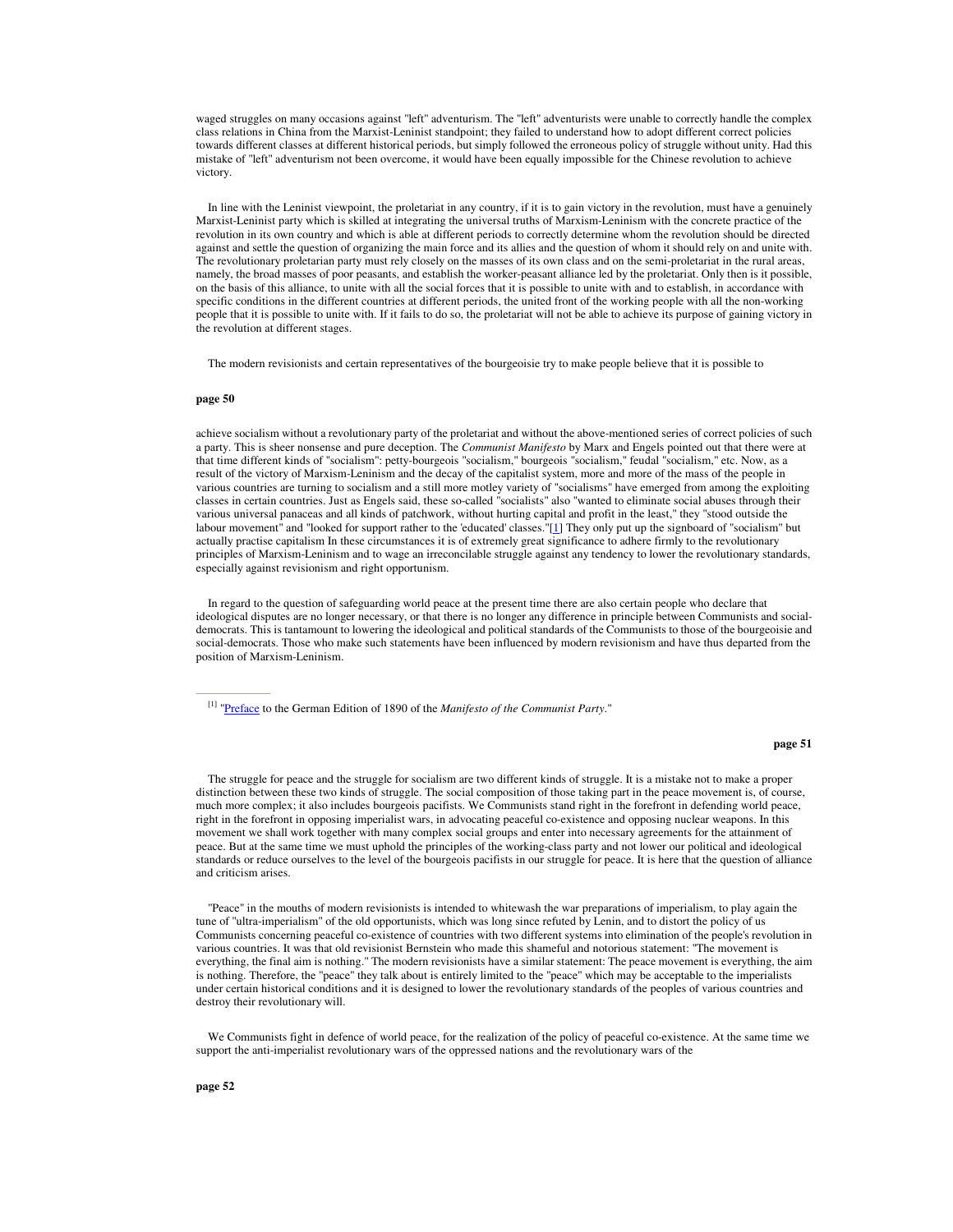oppressed peoples for their own liberation and social progress, because all these revolutionary wars are just wars. Naturally, we must continue to explain to the masses Lenin's thesis that the capitalist-imperialist system is the source of modern war; we must continue to explain to the masses the Marxist-Leninist thesis that the replacement of capitalist-imperialism by socialism and communism is the final goal of our struggle. We must not conceal our principles from the masses.

**VII** 

 We are living in a great new epoch in which the collapse of the imperialist system is being further accelerated, while the victory of the people throughout the world and their awakening are constantly advancing.

 The peoples of the various countries are now in a much more fortunate situation than ever before because of the fact that in the forty-odd years since the October Revolution, one-third of mankind have freed themselves from capitalist-imperialist oppression and founded a number of socialist states where a life of lasting internal peace has really been established. They are exerting their influence on the destiny of mankind and will greatly speed the day when universal, lasting peace will reign throughout the world.

 Marching in the forefront of all the socialist countries and till the whole socialist camp is the great Soviet Union, the first socialist state created by the Soviet workers and peasants led by Lenin and the Communist Party of the Soviet Union. Lenin's ideals have been realized in the Soviet Union; socialism has long since been built and now, under the leadership of the Central Committee of the Communist Party of the Soviet Union and the Soviet Government headed by Comrade Khrushchov, a great period of the extensive building of communism is already beginning. The valiant and enormously talented Soviet workers, peasants and intellectuals have

**page 53**

brought about a great, new labour upsurge in their struggle for the grand goal of building communism.

 We, the Chinese Communists and the Chinese people, cheer every new achievement of the Soviet Union, the native land of Leninism.

 The Chinese Communist Party, integrating the universal truths of Marxism-Leninism with the concrete practice of the Chinese revolution, has led the people of the entire country in winning the victory of the great people's revolution, and carrying the socialist revolution to full completion along the broad common road of socialist revolution and socialist construction charted by Lenin, and they have already begun to win great victories on the various fronts of socialist construction. The Central Committee of the Chinese Communist Party creatively set forth for the Chinese people, in accordance with Lenin's principles and in the light of conditions in China, the correct principles of the general line for building socialism, the big leap forward and the people's communes, which have inspired the initiative and revolutionary spirit of the masses throughout the country and are thus day after day bringing about new changes in the face of our country.

 Under our common banner of Leninism, the socialist countries in Eastern Europe and the other socialist countries in Asia have also attained progress by leaps and bounds in socialist construction.

 Leninism is an ever victorious banner. For the working people throughout the world, taking firm hold of this great banner means taking hold of truth and opening up for themselves a road of continuous victory.

 Lenin will always live in our hearts. And when modern revisionists endeavour to smear Leninism, the great banner of the international proletariat, our task is to defend Leninism.

 All of us remember what Lenin wrote in his famous work *The State and Revolution* about what happened to the teachings of revolutionary thinkers and leaders in the past struggles of various oppressed classes for liberation. Lenin wrote

#### **page 54**

that after the death of these revolutionary thinkers and leaders distortions ensued, "emasculating the essence of the revolutionary teaching, blunting its revolutionary edge and vulgarizing it." Lenin continued,

 At the present time, the bourgeoisie and the opportunists within the working-class movement concur in this "doctoring" of Marxism. They omit, obliterate and distort the revolutionary side of this teaching, its revolutionary soul. They push to the foreground and extol what is or seems acceptable to the bourgeoisie.

Just so, at the present time we are again confronted by certain representatives of U.S. imperialism who, once again assuming the pious mien of preachers, even declare that Marx was "a great thinker of the nineteenth century" and even acknowledge that what Marx predicted in the nineteenth century about the days of capitalism being numbered, was "well-grounded" and "correct"; but,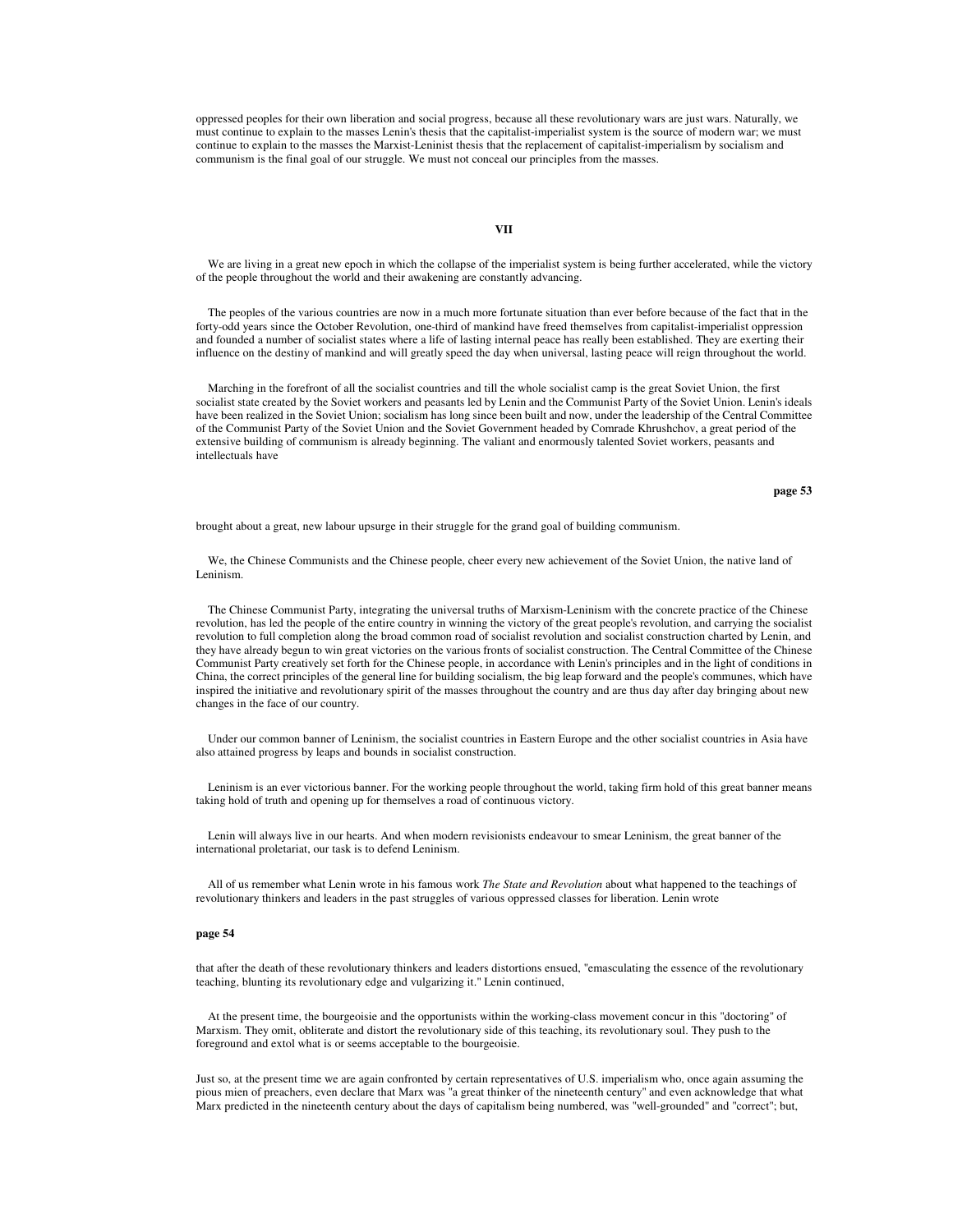these preachers continue, after the advent of the twentieth century, and especially in recent decades, Marxism has become incorrect, because capitalism has become a thing of the past and has ceased to exist, at least in the United States. After hearing such nonsense from these imperialist preachers, we cannot but feel that the modern revisionists are talking the same language as they do. But the modern revisionists do not stop at distorting the teachings of Marx, they go further to distort the teachings of Lenin, the great continuer of Marxism who carried Marxism forward.

 The Declaration of the Moscow Meeting pointed out that ". . . the main danger at present is revisionism, or, in other words, Right-wing opportunism." Some say that this judgement of the Moscow Meeting no longer holds good under today's conditions. We hold this view to be wrong. It makes the people overlook the importance of the struggle against the main danger -- revisionism, and is very harmful to the revolutionary cause of the proletariat. Just as from the seven-

#### **page 55**

ties of the nineteenth century there was a period of "peaceful" development of capitalism during which the old revisionism of Bernstein was born, so under the present circumstances when imperialism is compelled to accept peaceful co-existence and when there is still some sort of "internal peace" in many capitalist countries, it is most easy for revisionist ideas to grow and spread. Therefore, we must always maintain a high degree of vigilance against this main danger in the working-class movement.

 As pupils of Lenin and as Leninists, we must utterly smash the attempts of the modern revisionists to distort and carve up the teachings of Lenin.

 Leninism is the complete and integrated revolutionary teaching of the proletariat, it is a complete and integrated revolutionary world outlook which, following Marx and Engels, continues to express the thinking of the proletariat. This complete and integrated revolutionary teaching and revolutionary world outlook must not be distorted or carved up. We hold the view that the attempts of the modern revisionists to distort and carve up Leninism are nothing but a manifestation of the last-ditch struggle of imperialism facing its doom. In face of continuous victories in building communism in the Soviet Union, in face of continuous victories in building socialism in the socialist countries, in face of the growing consolidation of the unity of the socialist camp headed by the Soviet Union and of the steadfast and valiant struggles being waged by the increasingly awakened peoples of the world to free themselves from the shackles of capitalist-imperialism, the revisionist endeavours of Tito and his ilk are completely futile.

Long live great Leninism!

**page 56**

#### **FORWARD ALONG THE PATH OF THE GREAT LENIN!**

#### **By THE EDITORIAL DEPARTMENT OF "RENMIN RIBAO"**[1]

 Today, the awakened working people of the whole world are commemorating the 90th anniversary of the birth of V. I. Lenin, great revolutionary teacher of the proletariat.

 Lenin was the founder of the Communist Party of the Soviet Union, the architect of the world's first socialist state -- the Soviet Union -- and the greatest leader of the international communist movement after Marx and Engels. In the sphere of philosophy, political economy and the theory of scientific socialism Lenin developed Marxism to a new stage -- the stage of Leninism. Leninism is Marxism of the epoch of imperialism and proletarian revolution.

 The victory of the October Socialist Revolution under the guidance of Lenin freed one-sixth of the earth from capitalist rule. Some 30 years later, a series of new socialist countries were born in Europe and Asia, forming the powerful socialist camp. With the victory of the Chinese revolution, the socialist camp has more than one-quarter of the earth and over one-third of the world s population. The relative strength of class forces in the world has altered much to the advantage of the prolelariat and the working people.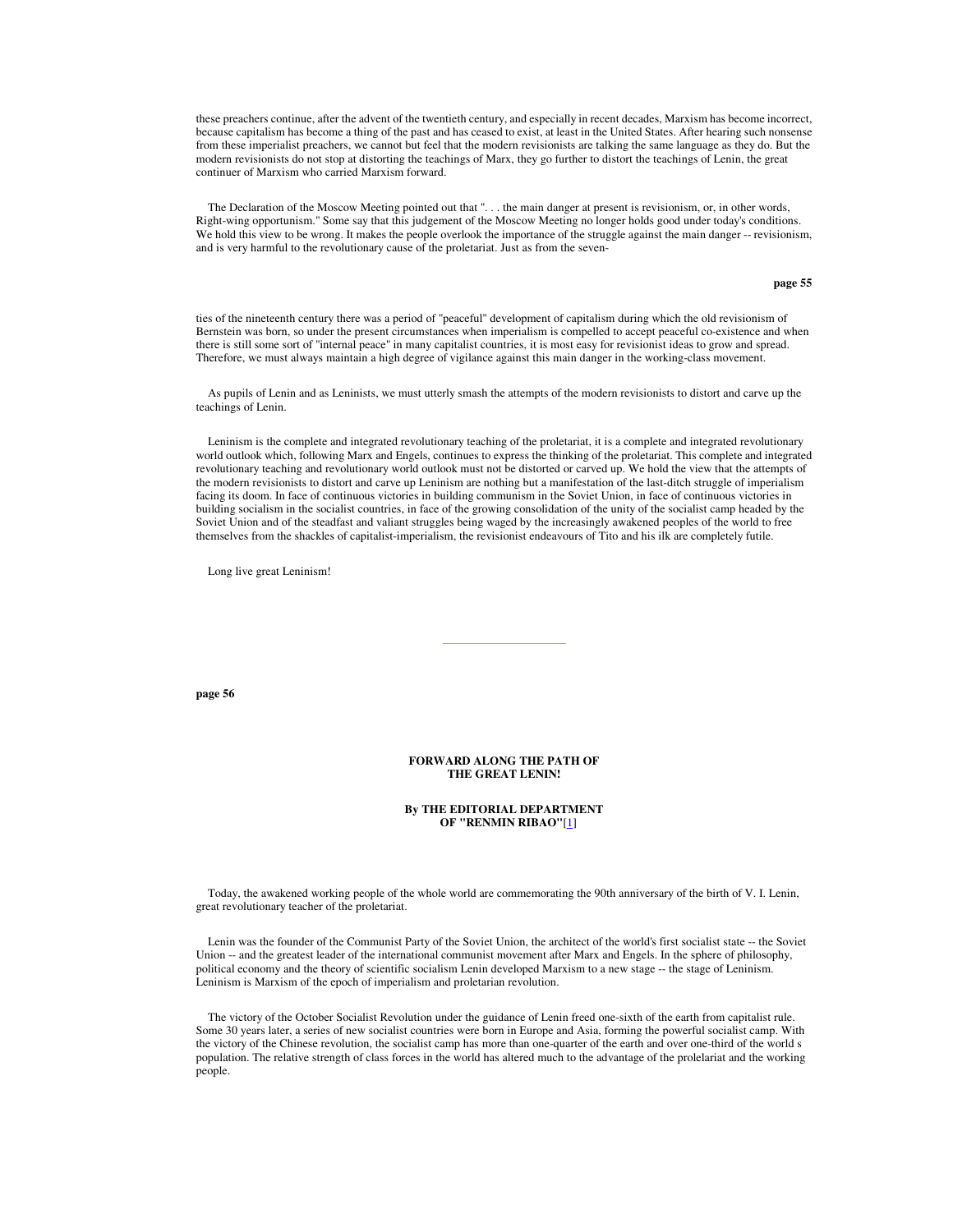The theory and the cause of Lenin are dear to the Chinese people because it was precisely in Leninism that the Chinese people found their way to liberation. At a time when Lenin

#### **page 57**

was still little known in China, he repeatedly pointed out in his writings the great significance and prospects of the revolutionary struggle in China. As early as 1913, Lenin in his *The Historical Destiny of the Doctrine of Karl Marx* set forth his well-known proposition that Asia was a new source of great world storms." Later, as Comrade Mao Tse-tung said "The salvoes of the October Revolution brought us Marxism-Leninism." With Marxism-Leninism and with a Marxist-Leninist proletarian revolutionary party the Chinese revolution entered upon a new stage.

 Lenin pointed out: Imperialism is the eve of the proletarian revolution, and will inevitably perish in the combined struggles of the international proletariat and the oppressed nations; the state is an organ of violence at the service of class rule and the proletariat must use revolutionary violence to overthrow counter-revolutionary violence, smash the militarist-bureaucratic state machine of the bourgeoisie and set up a new state of the dictatorship of the proletariat; the proletariat must endeavour to consolidate its alliance with the peasants, thoroughly solve the agrarian question, strive to secure the leadership in the democratic revolution and must maintain its own independent position in forming an alliance with the national bourgeoisie (or in the popular Chinese expression, both uniting with and struggling against it); it must establish a proletarian revolutionary party of a new type, which must oppose revisionism that betrays Marxism, overcome "left" adventurism in the communist movement, firmly trust the masses and rely on them. These teachings of Lenin have armed the proletariat of the world as well as the proletariat of China. The universal truths of Marxism-Leninism were readily accepted by the proletariat and revolutionary people of China chiefly because the long-suffering Chinese people had no way out except to fight resolutely for liberation. In the old China under the most brutal and barbarous rule of imperialism, feudalism and bureaucrat-capitalism, how could the proletariat and the masses of people entertain any

#### **page 58**

illusions about the "kind-heartedness" of imperialism? How could they entertain any illusions about the reactionary ruling class handing over state power to the people of its own accord?

 The political party of the Chinese proletariat -- the Communist Party -- and its leader Comrade Mao Tse-tung have creatively applied the universal truths of Marxism-Leninism, integrated them with the concrete reality of the Chinese Revolution and ceaselessly pushed forward the revolutionary struggle in China. When the bourgeois reactionaries represented by Chiang Kai-shek betrayed the revolution and plunged the people into a blood bath, the Chinese proletariat and its political party could not but use revolutionary violence to resist the counter-revolutionary violence. After 22 years of revolutionary war, they finally overthrew the dark rule of imperialism and the Kuomintang reactionaries, established the people's democratic dictatorship led by the proletariat and guided the Chinese people onto the broad path of socialism.

 The victory of the Chinese revolution is the victory of Marxism-Leninism in China. The many victories won by Marxism-Leninism all over the world and in China have made it increasingly clear that the truths of Marxism-Leninism are irrefutable and that they are the guide to action for all the world's oppressed classes and oppressed people in winning liberation and for the people throughout the world in marching towards socialism and communism.

 What are the chief tasks of the Chinese people, as we commemorate the 90th anniversary of Lenin's birth? We hold that there are three chief tasks, namely, to build socialism, to strive for world peace and to unite with our international friends.

 The first task before the Chinese people at present is to develop our socialist construction at high speed, to build our country in not too long a period into a great socialist power with a highly developed modern industry, modern agriculture, modern science and culture. The accomplishment of this task will not only be of decisive significance to the Chinese people

#### **page 59**

but will also be of pronounced and tremendous significance to the cause of peace and socialism of the people of the world. The Central Committee of the Chinese Communist Party headed by Comrade Mao Tse-tung, integrating the universal truths of Marxism-Leninism with the concrete reality of China's socialist revolution and socialist construction, put for ward the general line of going all out, aiming high and achieving greater, faster, better and more economical results in building socialism. The general line is the most important guarantee for the Chinese people's successful accomplishment of this great task.

 To accomplish this great task our people must, as the first step, strive to catch up with and outstrip Britain in the output of major industrial products in less than ten years, and basically set up a complete industrial system; strive to realize ahead of schedule the National Programme for Agricultural Development (1956-1967), carry out in the main agricultural mechanization, build water conservancy works on an extensive scale and achieve a considerable degree of electrification in agriculture; strive to carry out the cultural revolution, to introduce in not too long a period universal elementary and secondary school education and spare-time

<sup>[1]</sup> This article appeared in *Renmin Ribao* (*People's Daily* ), April 22, 1960 --*Tr*.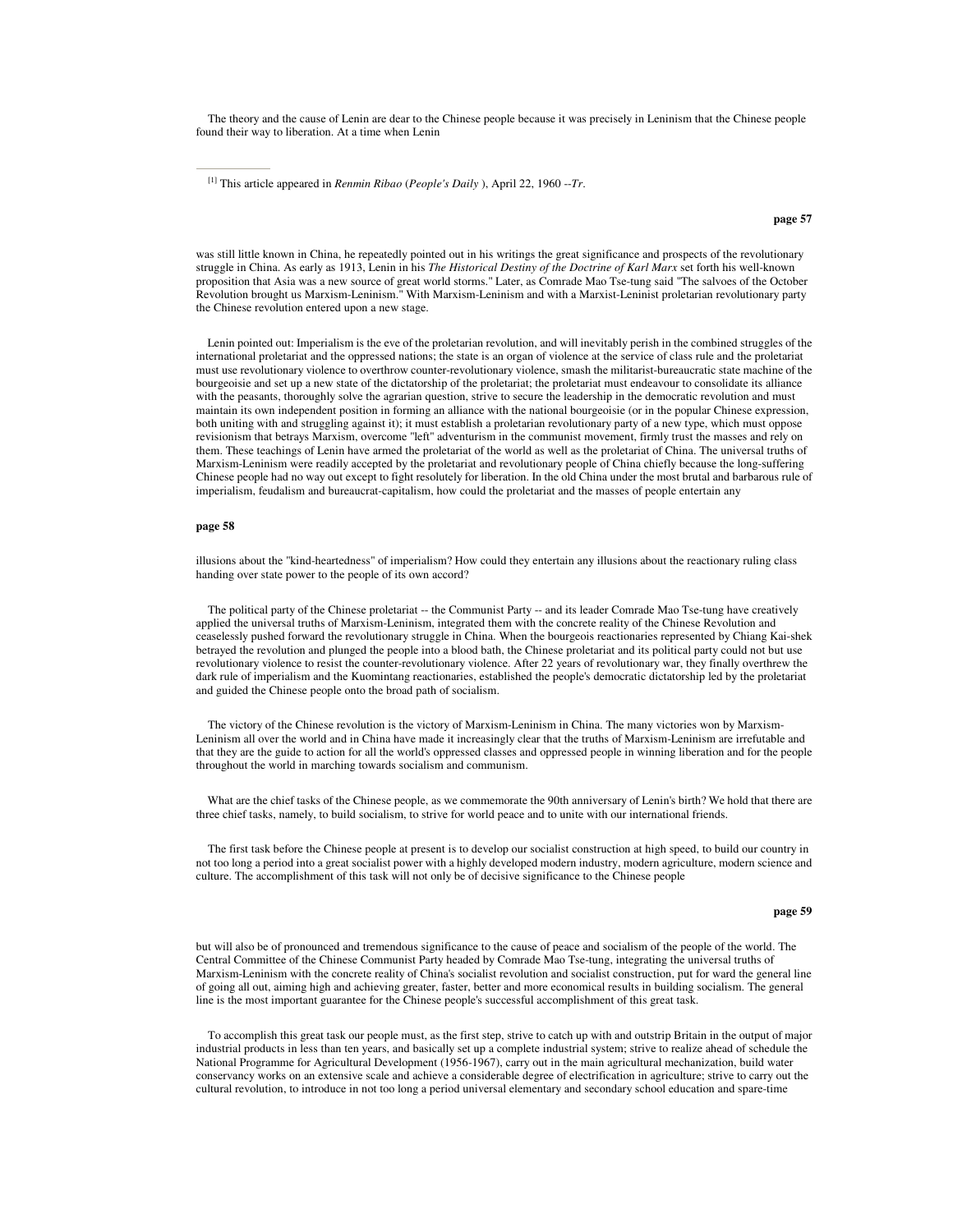education in the main and strive to fulfil ahead of schedule the Long-Term Plan for the Development of Science and Technology (1956-1967).

 At the same time, it is necessary to continue carrying through the socialist revolution on the economic, political and ideological fronts, bring about the complete victory of socialism over capitalism in every sphere and greatly raise the socialist and communist consciousness of the masses. At present, for the fulfilment and overfulfilment of the 1960 National Economic Plan, the Chinese people are unfolding a rousing campaign to increase production and practise economy centring around technical innovations and the technical revolution, striving to raise this year's output of pig iron to 27.5 million tons; steel to 18.4 million tons; coal to 425 million tons; electric power to more than 55,500 million kilowatt hours and striving

#### **page 60**

to increase the output of grain and cotton by around 10 per cent respectively. Thus, the gross value of industrial and agricultural output this year will be 23 per cent higher than last year.

 The U.S. imperialists spare no slander and ridicule on the question of whether the Chinese people can build their country into a powerful socialist state at high speed. Taking a distant example, in November 1958, the late U.S. Secretary of State John Foster Dulles said that "it is hard to believe that this effort will succeed, or be enduring" Taking a recent example, the present U.S. Assistant Secretary of State Parsons said in February of this year that China's campaign to speed up its industrialization "might bring about the violent destruction of the regime from within." But oddly enough, the more malicious the imperialists' slanders, the higher the revolutionary enthusiasm of the Chinese people and the greater their drive in construction. China's economic situation and the political unity of our people have grown better and better year by year. No one today among the broad masses of people doubts that we shall certainly be able to fulfil ahead of schedule and overfulfil our great construction plan.

 Marxism-Leninism has always pointed out that under the socialist system a great emancipation of the productive forces of society and a great emancipation of the initiative and creativeness of the people can be brought about. Lenin held that life in socialist society is a genuinely mass movement never before known in history, in which the great majority of the population or even the entire population takes part. He held that such vigorous creative power of the masses is the basic factor in socialist society and that there is an inexhaustible supply of creative talents among the workers and peasants. Lenin described one of the "most profound and at the same time most explicit" Marxist principles in the following terms:

The greater the scope and extent of historical actions, the greater is the number of people who participate in these

#### **page 61**

actions, and, contrariwise, the more profound is the transformation we wish to accomplish, the more must we arouse an interest and an intelligent attitude towards this transformation and the more must we convince millions and tens of millions of people that it is necessary. In the last analysis, the reason why our revolution has left all other revolutions far behind is that, through the Soviet form of government, it aroused tens of millions of people who were formerly not interested in state development to take an active part in state development.[1]

We are convinced that the speed of development in our country, like that in the Soviet Union and other socialist countries, will far surpass any ever attained by the capitalist countries. As Chinese Communists put it, it is possible to advance at leap-forward speed. That is because we have, as Lenin said, most extensively mobilized millions upon millions of people to take part in the construction of our country with the highest degree of activity and creativeness by means of the following: our Party's general line of going all out, aiming high and achieving greater, faster, better and more economical results in building socialism; the whole set of policies we are now carrying out and known as "walking on two legs" -- simultaneous development of industry and agriculture, of heavy and light industries, of national and local industries, of large, medium-sized and small enterprises and of both modern and indigenous methods of production; the present surging mass movement for technical innovations and technical revolution to bring about mechanization, semi-mechanization, automation and semi-automation; the consolidation and development of our rural people's communes and the present establishment of urban people's communes on an extensive scale. Like the Soviet Union and other socialist countries, China is pushing forward

[1] *Report on the Work of the Council of People's Commissars Delivered at the Eighth All-Russian Congress of Soviets.*

#### **page 62**

its economic construction in accordance with the common laws of socialist construction, anal the series of concrete policies adopted by China in regard to the problems of socialist construction are precisely the product of integrating the universal truths of Leninism with the concrete reality of China. The ignorant bourgeois in the Western countries once kicked up a great deal of fuss about the Soviet Union's high-speed socialist construction. Now they are doing the same about China's high-speed socialist construction, general line, big leaps forward and people's communes. The great Lenin dealt a mortal blow to these idiots long ago, in his famous essay *Our Revolution*, written a year before his death. Lenin pointed out: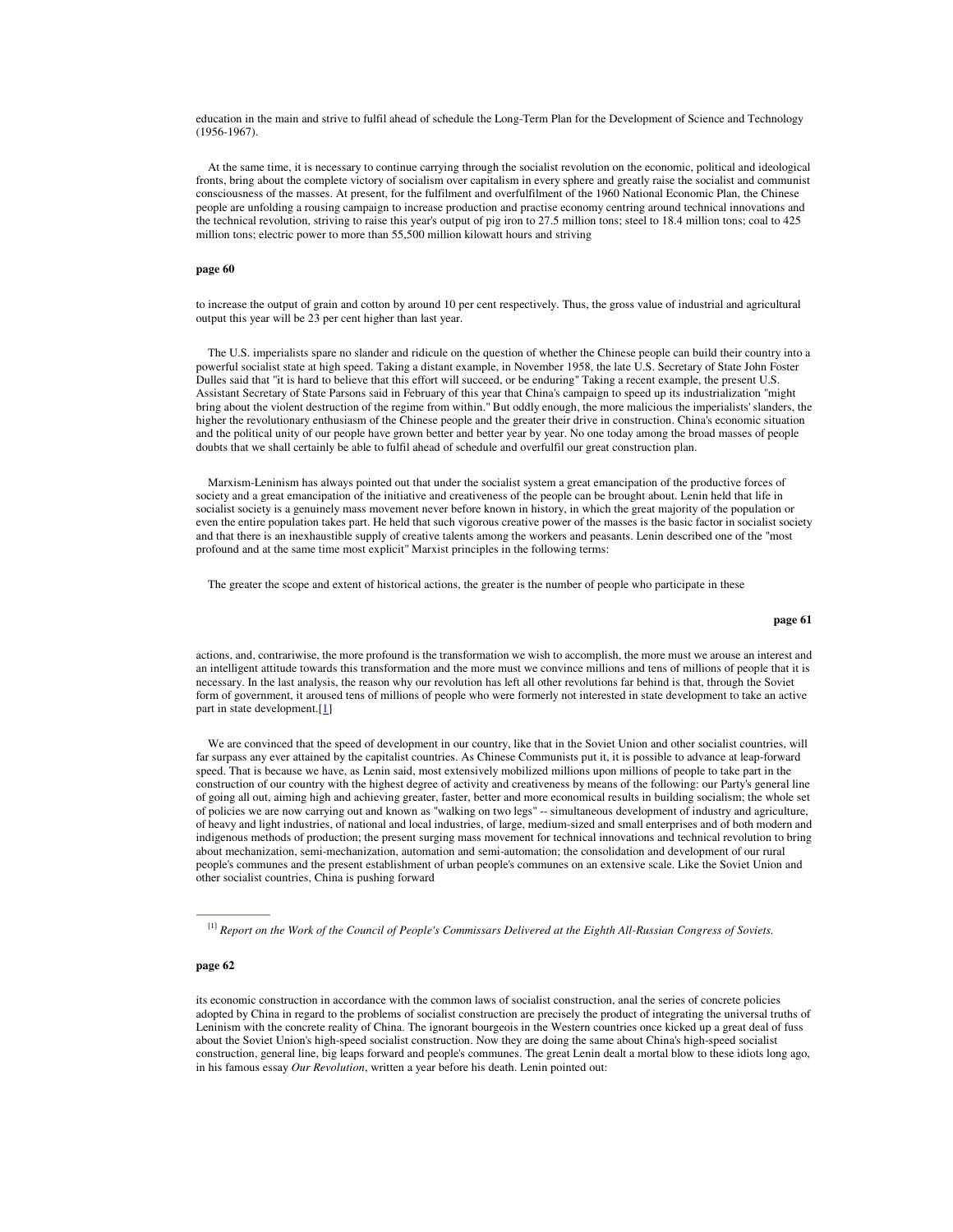Russia -- standing as she does on the border line between the civilized countries and the countries which this war[1] had for the first time definitely brought into the orbit of civilization, that is, all the Oriental, non-European countries -- might therefore and was indeed bound to reveal certain peculiar features which, while of course in keeping with the general line of world development, distinguish her revolution from all previous revolutions in West-European countries, and which introduce certain partial innovations in passing to the Oriental countries.

Lenin countered with the question:

 What if the complete hopelessness of the situation, by increasing the strength of the workers and peasants tenfold, offered us the possibility of creating the fundamental requisites of civilization in a different way from that of the West-European countries?

Lenin predicted once again:

Our European philistines never even dream that the subsequent revolutions in Oriental countries, which possess much

[1] World War 1 --*Ed*.

**page 63**

vaster populations and a much vaster diversity of social conditions, will undoubtedly display even greater peculiarities than the Russian revolution.

 Is that not borne out exactly by the facts? Has not the Soviet Union, using a different way from all Western countries, already, in a very short period of time and at flying speed, surpassed all the capitalist countries of Western Europe in the level of economic development, and is it not overtaking and in certain aspects already beginning to surpass the United States? Likewise, in China, have not the fact of its being "poor and blank," the complete hopelessness of the situation, decades of tempering in struggle and accumulated experience, plus the assistance of the mighty socialist camp headed by the Soviet Union and the benefits derived from the experience of the 40 years' construction in the Soviet Union -- have not all these things also increased the strength of the Chinese workers and peasants tenfold, enabling us to use a different way from all Western countries to forge forward at flying speed towards a modern industry, modern agriculture, modern science and culture? The Western bourgeoisie damn us to failure, and there are actually a handful of their parrots in our ranks who say that our general line, big leaps forward and people's communes are products of "petty-bourgeois fanaticism," failing to see that they are precisely products of the revolutionary spirit of Marxism-Leninism. Just let them wait and see, wait for ten years, say, and they should be able to see how things will turn out. In short, the foreign and Chinese philistines with their heads stuffed with metaphysics, as Lenin said, know only to regard the " normalcy" of bourgeois relations as an untouchable golden rule and "have completely failed to understand what is decisive in Marxism, namely, its revolutionary dialectics." Therefore, just as in the past they were incapable of understanding the great changes taking place in the Soviet Union, so today they are

#### **page 64**

incapable of understanding all the vigorous and vital things happening in China.

 The second great task of the Chinese people in commemorating the 90th anniversary of the birth of Lenin is to safeguard world peace and oppose imperialist war together with all the socialist countries headed by the Soviet Union, with all the world's peaceloving forces, and with all the world's anti-imperialist and anti-aggression forces.

 Marxism-Leninism has always been opposed to imperialist war. On the eve of and during World War I, the revolutionary slogan put forward by Lenin and the other left-wing leaders of the working class who firmly maintained the Marxist stand, was to transform the imperialist war into civil war so as to put an end to the imperialist war and attain peace. One of the main slogans of the October Revolution was peace. After the victory of the October Revolution, Lenin immediately promulgated the Decree on Peace, advocating a just peace. Afterwards, Lenin repeatedly put forward the policy of peaceful co-existence between the Soviet stale and other countries. The Soviet Union, as is well known, has made tremendous efforts both before and after World War II to safeguard world peace, and to bring about collective security and peaceful co-existence of countries with differing social systems.

 Since the day of its founding, the People's Republic of China, together with the Soviet Union and the other socialist countries, has actively striven to safeguard world peace. From 1950 to 1953, the Chinese people sent their Volunteers to the Korean front to fight heroically, together with the Korean people, to stop U.S. aggression, forcing the U.S. army of aggression in Korea to accept an armistice agreement, and thus safeguarding peace in the Far East. In 1954, the Chinese Government actively participated in the Geneva Conference, at which an agreement was concluded on the restoration of peace in Indo-China. In the same year, the leaders of the Chinese Government with the leaders of the Indian and Burmese Governments one after the other, jointly initiated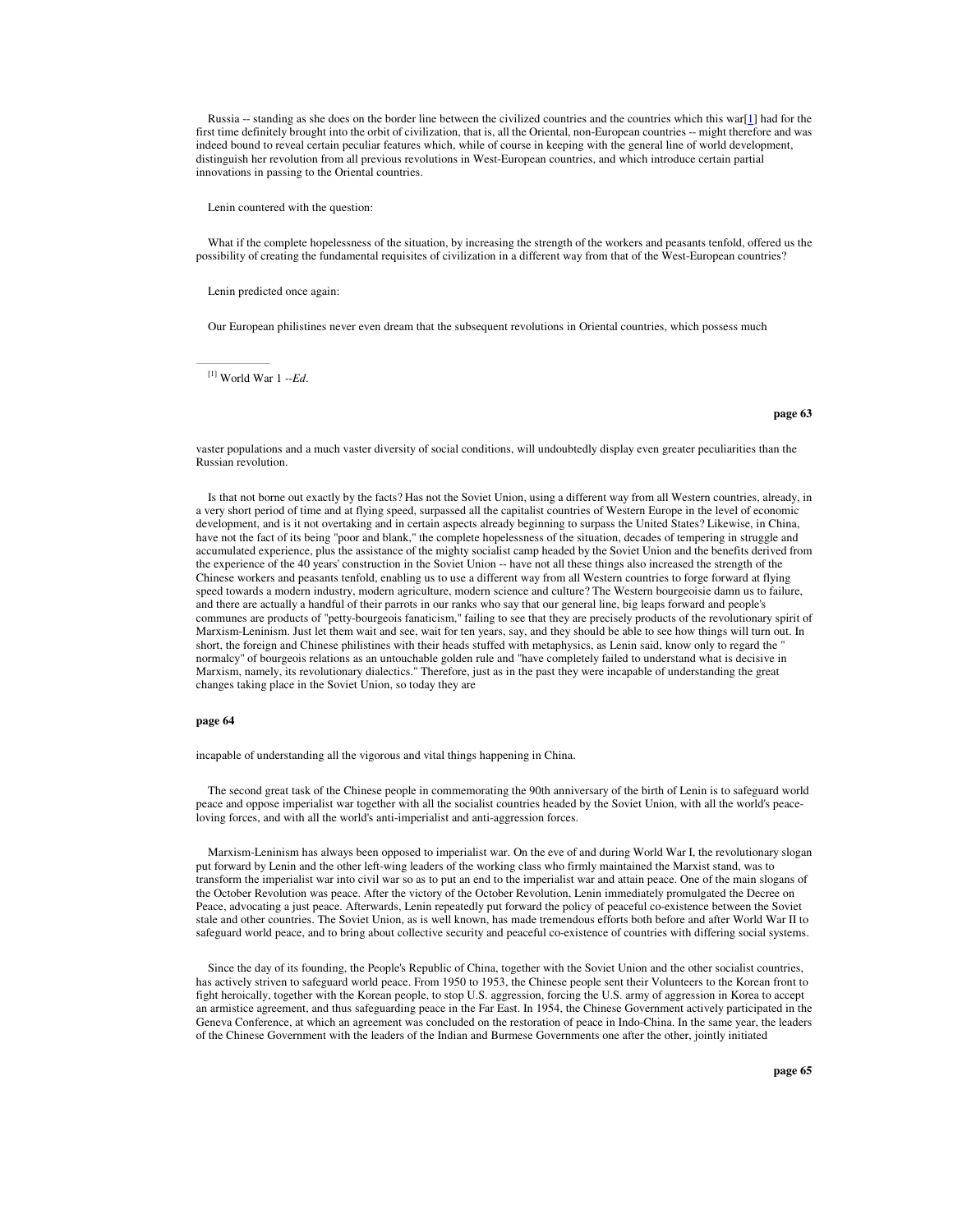the well-known Five Principles of Peaceful Co-existence, which have all along been the foundation-stone of China's foreign policy towards all countries with differing social systems. In 1955, the Chinese Government actively participated in the Bandung Conference of Asian and African countries held in Indonesia, which proclaimed the Ten Principles governing relations between Asian and African countries based on the Five Principles. In 1958, China withdrew all its People's Volunteers from Korea. The Chinese people have all along actively participated in the peace movement of the world and of Asia, and have repeatedly advocated the establishment of collective security and an atom-free zone in the Asian and Pacific region. The Chinese Government has consistently advocated the settlement of disputes with other countries (including the United States) by peaceful means instead of war, and right up to the present is still holding talks on this question with the United States which is occupying China's territory of Taiwan.

 The socialist countries and the Communist Parties of the various countries of the world have been waging unflinching struggles to secure and preserve world peace.

 The Moscow Declaration adopted at the meeting of the Communist and Workers' Parties of the socialist countries held in Moscow in November 1957 and the Peace Manifesto adopted by 64 Communist and Workers' Parties both call on the working class and all the peace-loving people of the world to take action to safeguard peace, and point out that this is at present the most important struggle for the whole world. It is pointed out in both Moscow declarations that there now exist in the world powerful forces for safeguarding peace, and the alliance of these powerful forces has already provided the practical possibility of preventing the outbreak of war. Since the Moscow meeting, the peace forces have been further strengthened. This is first of all because the socialist camp headed by the Soviet Union has grown more powerful; the Soviet Union has gone even more markedly ahead of the United States

#### **page 66**

militarily and in the most important aspects of science and technology; Comrade N. S. Khrushchov, Chairman of the USSR Council of Ministers, paid a series of peace visits to the United States and other capitalist countries; the Soviet Government has made important new efforts on the questions of disarmament, stopping nuclear weapon tests, etc.; the peace efforts of the Soviet Union, China and the other socialist countries are winning ever increasing support among the people. At the same time, the national independence movements in Asia, Africa and Latin America and the struggles of the people in capitalist countries for democracy and socialism have also shown important new developments. The internal contradictions in the imperialist camp are continuing to grow, the broad masses of people in the United States itself are everywhere showing dissatisfaction and uneasiness about the antipeace foreign policy of their government, and U.S. imperialism is facing increasing difficulties and isolation. All these circumstances have forced U.S. imperialism, the chief plotter of new war, to accept the proposal for East-West summit talks and change its tune on certain occasions, claiming that it also has a "desire for peace." Facts have proved that the world peace forces are triumphing over the forces of war, which is a manifestation of the fact that "the East wind prevails over the West wind" as Comrade Mao Tse-tung puts it.

The East wind prevails over the West wind -- that is how the new world situation stands today. This new situation fundamentally differs from that in Lenin's lifetime, and from that on the eve of World War II. It is entirely necessary to take this new situation into consideration in waging the struggle against the imperialist plans for new war. This new situation has brought unprecedented confidence and courage to all the world's peace-loving forces, all the world's antiimperialist, antiaggression forces. But that does not in the least mean that this change in the relative strength of forces has changed the nature of imperialism and therefore altogether eliminated the possibility of any war from the life of

#### **page 67**

modern society and that mankind has already entered an epoch of everlasting peace.

 Leninism has always held that imperialism is the source of modern war. Lenin said that "modern war is a product of imperialism"[1] and that war "arises out of the very nature of imperialism."[2] This proposition of Lenin's which has fundamental significance in principle is the result of a profound scientific analysis of imperialism and innumerable historical facts have proved it to be unshakable truth. The Moscow Meeting of the Communist and Workers' Parties held more than two years ago adduced the latest facts to substantiate this proposition of Lenin's. The Declaration of the Moscow Meeting says:

 So long as imperialism exists there will always be soil for aggressive wars. Throughout the post-war years the American, British, French and other imperialists and their stooges have conducted, or are conducting, wars in Indo-China, Indonesia, Korea, Malaya, Kenya, Guatemala, Egypt, Algeria, Oman and Yemen. At the same time the aggresssive imperialist forces flatly refuse to cut armaments, to prohibit the use and production of atomic and hydrogen weapons, to agree on immediate discontinuation of the tests of these weapons; they are continuing the "cold war" and arms drive, building more military bases and conducting the aggressive policy of undermining peace and creating the danger of a new war. Were a world war to break out before agreement on prohibition of nuclear weapons is reached, it would inevitably become a nuclear war unprecedented in destructive force.

In West Germany militarism is being revived with U.S. help, thus creating a hotbed of war in the heart of Europe. . . .

<sup>[1]</sup> *Draft Resolution of the Zimmerwald Left.*

<sup>[2]</sup> *Reply to the Discussion of the Party Programme at the Eighth Congress of the Russian Communist Party (Bolsheviks).*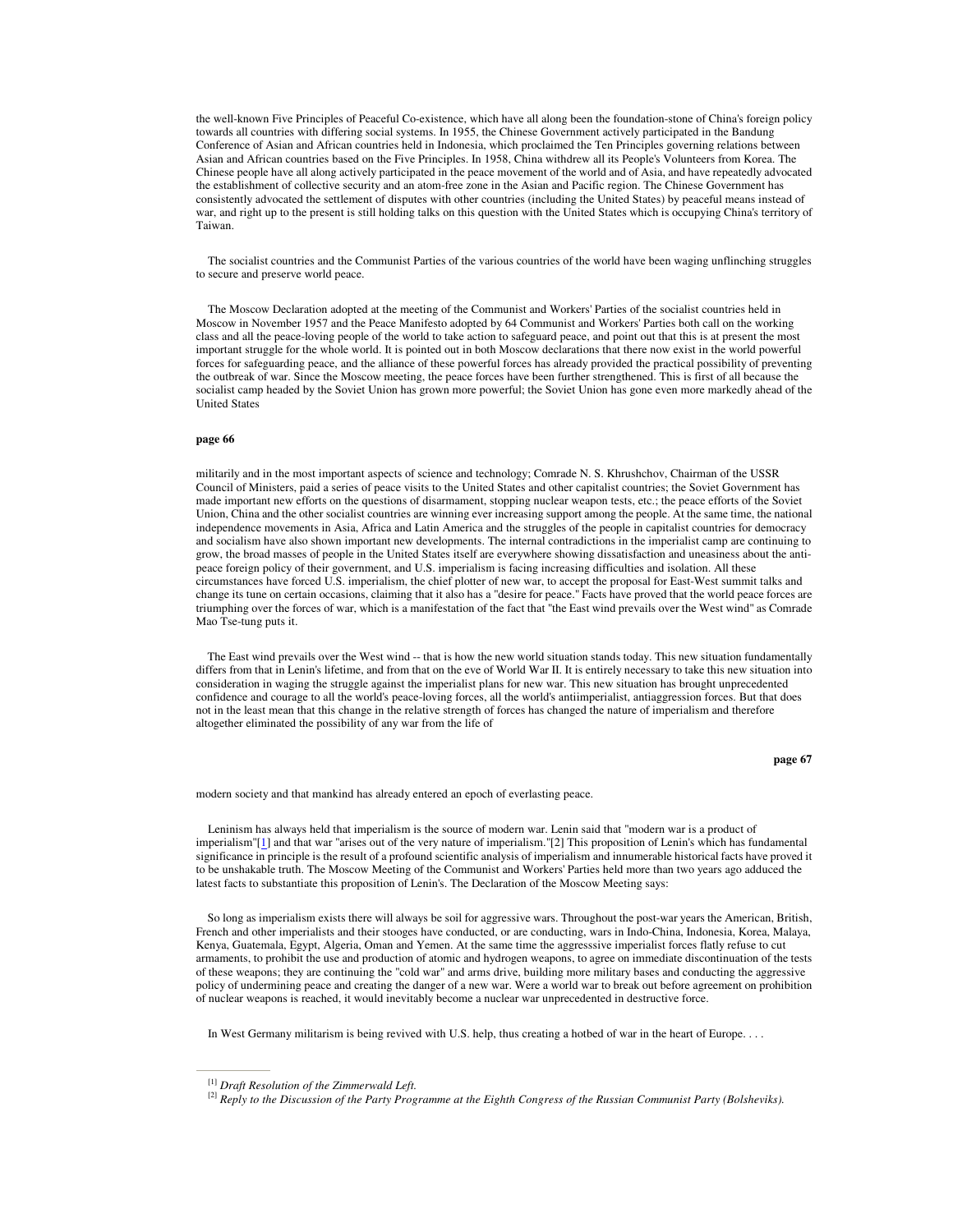#### **page 68**

 Simultaneously, the imperialists are trying to impose on the freedom-loving peoples of the Near and Middle East the notorious "Eisenhower-Dulles Doctrine" thereby creating the danger of war in this area. . . .

The SEATO aggressive bloc is a source of war danger in South-East Asia.

The Peace Manifesto of the 64 Communist and Workers' Parties says:

 The peace forces are legion. They can prevent war and safeguard peace. However, we, the Communists, believe that it is our duty to warn all the people of the world that the danger of a monstrous and annihilating war has not passed.

 Where does the threat to peace and the security of the peoples come from? From the capitalist monopolies who have a vested interest in war and amassed unprecedented riches from the two world wars and the current arms drive. The arms drive, which brings huge profits to the monopolies, weighs more and more heavily on the working people and seriously worsens the economy of the countries. The ruling circles of some capitalist countries, under pressure of the monopolies and especially those of the U.S., have rejected proposals for disarmament, prohibition of nuclear weapons, and other measures aimed at preventing a new war. . . .

 Peace can be preserved if only all to whom it is dear combine their forces, sharpen their vigilance in relation to the machinations of the war-instigators and become fully conscious that their sacred duty is to intensify the struggle for peace, which is threatened.

 From this it can be seen that the Leninist theory that imperialism is the source of modern war definitely is not and will not be "outmoded." As long as imperialism exists, vigilance against the war danger can never be relaxed. It is

#### **page 69**

from this basic position that the Chinese people carry out the struggle to safeguard world peace and oppose imperialist war. We welcome every step in the relaxation of the international situation, welcome sincere peace efforts on the part of any country (including the United States), while at the same time we tell the whole nation and the world public in good time about the vicious activities of imperialism in continuing to plot new wars, arouse their attention, and point out to them that so long as all the world's peace forces unite together, they will surely be able to overwhelm the forces of war, and that our struggle has a bright future. We have done this in the past and will continue to do so in the future.

 U.S. imperialism holds nothing but venom for all the peace efforts of the socialist camp headed by the Soviet Union. It openly proclaims a policy of hostility to the People's Republic of China, and brazenly attacks the just stand of the Chinese people in safeguarding world peace and opposing imperialist war. The Chinese people have made a timely exposure of the fact that the U.S. Government headed by Eisenhower has, since the Camp David talks between Comrade Khrushchov and Eisenhower last September, been continuing to actively carry out armament expansion and war preparations and extend its aggression. Because of this, the spokesmen of U.S. imperialism spread the slander that the Chinese people do not seem enthusiastic about relaxing international situation. But this monstrous lie is really too brazen for words. Since the U.S. Government and Eisenhower himself are in actual fact engaged in armament expansion, war preparations and extending aggression, and this runs counter to the demand for easing the international situation, how would it help the international situation if this should be concealed or even whitewashed, prettified and extolled? On the contrary, that would only make the tension-makers all the more reckless and unbridled.

Facts speak louder than eloquence. Just have a look at the following briefest summary of the words and deeds of the U.S.

#### **page 70**

Government and Eisenhower against peace since the Camp David talks last September:<sup>[\*]</sup>

 On October 16, 1959, U.S. Assistant Secretary of State Andrew H. Berding said in a speech that the United States could not accept peaceful co-existence because it would mean accepting the status quo of the socialist camp.

 On October 21, the United States railroaded an illegal resolution on the so-called "Tibet question" through the United Nations General Assembly interfering in China's internal affairs and slandering the putting down by the Chinese Government of the rebellion of a reactionary group of serf-owners in the Tibet region.

 On October 22, the U.S. State Department issued a statement on the third anniversary of the counter-revolutionary rebellion in Hungary, slandering the Hungarian and Soviet Governments and "honouring" the counter-revolutionary elements who launched the rebellion.

 On November 3, when the people of the Panama Canal Zone demonstrated for the restoration of Panamanian sovereignty over the Canal Zone, the U.S. occupation forces resorted to suppression, wounding over 120 Panamanians.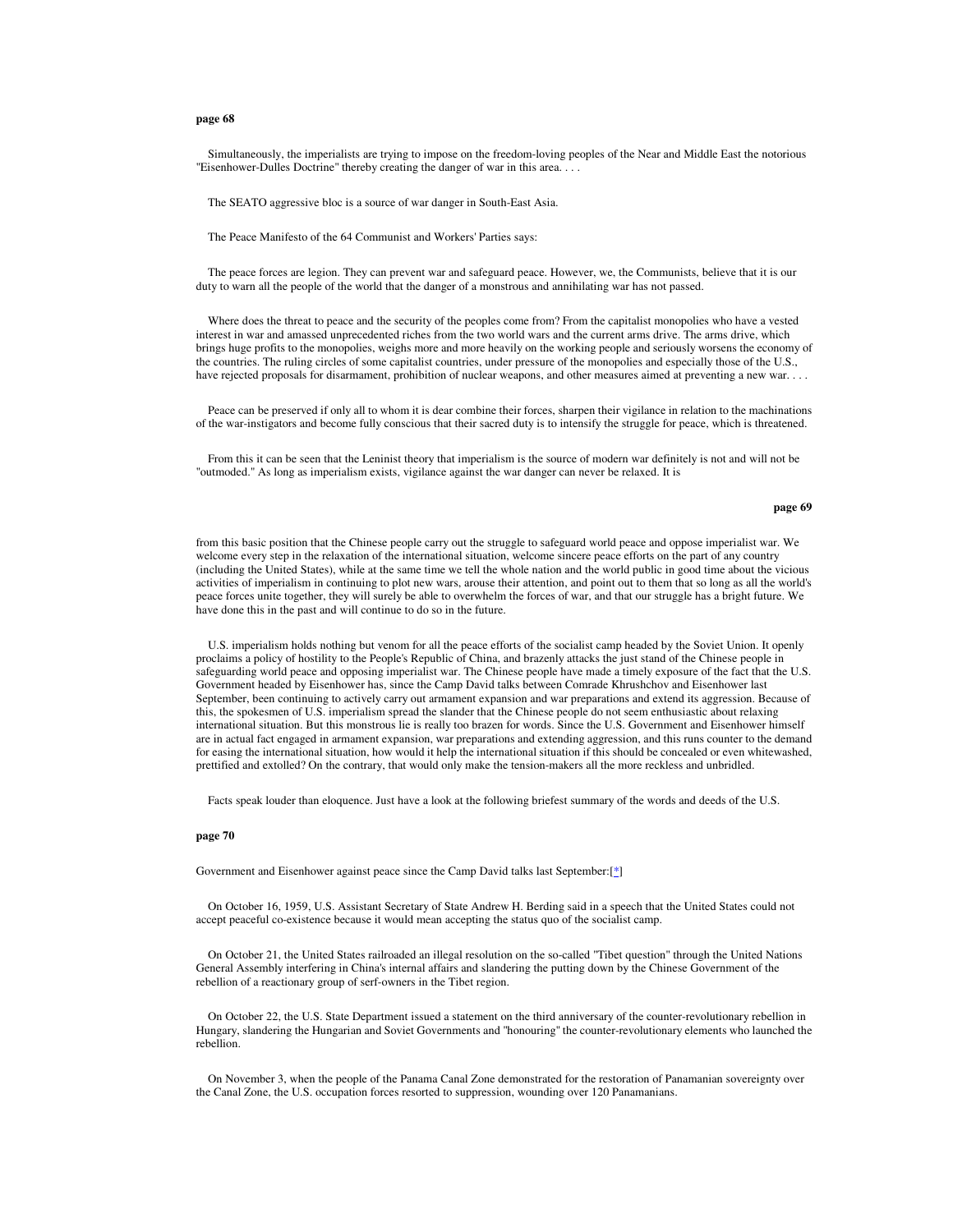On November 13, U.S. Vice-President Nixon said, ". . . The Western powers cannot accept what the Soviets call peaceful coexistence.

 On November 22, U.S. Secretary of State Hurter published an article in the American magazine *Parade*, smearing the Soviet Union as having "aggressive intentions" and carrying on an "expansionist drive."

On November 27, the U.S. State Department issued a statement, slandering Albania as being "subjected to Soviet domination."

 On December 1, U.S. Defence Secretary McElroy said, "By 1963 the United States will have an even greater variety of means of delivering hydrogen warheads against Russia."

 From December 4 to 22, Eisenhower visited eleven countries of Europe, Asia and Africa for the purpose of extending the cold war. During his visits, he beat the drums with all his might for the strengthening of the Western military blocs, saying that "the North Atlantic alliance remains the cornerstone of our foreign policy," and that the United States could not abandon CENTO, and actively working to expand the network of U.S. missile bases abroad.

 On December 9, the United States forced a resolution on the Korean question through the United Nations General Assembly. Despite the call issued by the Supreme People's Assembly of the Korean Democratic People's Republic on October 27 it refused to withdraw U.S. troops from the southern part of Korea and bring about the peaceful reunification of Korea, and furthermore insisted an the holding of so-called "free elections" in Korea under the "supervision" of the United Nations, which was one of the belligerents

 \* [*Transcriber's Note*: Beginning here, and continuing through to the top of page 74, the text in the printed edition is set off in small type. -- *DJR*]

**page 71**

 On the same day, the United States forced through the United Nations General Assembly another resolution on the so-called "Hungarian question," constituting interference in Hungary's internal affairs.

 On December 15, Herter presented a "ten-year plan" to the NATO Council meeting, demanding that the NATO bloc have the "deterrent strength" to wage large-scale warfare and "sufficient flexibility" for waging local wars.

 On December 24, the United States directed a handful of extreme pro-US. elements in Laos to stage a military coup d'etat and further expand the civil war in Laos.

 On December 29, Eisenhower declared that beginning from January 1, 1960, the United States was "free to resume nuclear weapons testing."

 On January 7 and 18, 1960, Eisenhower presented his State of the Union and Budget Messages, demanding of the United States "the dedication of whatever portion of our resources" was necessary in order to provide "a real deterrent. . . ." He set military expenditures for fiscal year 1961 at more than 45,500 million dollars, or 57.1 per cent of the total budget. In his State of the Union Message, he smeared the socialist countries as "police states," the Soviet Union as "imperialistic communism," and the socialist camp as "a system of sullen satellites."

On January 15, Nixon said, "Under no circumstances should the United States and its allies reduce their strength."

 On January 19, the "Treaty of Mutual Co-operation and Security" between Japan and the United States was signed in Washington. This aggressive treaty of military alliance is directed against China, the Soviet Union and the Korean Democratic People's Republic, and menaces the peace and security of all Asian countries.

 On February 3, Eisenhower declared at a press conference, "I wasn't aware of any spirit of Camp David." He also indicated that the United States was going to provide its allies with secret information on nuclear weapons.

 On February 5, the U.S. State Department issued a statement rejecting once again the proposal of the meeting of Warsaw Pact member states that the Warsaw Treaty Organization and the NATO bloc sign a treaty of mutual non-aggression.

 On February 15, Herter issued a statement in which he went so far as to raise the demand that three Union republics of the USSR namely Lithuania, Latvia and Estonia, "again enjoy national independence."

 On February off Eisenhower said in his "mutual security" message that "the fact, if it is a fact, of reductions in Soviet military manpower, does not alter the need for the maintenance of our collective defense." "It would be most foolish to abandon or to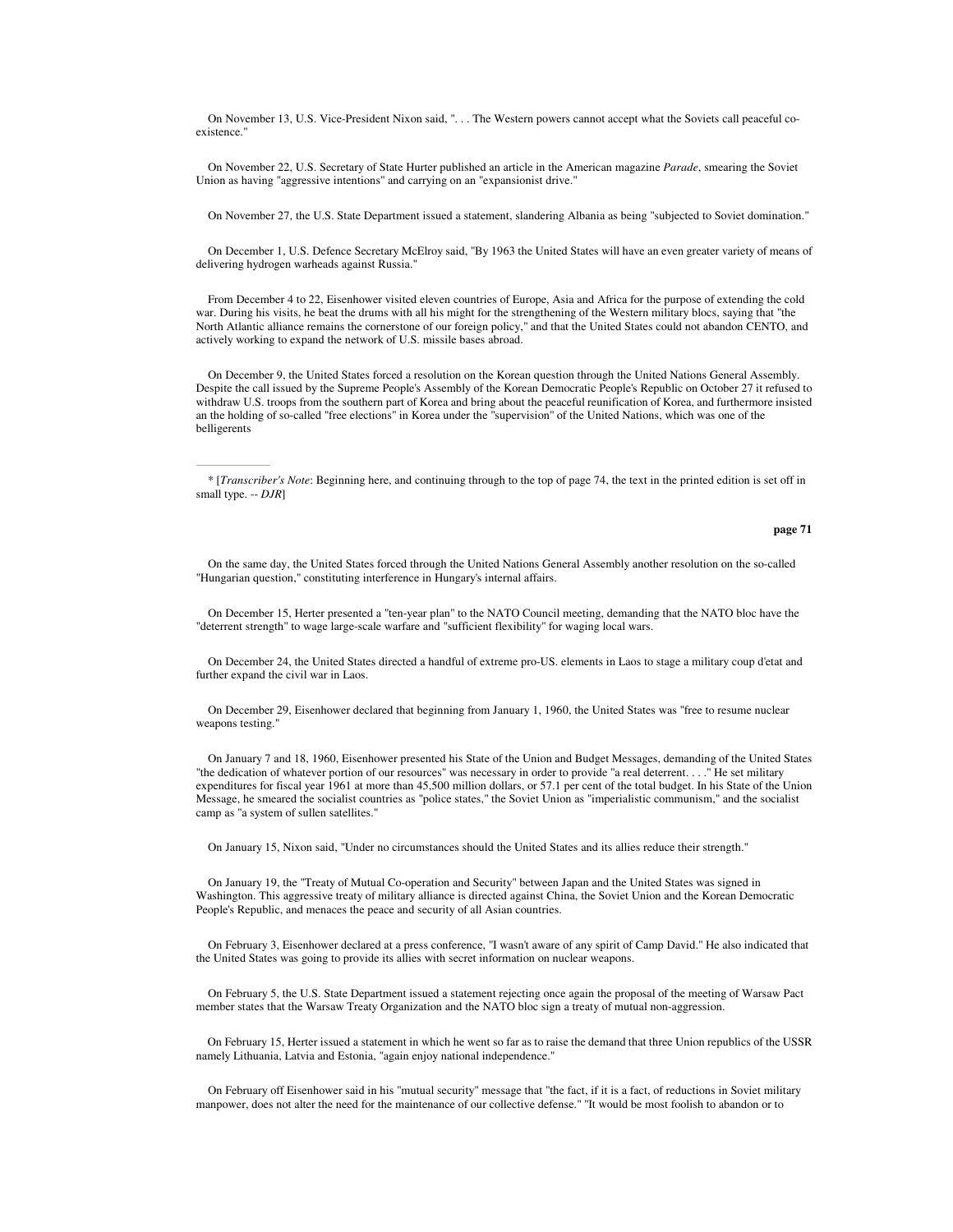weaken our posture of common deterrent strength." He also said that for the United States ". . . the need is for steadfast, undramatic and patient

#### **page 72**

persistence in our efforts to maintain our mutual defences." He announced 2,000 million dollars as foreign military aid appropriations for the new fiscal year, an increase of 700 million dollars over the previous year.

 On February 17, Eisenhower stated in his report on the situation in the Middle East that the United States would continue to carry out the congressional resolution of 1957 on the Middle East question (that is, the so-called "Eisenhower Doctrine").

 On February 19, U.S. Assistant Secretary of State Graham Parsons indicated in a speech that the United States would continue to occupy China's territory Taiwan, and still "hoped" that New China would "collapse." He stated, moreover, that the United States would carry out "a policy which seeks to offset" the growth of China's strength, and "must adhere to measures designed to cope with that strength."

 From February 22 to March 3, Eisenhower visited South America, advocating the strengthening of the "inter-American system," praising the Santiago Foreign Ministers Conference of the Organization of American States in August last year, which was aimed at intervention in Cuba. He indicated, furthermore, that the United States would continue to adhere to the so-called Monroe Doctrine which regards the Americas as belonging to the United States.

 On February 26, after continually bringing missile weapons into south Korea in violation of the Korean armistice agreement, the United States openly launched a "Matador" guided missile at Usan in south Korea.

 On February 29, in a note replying to the Cuban Government, the United States rejected the Cuban Government's demand that as a necessary condition for resuming the U.S.-Cuban talks the United States refrain from adopting measures which might be harmful to the Cuban people, and went on to threaten, saying that the United States remained free to take "whatever steps" it deemed necessary. Before and after this, U.S. planes continuously bombed Cuba. According to the March 14 statement of Cuban Prime Minister Castro, U.S. planes had raided Cuba over forty times.

 On March 9, J. C. Satterthwaite, U.S. Assistant Secretary of State for African Affairs, said that the United States had "special political and military interests" in North Africa. He said, "It is also essential for the United States to retain its rights to operate certain key bases in Africa, and that the United States and its allies have continued access to a wide range of important materials in Africa, principally minerals." He also stated that there was a need "for reconciling the present upsurge of nationalism (in Africa) with the means for an orderly transition from the past to the future."

 On March 16, the United States and the Chiang Kai-shek clique began large-scale military manoeuvres in the Taiwan Straits, with the participation of 50,000 U.S. troops.

#### **page 73**

 On the same day, the day after he issued a joint communique with Adenauer, Eisenhower said, "We agreed that there was no change of policy on either side." "We would not abandon our position with respect to our rights in Berlin."

 On March 21, U.S. warships again encroached on China's territorial waters, and the Chinese Government issued its 93rd serious warning to the United States. In the period since October 1959, the United States intruded 21 times into China's territorial air and waters.

 On March 30, Eisenhower asserted that even if the United States now agreed to sign an accord for temporarily suspending nuclear tests, this would not be binding on the next U.S. President. He said that "any successor would have the right to exercise his own judgement in the matter." Herter explained further on April 8 that from the legal point of view Eisenhower's "ability to bind the United States for a longer period of time" "still remains within his own term."

 On April 4, Herter made a speech in which he rejected the Soviet proposal for general disarmament and attacked Chairman of the USSR Council of Ministers Khrushchov for his talk on the German question, saying that his words "complicate the situation." Herter then said, "If anyone looks for dramatic achievements at the summit he may be disappointed." He expressed "satisfaction" with the speeding up of the rearming of West Germany, and declared "The ground, sea and air forces of NATO require still further strengthening."

 On April 6, Eisenhower formally approved the programme for the accelerated development of intercontinental ballistic missiles and nuclear submarines firing the "Polaris" ballistic missile. It is reported that the U.S. Government is preparing to increase the number of intercontinental ballistic missiles to be manufactured within three years from 270 to 312, and to increase the number of nuclear submarines from 7 to 40.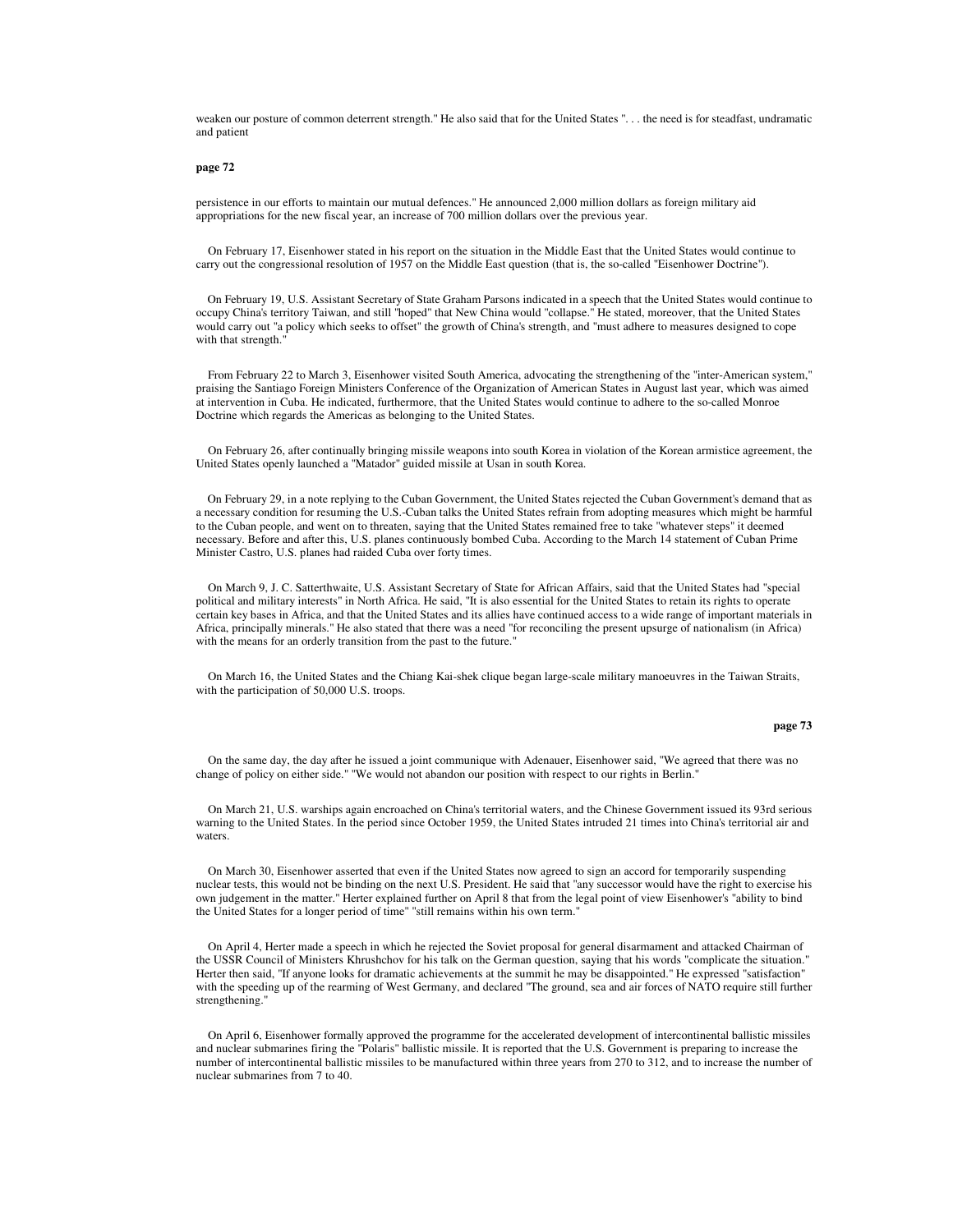On April 9, R. S. Benson, Commander of the U.S. Pacific Fleet's Submarine Force, clamoured that the United States would emplov 30 "Polaris" nuclear submarines to encircle the Soviet Union and other socialist countries.

 On April 14, U.S. Delegate Eaton at the meeting of the Ten-Nation Disarmament Committee opposed the proposal put forward by the socialist countries for all nations possessing nuclear weapons to commit themselves not to be the first to use them. He asserted once again that the United States could not accept the Soviet proposal for general and complete disarmament.

 On April 20, U.S. Under-Secretary of State Dillon made a speech attacking Soviet foreign policy. He slandered the Soviet Union as harbouring "expansionist ambitions." He said that "the very phrase 'co-existence' is both weird and presumptuous" and should be relegated "to the scrapheap." He raved about "maintaining and reinforcing" U.S. military strength and its system of aggressive military blocs.

#### **page 74**

 On the same day, U.S.-supported rebels in Venezuela launched an armed rebellion, attempting to overthrow the Venezuelan Government.

 The facts listed above are, of course, far from exhaustive, and are limited to data issued openly by the U.S. Government and U.S. publications. Nevertheless, we should like to ask: Are these not facts? Are these not the principal facts of present U.S. policy? Can it be said that all these have been fabricated by the Chinese Communists? Can it be said that these are only insignificant, trifling survivals of former times in U.S. policy? Naturally, the facts do not bear this out. The fact is, even after the Camp David talks and even on the eve of the EastWest summit conference, we see no essential change at all in U.S. imperialist war policy, or in the policy carried out by the U.S. Government and by Eisenhower personally. U.S. imperialism is not only doing its utmost to expand its aggressive military strength, but is also hastily fostering the militarist forces of West Germany and Japan and turning these countries into sources of new war. Let it be clearly understood that all this is affecting the fate of all mankind. It is absolutely necessary to oppose West German and Japanese militarisms and other militarisms fostered by the United States. But now it is, first of all, the war policy of U.S. imperialism that plays the decisive role in all this. Getting away from this point means getting away from the heart and essence of the matter. Therefore, if the peace-loving people of the world do not concentrate their strength on continuing to resolutely expose this war policy of the U.S. authorities and wage a serious struggle against it, the result will inevitably be a grievous calamity.

 What right have the Chinese people, standing in the foremost ranks of the struggle for peace together with the peoples of the Soviet Union and the other socialist countries, to keep silent on all these facts? By what right are the Americans allowed to do, say and know about all these things, while the peoples of China and other countries are not

#### **page 75**

allowed to know the true state or affairs? Will it be bad for peace, will it aggravate tension, if we explain the true state of affairs to the Chinese and world public, or will concealing the truth help peace and help relax tension? Will it be that, according to the logic of U.S. imperialism, that is how peace is to be "preserved"? Or is this the "peace in freedom" reIerred to by Eisenhower and his ilk?

 The U.S. imperialists who actively plan for new war do indeed hope that we will conceal the true state of affairs; hope that we will abandon the standpoints of Marxism-Leninism; hope that we will believe the nature of imperialism can change or even that it has already changed; hope that in the struggle to safeguard world peace we, just like the bourgeois pacifists, will not mobilize and rely on the broadest masses of people who are against imperialism, against imperialist war, and against imperialist aggression; hope that we will exaggerate as much as possible the peace gestures which the aggressive imperialist forces are compelled to make and thus put the masses off their guard; or hope that we will exaggerate as much as possible the military might of the aggressive imperialist forces, and so throw the masses of the people into a panic. In short, the plotters of new war hope that we, like them, will pretend to want peace or want a false peace, so that they can suddenly force war on the peoples, just as they did in the First and Second World Wars.

 But listen, plotters of new war! Your hopes will never be realized. Since we do really want peace and do want real peace, we will never fall into your trap. We must continueto expose all the plots and schemes of U.S. and other imperialism that endanger peace, do our utmost to mobilize the broad masses who are against imperialism, imperialist war and imperialist aggression to carry on a stubborn struggle against the plotters of new war, and see to it that in this struggle they maintain both ample vigilance and ample confidence, fighting to the end to prevent a new war. Only thus will we be really

#### **page 76**

wanting peace and so get real peace. Otherwise, we would be pretending to want peace or only getting a false peace.

 Although, as said above, the nature of imperialism cannot change, we are fully confident that, provided they wage a united and persistent struggle, the mighty forces in defense of peace can certainly set up an array of barriers preventing imperialism from doing as it pleases according to the dictates of its nature. Moreover, in case of contingency, as the Moscow Declaration puts it: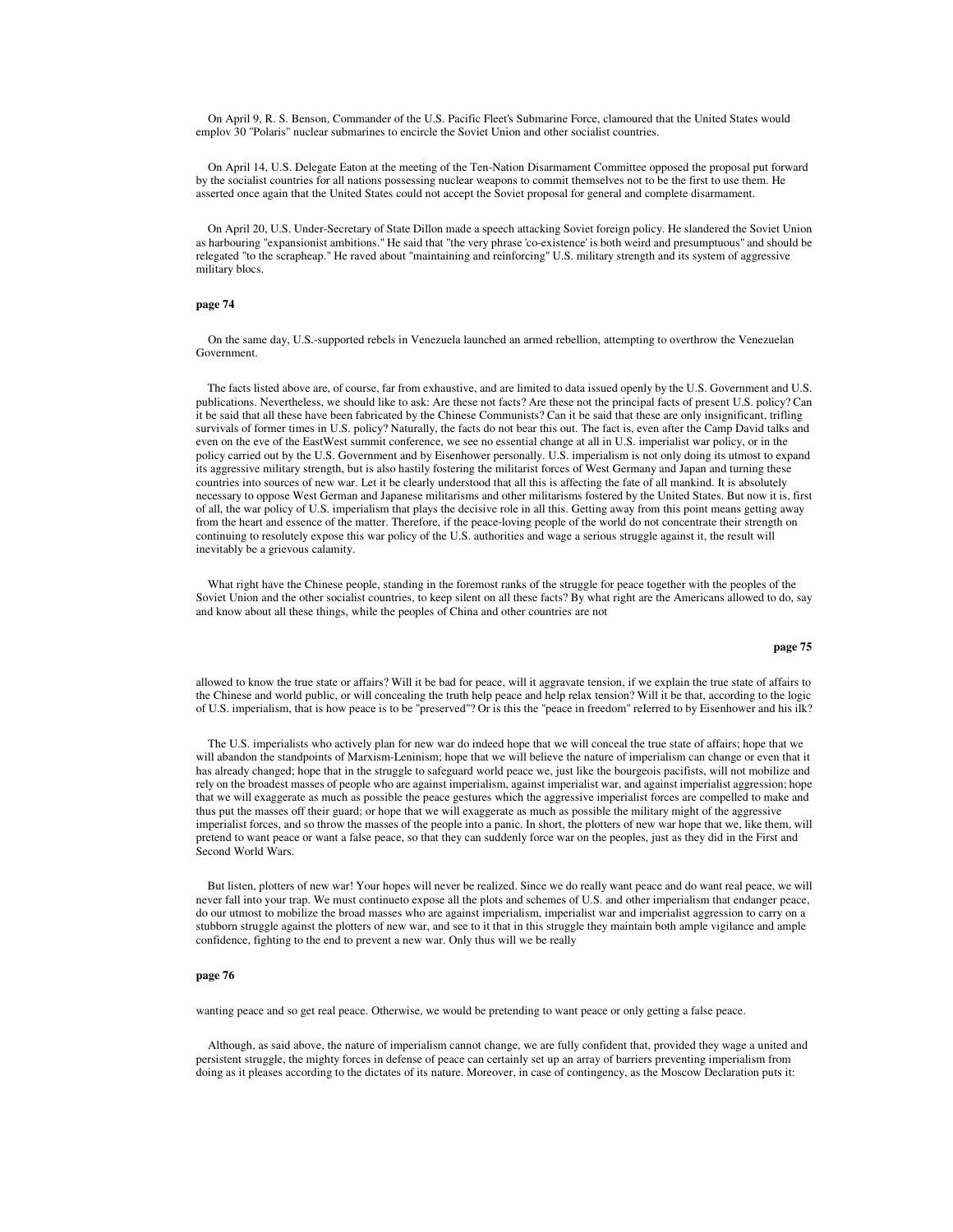. . . Should the bellicose imperialist maniacs venture, regardless of anything, to unleash a war, imperialism would doom itself to destruction, for the peoples would no longer tolerate a system that brings them so much suffering and exacts so many sacrifices.

It was absolutely necessary for the Moscow Declaration to point this out; this was not to weaken but precisely to strengthen the perspective of peace. For only thus will the people of all countries not mentally disarm themselves, not submit to intimidation and blackmail by the war maniacs, and not be thrown into panic and confusion in the unfortunate event that war should break out after all.

 For peaceful co-existence of countries with differing social systems, flexibility and patience and certain understandings and compromises are necessary. The Chinese people, in their struggles against domestic and foreign enemies, never refused to make compromises which did not damage the basic interests of the people, and will not refuse to do so in the future. The Chinese people warmly support the efforts of Comrade Khrushchov and the Soviet Government in connection with the East-West summit conference and hope that the U.S. Government will change the die-hard attitude it has adopted so far, thus making it possible for the conference to arrive at the agreements the peoples are expecting on the questions of disarmament, stopping nuclear weapon tests, the West Berlin

**page 77**

#### and German questions, and relaxation of the international situation.

 But the struggle for world peace is a protracted one. Imperialism will not readily accept any agreement favourable to peace. Furthermore, innumerable historical facts prove that whatever agreements imperialism has entered into it can also repudiate at any time. Therefore, struggle is necessary both to secure agreements favourable to peace and to uphold them. Lenin put it very well:

 Now, the struggle for peace has unfolded. This is a difficult struggle. Whoever thinks peace is easily obtained, whoever thinks that we have only to mention peace and the bourgeoisie will present it to us on a platter, is quite a naive person. Whoever tries to attribute this viewpoint to the Bolsheviks is practising deception. The capitalists carry out frantic butchery so that they can divide up the spoils. Obviously, to smash war means to overcome capital, and it is precisely in this sense that the Soviet Government baas begun the struggle.[1]

Precisely because modern war is a product of the very nature of imperialism, and because the nature of imperialism cannot change, the struggle for the realization and maintenance of world peace is necessarily a protracted anti-imperialist struggle. Therefore, repeatedly publicizing Lenin's theory on imperialism, exposing the essence of imperialism and all its deceitful tricks, becomes an urgent task at present in the cause of peace.

 Inasmuch as imperialism is the source of modern war, in the struggle for world peace it is necessary to rally all forces that are against imperialism, imperialist war and imperialist aggression. The Moscow Declaration states:

The cause of peace is upheld by the powerful forces of our era: the invincible camp of socialist countries headed

#### **page 78**

by the Soviet Union; the peace-loving countries of Asia and Africa taking an anti-impelialist stand and forming, together with the socialist countries, a broad peace zone; the international working class and above all its vanguard -- the Communist Parties; the liberation movement of the peoples of the colonies and semi-colonies; the mass peace movement of the peoples; the peoples of the European countries who have proclaimed neutrality, the peoples of Latin America and the masses in the imperialist countries themselves are firmly resisting plans for a new war. An alliance of these mighty forces could prevent war. . . .

 The imperialists, particularly the U.S. imperialists, leave no stone unturned in their efforts to disrupt this united struggIe. They dream of putting the struggle for world peace in opposition to the national independence movements of Asia, Africa and Latin America and the struggles of the peoples for freedom, democracy and socialism. They argue that since peace is wanted, the oppressed nations should not resist aggression and the exploited peoples should not rise up in revolution. They even hold that the socialist countries are in duty bound to forbid the people of other countries to carry out a revolutions. All this is sheer nonsense. As everyone knows, Marxist-Leninists have always maintained that as far as either oppressed nations or exploited peoples are concerned, revolution cannot be exported. Likewise, no one either can or has a right to forbid revolution. Modern revolutions basically originate from imperialist aggression, oppression and plunder of the backward nations and of the labouring masses in the imperialist countries. Therefore, so long as the imperialists do not give up this aggression, oppression and plunder, so long as imperialism remains imperialism, the oppressed peoples of various countries will not give up their national revolutions and social revolutions.

The imperialist countries have up to this moment not ceased to interfere in the internal affairs of other countries, including

<sup>[1]</sup> *Speech at the First All-Russian Congress of Naval Deputies.*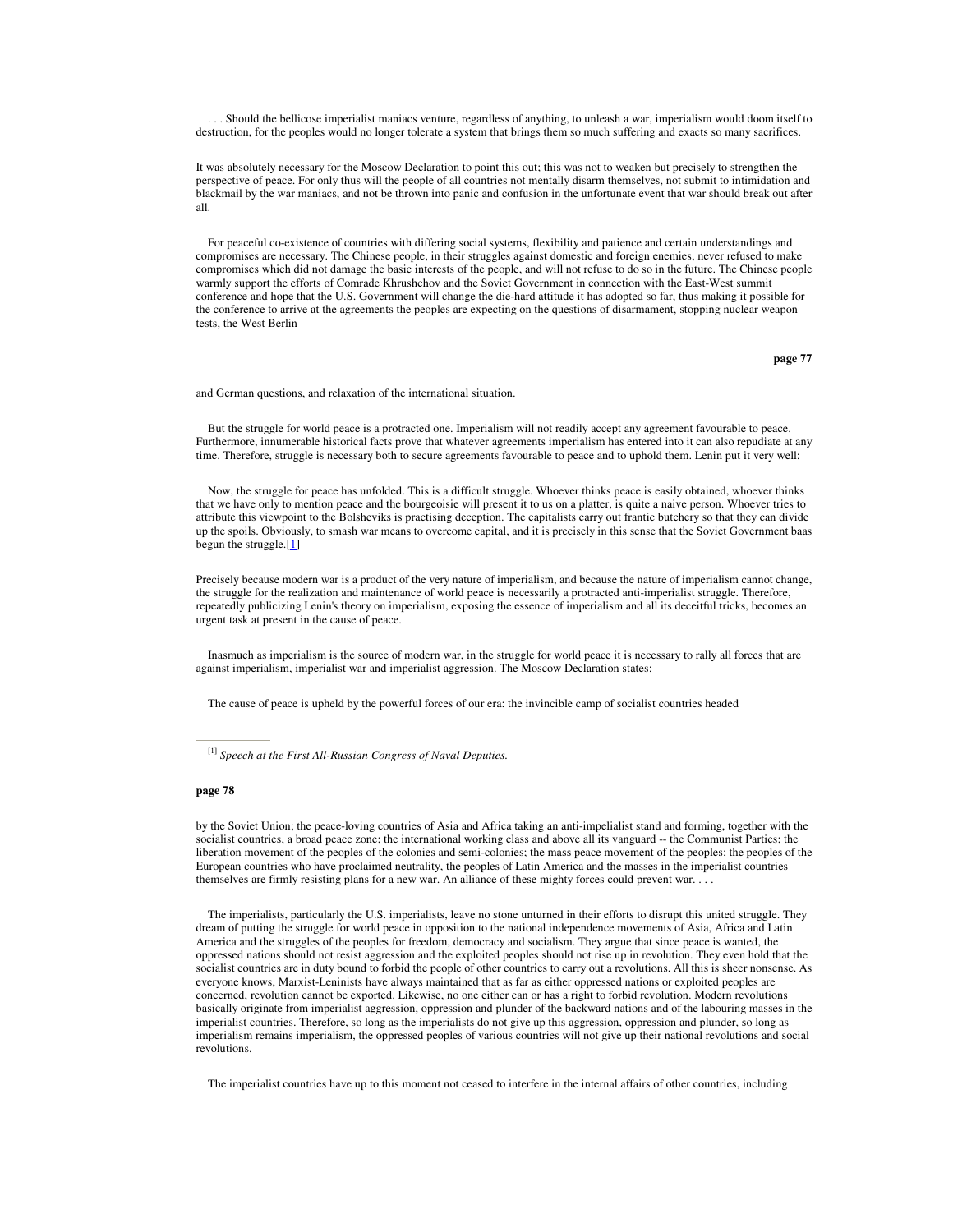the socialist countries, and yet they are spreading the lie that the socialist countries are interfering in other countries' internal affairs. The socialist countries, of course, never interfere in the internal affairs of other countries, including the imperialist countries. Nevertheless, the imperialist powers are trying to force or induce the socialist countries to help them intel fere in other counts ies' internal affairs. Isn't this preposterous?

 As long as imperialism remains and continues to pursue its policies of aggression, oppression and plunder by means of violence, the socialist countries will always adopt an attitude of sympathy and support for the oppressed nations and exploited people in their resistance struggle. This is because their struggle represents the will of the people, weakens the imperialist forces and is favourable to world peace. Is it not extremely absurd to think that the development of this struggle and the support extended to it are unfavourable to peace?

 The socialist countries and the anti-imperialist, peace-loving peoples of the world are all striving to avert war. The greater the strength of the socialist countries and that of the anti-imperialist, peace-loving forces of the world, the greater becomes the possibility of preventing war. Therefore, the strengthening of the socialist countries, of the national liberation movement, of the emancipation movement of the ploletariat in capitalist countries and of the peace-loving forces of the world will make it possible to more effectively prevent imperialist war and defend world peace.

 In commemorating the 90th anniversary of Lenin's birth, the third great task of the Chinese people is to consolidate and strengthen their friendship and solidarity with the other peoples, and in the first place with the socialist countries headed by the Soviet Union.

 Marxism-Leninism is true proletarian internationalism. From its very beginning, it has been an international phenomenon. The victory of the Chinese revolution and the advance of the socialist construction of the People's Republic of China

#### **page 80**

are inseparably connected with proletarian internationalist support. The Chinese people are for ever grateful for this support and will never forget their duty to support, with their own efforts, the international proletariat and oppressed nations. Precisely for this reason, Comrade Mao Tse-tung emphatically pointed out on the eve of the founding of the People's Republic of China:

 To sum up our experience and reduce it to one essential point: The people's democratic dictatorship led by the working class (through the Communist Party) and based upon the alliance of workers and peasants. This dictatorship must unite completely with all international revolutionary forces. This is our formula, our principal experience, our main programme.

Precisely for this reason too there are, as is well known, two slogans on the wall of Tien An Men in Peking, one reading "Long Live the People's Republic of China!" the other "Long Live the Great Unity of the Peoples of the World!"

 The Chinese people need to uphold friendship and solidarity with all other peoples at all times. The Chinese people are happy to see that the fraternal unity between us and the other countries in the socialist camp headed by the great Soviet Union is daily growing, that our friendship with the peoples of Asia, Africa and Latin America who love peace and oppose imperialist aggression is expanding from day to day, and that our friendly contacts with the people in the other capitalist countries are also increasing with each passing day. The Chinese people will on this basis make untiring efforts to strengthen our friendship and solidarity with all other peoples, so as to wage a joint struggle for the common interests of all peoples.

 Attempting to undermine the solidarity of the peoples of the world, imperialism, and particularly U.S. imperialism, is frantically inciting anti-Chinese campaigns in certain countries. These campaigns, however, have not obtained and will

#### **page 81**

never obtain support from the peoples of the various countries, because they are utterly unjustifiable. The Chinese people are industriously building a peaceful new life at home and doing their best to live in friendship with their neighbours; they have not gone abroad to any foreign territory to set up military bases and guided missile bases. Why then should they be opposed? As we know, the Soviet Union which was created by Lenin has always been a peaceable country, and yet it was also slandered and attacked for a long time by some people who were anti-Soviet for certain domestic reasons in some big and small countries (including some it had helped, for instance, China during Kuomintang rule). But this succeeded neither in inflicting damage on the Soviet Union, nor in obstructing the development of friendship between the Soviet people and other peoples, but only exposed the anti-Soviet elements as being against peace and the people. The anti-Chinese campaigns incited by imperialism and the reactionaries in certain countries can only end up in the same predicament.

 At present, the imperialists and their accomplices, the modern revisionists and a handful of reactionaries in various countries, are particularly frenzied in their attempt to disrupt by various vile means the unbreakable fraternal unity between China and the other socialist countries. These provocateurs are extremely stupid as well as vicious. They can never understand that the unity of the socialist countries was formed and has grown under the banner of great and unshakable Marxism-Leninism. The Moscow Declaration says:

#### **page 79**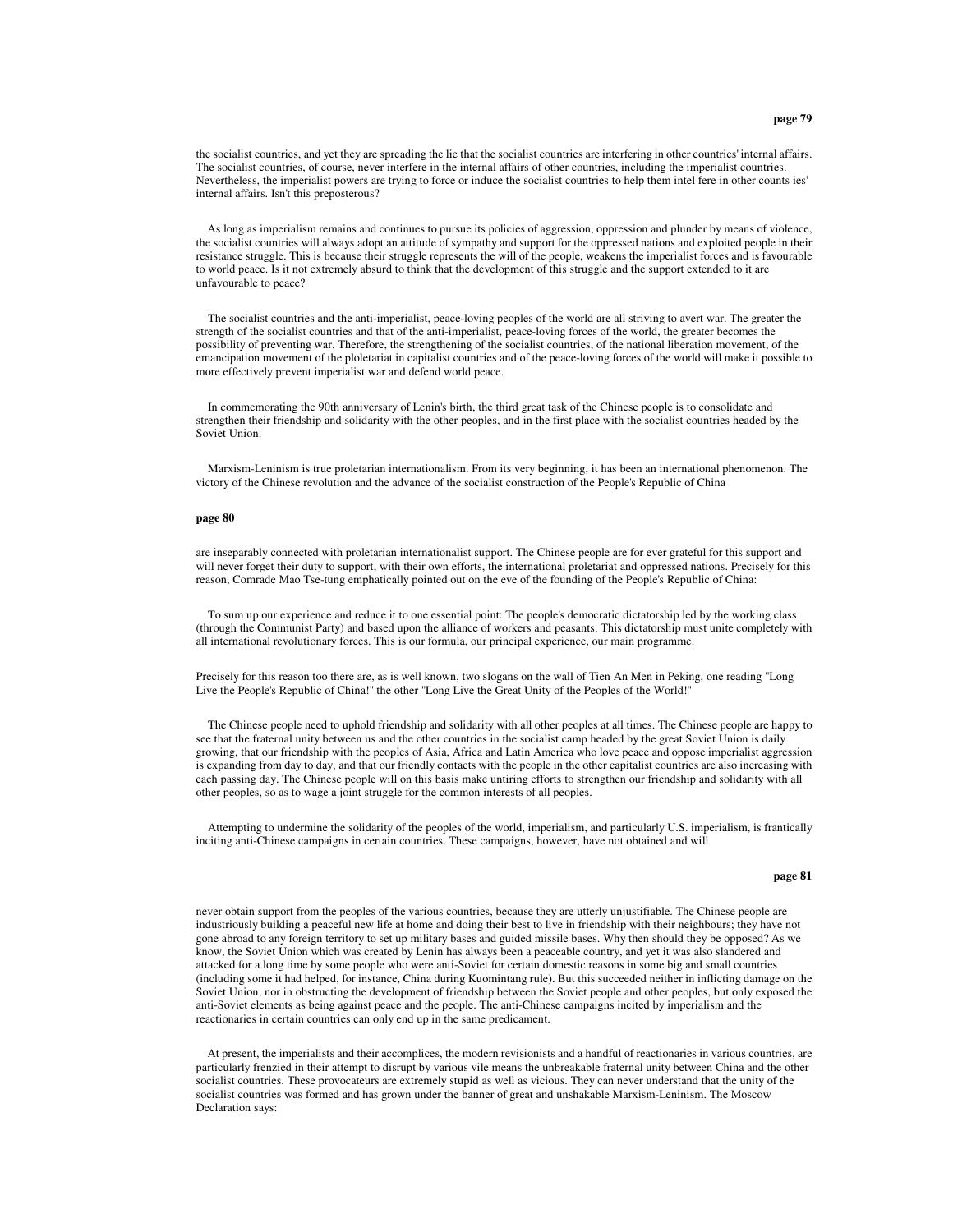The socialist countries are united in a single community by the fact that they are following the common socialist road, by the common class essence of the social and economic system and state authority, by the need for mutual aid and support, by common interests and aims in the struggle against imperialism, for the victory of so-

#### **page 82**

cialism and communism, by the ideology of Marxism-Leinism, which is common to them all.

The fact that the imperialists, modern revisionists and a handful of reactionaries in various countries are wildly attempting such disruption by no means indicates the strength of their position; rather it shows that they are nearing their doom. The swift victories of Leninism in the past half century, and particulally in the 15 years since World War II, have put them on tenterhooks. In face of these earth-shaking victories which are supported by the broadest masses, imperialism which vainly seeks world domination, is in fact no more than a "giant of clay," as Lenin described it in his article "Summary of the Party Member Recruitment Week in Moscow and Our Tasks." It is only natural that they are hostile to the sweeping development and firm solidarity of the socialist movement and the national independence movement under the banner of Lenin. But the more they curse, the more clearly is it proven that Leninism will certainly triumph. Lenin felt exulted whenever he was attacked by the enemies of the revolution, because this precisely proved that he was correct. He more than once quoted in his writings the following lines by the great Russian poet Nekrasov:

## *In swift pursuit comes false detraction. He hears the voice of approbation Not in the dulcet sounds of praise, But in the roar of irritation!*

Should the correctness of Leninism be proved not by the enemy's furious curses, but by their praise?

 In their efforts to build socialism, safeguard peace and oppose war and strengthen the unity of the international revolutionary forces, the Chinese people have always been frantically attacked by the enemies of the revolution. But all this shows precisely that the road chosen by the Chinese people is the correct one. The Chinese people will always advance

#### **page 83**

bravely along the road of the great Lenin towards the victory of China's socialist cause, the victory of the cause of world peace and the victory of the cause of socialism throughout the world!

 There can be no doubt at all that Marxism-Leninism will score even greater victories not only in the Soviet Union, China and the other socialist countries, but also in all other countries of the world. Of course, history develops unevenly, yet twists and turns and stagnations are after all only partial and temporary phenomena in the long course of development of human history.

 At the beginning of this article we referred to the essay *The Historical Destiny of the Doctrine of Karl Marx* written by Lenin in 1913. In this essay, Lenin specifically pointed out that Asia was a new source of world storms, because there was at that time a relative stagnation in the development of the revolution in Europe. Lenin then concluded that this stagnation was only a transient and superficial phenomenon, and that in the ensuing period of history still greater triumphs awaited Marxism, the doctrine of the proletariat Lenin wrote:

 But the opportunists had scarcely congratulated themselves on "social peace" and the needlessness of storms under "democracy" when a new source of great world storms opened up in Asia. . . .

 After Asia, Europe has also begun to stir, although not in the Asiatic way. . . . Feverish armaments and the policy of imperialism are turning modern Europe into a "social peace" which is more like a barrel of gunpowder than anything else. And at the same time the decay of *all* the bourgeois parties and the maturing of the proletariat are steadily progressing.

 This scientific prediction of Lenin came true in Russia in 1917, and subsequently on an even larger scale after the conclusion of World War II. Now, new sources of world storms

#### **page 84**

have opened up not only in Asia, but also in Africa and Latin America. There is no longer any secure rear for imperialism on this earth. There is now still a certain degree of "social peace in some countries of Western Europe and North America. But owing to the feverish arms race and imperialist policies of these countries, owing to the might of the socialist camp headed by the Soviet Union and the upsurge of the national independence and people's revolutionary movements, owing to the increasing popularity of the peace movement, the "social peace" in these Western countries is in substance turning more and more into a barrel of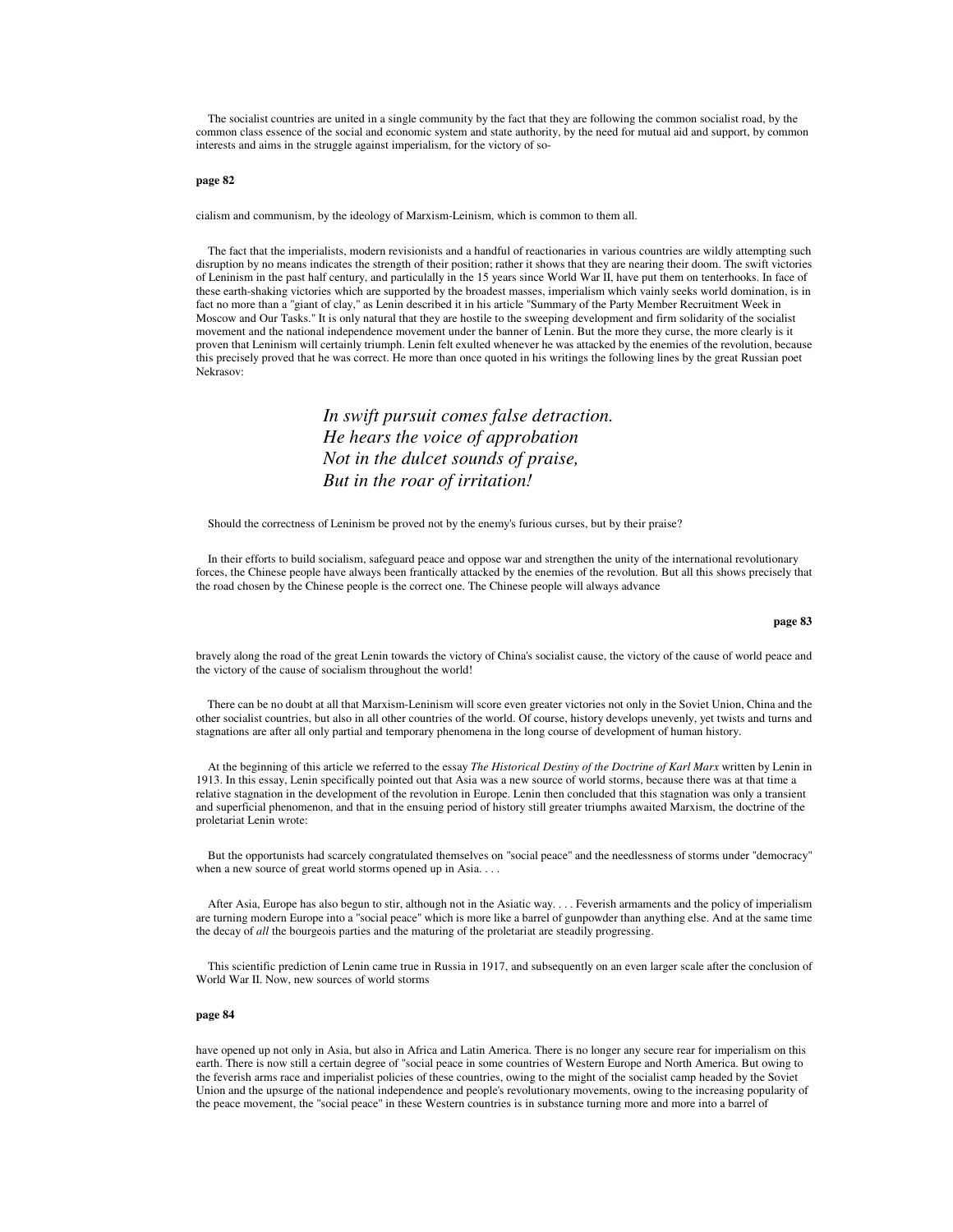gunpowder, as Lenin described it. Let the Chinese people and other peoples of the world strive in unison to secure even greater victories in the coming historical period for Leninism, the Marxist theory of the epoch of imperialism and proletarian revolution!

**page 85**

#### **UNITE UNDER LENlN'S REVOLUTIONARY BANNER!**

*Report Delivered at the Meeting Held by the Central Committee of the Chinese Communist Party in Peking on April 22, 1960 to Commemorate the 90th Anniversary of the Birth of Lenin*

**LU TING-YI** 

Comrades, Friends:

Today, April 22, is the 90th anniversary of the birth of the great Lenin.

 Lenin, following on Marx and Engels, was a great revolutionary teacher of the proletariat, the working people and the oppressed nations of the whole world. Under the historical conditions of the epoch of imperialism and in the flames of the proletarian socialist revolution, Lenin resolutely defended and developed the revolutionary teachings of Marx and Engels. Leninism is Marxism of the epoch of imperialism and proletarian revolution. In the eyes of the working people of the world, the name of Lenin is the symbol of the triumph of the proletarian revolution, the symbol of the triumph of socialism and communism.

 Ninety years ago, when Lenin was born, mankind was still under the dark rule of capitalism. Lenin and the Russian Bolshevik Party led the Russian proletariat and working people to break the chain of world imperialism, overthrow the bourgeois rule of violence by using revolutionary violence, win victory in the Great October Socialist Revolution, found the first state of the dictatorship of the proletariat, and open up a new era in the history of mankind. The October Revolution made real the age-old dream of the working people and

#### **page 86**

progressive humanity, selling up for the first time in history a society free from the exploitation or man by man over one-sixth of the earth. Imperialism vainly attempted to strangle this new-born Soviet state. Fourteen capitalist countries carried out armed intervention in league with the counter-revolutionary forces in Russia at the time. Lenin and the Bolsheviks led the heroic Soviet working class and working people to smash the imperialist armed intervention and put lown the counter-revolutionary rebellion at home. Lenin pointed out the road of socialist construction, the road of socialist industrialization and the collectivization of agriculture. After Lenin died, the Central Committee of the Communist Party of the Soviet Union and the Soviet Government, headed by Stalin, led the Soviet people in carrying out Lenin's instructions, so that the Soviet Union, once backward economical]y and technically, was speedily, in a brief historical period, built into a powerful socialist country. In World War II, the Soviet Union constituted the main force in defeating fascist aggression and helped the peoples of the least European countries win their own liberation and the peoples of Asian countries defeat Japanese imperialism, thereby greatly furthering the cause of the proletarian revolution and the cause of national liberation, and making an exceptionally great contribution to world peace. Now, the Soviet Union has entered the historical period of the extensive building of communism. Under the leadership of the Central Committee of the Communist Party of the Soviet Union and the Soviet Government, headed by Comrade N. S. Khrushchov, brilliant achievements have been scored in Soviet economic construction and Soviet science and technology have advanced by leaps and bounds. The Soviet Union launched the world's first batch of artificial earth satellites and space rockets, opening up a new era in man's conquest of nature. These great achievements have greatly inspired the people of the world in their struggles against imperialism, for national liberation, people's democracy and socialism and for a lasting world peace.

#### **page 87**

 The life Or Lenin was the life of a great proletarian revolutionary, spent in bitter struggle against imperialism, against all sorts of reactionaries and opportunists. Leninism developed in the struggles against imperialism and opportunism. The special characteristic, the essence, of Leninism lies in its thorough proletarian revolutionary character. Leninism not only wholly revived the revolutionary content of Marxism which held been emasculated by the revisionists of the Second International, and restored the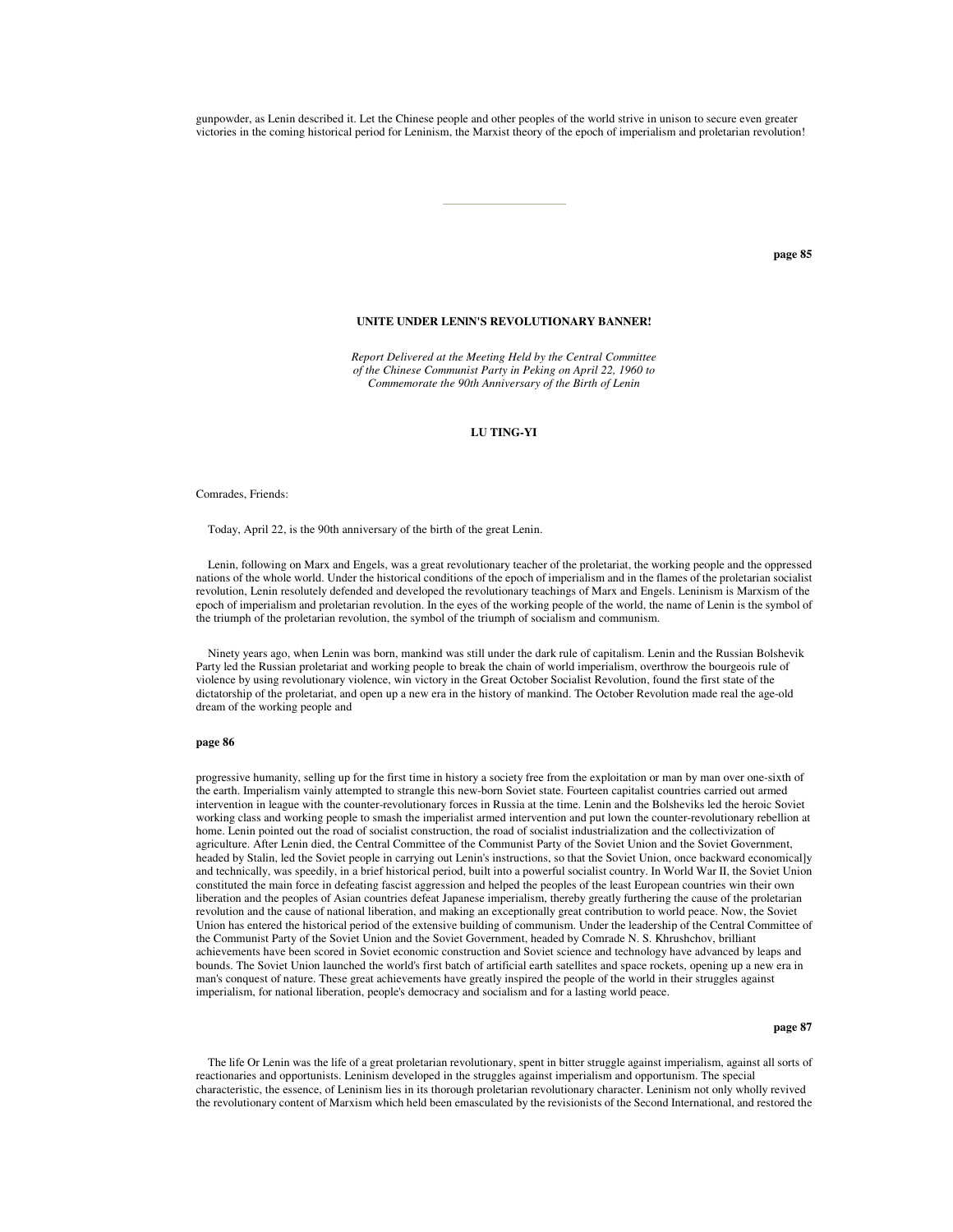revolutionary keenness of Marxism once dulled by them, but further developed the revolutionary content and sharpened the revolutionary keenness of Marxism in the light of new historical experience under new historical conditions.

 By the end of the 19th century, capitalism had developed to a new stage, that of monopoly capitalism, or imperialism. In this stage, all the contradictions of capitalism showed up further, more fully and more comprehensively. This set a new task for Marxists, requiring that they make a new analysis of this new stage of capitalism. And it was none other than the great Lenin who accomplished this task.

 Lenin made a profound analysis of the essential nature of imperialism and thoroughly refuted the whitewashing and apologizing for imperialism by renegades to the working class like Bernstein and Kautsky. Lenin scientifically expounded the fact that imperialism is monopolistic, decaying, and moribund capitalism; that it is the eve of the proletarian socialist revolution. In the epoch of imperialism, the contradiction between the bourgeoisie and the proletariat in the same country, the contradiction between capitalist countries, and the contradiction between the capitalist colonialist powers and the colonies and semi-colonies have all developed to an unprecedented acuteness, and these contradictions can be resolved only by revolutions. Imperialism attempts to eliminate the above-mentioned series of contradictions by plunging millions upon millions of people into a sea of blood in wars among imperialist powers, wars of aggression against colonies and semi-

#### **page 88**

colonies and wars of repression against the proletariat and the working people in the imperialist countries. Contrary to the desire of imperialism, however, the imperialist counter-revolutionary wars are unable to eliminate the contradictions of imperialism, but precisely further aggravate them and precipitate the outbreak of revolution.

 Its is well known, in 1917 after the Russian February Revolution, in his famous "Letters from Afar," Lenin pointed out in connection with the question of the Russian revolution that the world-wide imperialist war of the time had become an "all-powerful director": it was vastly accelerating the course of world history, engendering world-wide crises of unparalleled intensity economic, political, national and international, and abruptly overturning the filthy and blood-stained cart of the Russian tsarist system at this particularly abrupt turn in world history.[ $1$ ]

 Marxist-Leninists are opposed to the imperialist system and imperialist wars under any circumstances. They hold that the contradictions inherent in the capitalist-imperialist system will necessarily, inevitably give rise to proletarian revolution and to revolutions in the colonies and semi-colonies. Scared stiff by the outward "powerfulness" of imperialism, the opportunists of the Second International let themselves be bought up by the bourgeoisie and worked for imperialism. In keeping with the interests of imperialism, they spread reformist and capitulationist influences among the masses of workers and people, and opposed the path of revolution. When the imperialist war broke out, they descended to the shameful position of supporting the imperialist war. Contrary to the opportunists, Lenin always took the stand of a proletarian revolutionary and stood at the forefront against imperialist war. Lenin exposed the opportunists in their true colours as accomplices of imperialism and firmly opposed imperialist war; and when

[1] *Cf.* "Letters from Afar," March 7, 1917, *Collected Works*, 4th Russ. ed., Vol. XXIII, pp. 292-293.

#### **page 89**

the imperialist war broke out, he advocated putting an end to it by waging a revolutionary war. Lenin pointed out that "only the socialist system can free man from war."[1]

 The revolutionary spirit of Leninism finals its outstanding expression in the doctrine of proletarian revolution and proletarian dictatorship. In order to shatter the revisionist "theories" of Kautsky and his like designed to whitewash bourgeois democracy and paralyse the revolutionary spirit of the proletariat, Lenin repeatedly pointed out that the proletarian revolution must smash the bourgeois state machine and replace it with the dictatorship of the proletariat. He said:

 The latter (the bourgeois state) cannot be superseded by the proletarian state (the dictatorship of the proletariat) in a process of "withering away"; as a general rule, this can happen only by means of a violent revolution. . . . This . . . lies at the root of the *whole* of Marx's and Engels' doctrines.[2]

Lenin pointed out further that the proletarian dictatorship is a continuation of the class struggle in another form under new conditions and it is a persistent struggle against the resistance of the exploiting classes, against foreign aggression and against the forces and traditions of the old society. Without the proletarian dictatorship there can be no victory of socialism. The proletarian dictatorship is a political system a million times more democratic than the bourgeois dictatorship.

 Lenin brilliantly applied and developed the Marxist idea of uninterrupted revolution, regarding it as a fundamental guiding principle of the proletarian revolution. Lenin set forth the principle that the proletariat should obtain the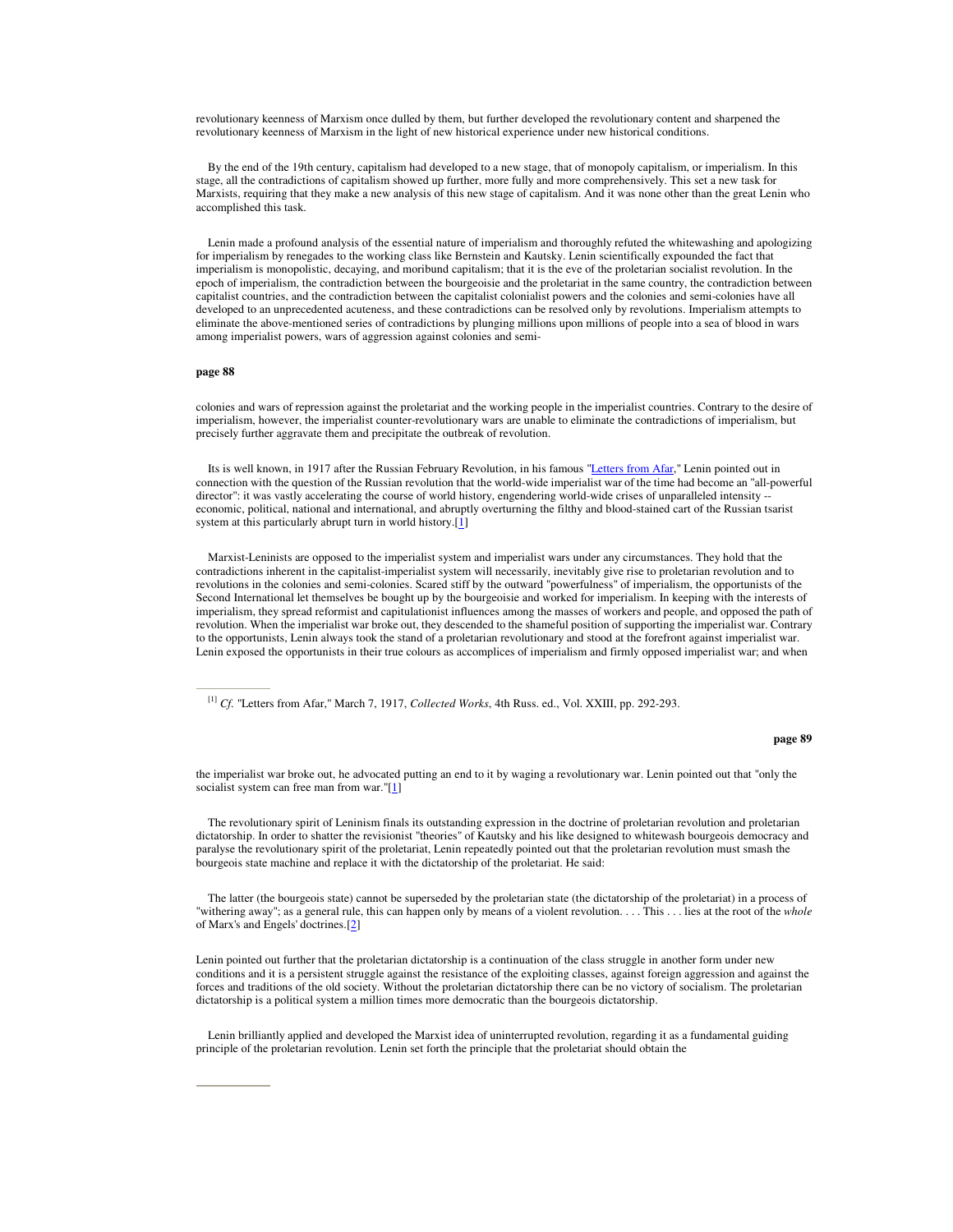[1] "Tasks of the Zimmerwald Left in the Swiss Social Democratic Party," October-November 1916, *Collected Works*, 4th Russ. ed., Vol. XXIII, p. 128.

<sup>[2]</sup> "The State and Revolution," August-September 1917, *Selected Works*, International Publishers, New York, Vol. VII, p. 21.

#### **page 90**

leadership in the bourgeois democratic revolution and transform the bourgeois democratic revolution without interruption into the serialist revolution Lenin further pointed out that the socialist revolution is not the final goal and that it is necessary to continue advancing, to accomplish the transition to the higher stage of communism. Lenin said:

 In beginning the socialist transformation, we should deafly set forth the ultimate objective of this transformation, that is, the establishment of communist society.[1]

 Basing himself on the absolute law of the uneven economic and political development of capitalism, Lenin came to the conclusion that socialism will achieve victory first in one or several countries. The progress from the victory of socialism in one or several countries to the victory of socialism in all countries of the world will embrace a whole historical epoch. Lenin had full confidence in the future of the world revolution. He said in his final article *Better Fewer*, *But Better*:

 In the last analysis, the outcome of the struggle will be determined by the fact that Russia, India, China, etc., account for the overwhelming majority of the population of the globe. And it is precisely this majority that, during the past few years, has been drawn into the struggle for emancipation with extraordinary rapidity, so that in this respect there cannot be the slightest shadow of doubt what the final outcome of the world struggle will be. In this sense, the complete victory of Socialism is fully and absolutely assured.[2]

The capitalist system will surely perish and will inevitably be replaced by the socialist and communist system. This is an

#### **page 91**

objective law independent of human will. After Marx and Engels, Lenin further expounded this law, and highly extolled the revolutionary initiative of the masses of people. The victory of the Great October Revolution led by Lenin pointed out to all mankind the road to thorough liberation and the brilliant prospect of socialism and communism. As Comrade Mao Tse-tung has said: "Fundamentally speaking, the road of the Soviet Union, the road of the October Revolution, is the common bright road of development for all humanity."[1]

 The Chinese revolution is a continuation of the October Revolution. The Chinese Communist Party and Comrade Mao Tse-tung integrated the universal truths of Marxism-Leninism with the concrete practice of the Chinese revolution. Consequently, the Chinese revolution took the right direction and took on a completely new appearance.

 Comrade Mao Tse-tung gives full play to the revolutionary spirit of Marxism-Leninism and, under our conditions, has defended and developed Marxism-Leninism. Along the revolutionary path pointed out by Comrade Mao Tse-tung, our Party has led the Chinese revolution to advance continuously from victory to victory.

 Our country's new democratic revolution was a revolution led by the proletariat, participated in by the great masses of people, against imperialism, feudalism and bureaucrat capitalism. The victory of this revolution came about only after more than twenty long years of revolutionary war.

 In the long course of the revolution, imperialism has been the biggest enemy confronting the Chinese people. Before the Chinese revolution attained victory, China had been subjected to oppression and domination by all the imperialist countries in the world. After the victory of the Chinese revolution, U.S. imperialism launched armed attack against the

#### **page 92**

<sup>[1]</sup> "Report on Revising the Programme and Changing the Name of the Party." at the 7th Congress of R.C.P. (B.), March 8, 1918, *Collected Works*, 4th Russ. ed., Vol. XXVII, p. 103.

<sup>[2]</sup> "Better Fewer, But Better," March 2, 1923, *Selected Works*, F.L.P.H. Moscow, 1952, Vol. II, Part 2, p. 750.

<sup>[1]</sup> *Speech at the Session of the Supreme Soviet of the Soviet Union to Celebrate the 40th Anniversary of the Great October Socialist Revolution.*

Korean Democratic People's Republic to menace the security of our country, occupied our territory of Taiwan by armed force, resorted to blockade and embargo and tried to make use of so-called "democratic individualism"; all this was designed to destroy the Chinese revolution. The Chinese Communist Party, with a high Marxist-Leninist revolutionary spirit, brought into action the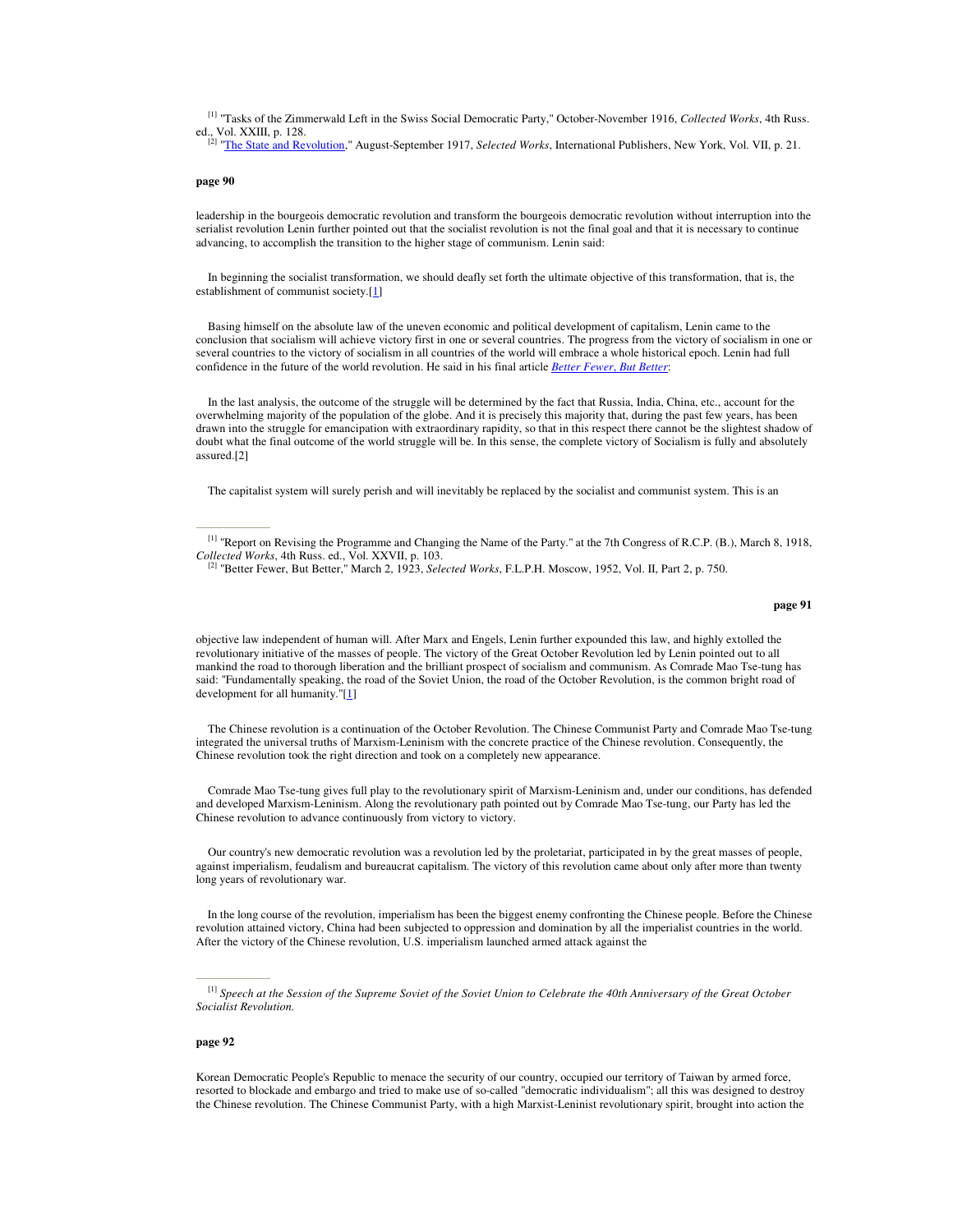broadest masses of people, eradicated the "pro-America, worship America and fear America" feelings cultivated by imperialism and its servants, waged a firm struggle against imperialism and its lackeys in China, and finally overthrew imperialist oppression and domination in China, firmly safeguarding the fruits of our revolution.

 Our Party twice co-operated and twice broke with the Kuomintang -- political party of the bourgeoisie -- and therefore has extremely rich experience on the question of uniting with and struggling against the bourgeoisie. Our Party has rich experience not only in armed struggle but in peaceful struggle as well.

 The Chinese Communist Party under the leadership of Comrade Mao Tse-tung correctly and concretely applied the ideas, expounded by Lenin, of the proletariat taking the leadership in the bourgeois democratic revolution, of the proletariat leading the peasant masses to carry out a thoroughgoing democratic revolution, of the democratic revolution being a peasant war and an agrarian revolution, and of uninterrupted revolution in turning the democratic revolution into a socialist revolution. These ideas have played a guiding role in winning continuous victories in our revolution.

 Lenin taught us that without a proletarian revolutionary party tempered in repeated struggles, it is impossible to vanquish powerful enemies. Such a party should take Marxism-Leninism as its ideological basis, it should have a proletarian revolutionary programme and have close links with the broad masses of labouring people. Our Chinese Communist Party is exactly such a proletarian revolutionary party. Our Party

#### **page 93**

grew to maturity in the struggles against powerful enemies, at home and abroad, and against right and "left" opportunism. It was after repeated struggles against right and "left" opportunism that the Marxist-Leninist leadership of our Party's Central Committee headed by Comrade Mao Tse-tung was firmly established. Precisely because our Party has such a leadership, it has been able, in the period of the democratic revolution, to firmly secure proletarian leadership, carry the democratic revolution to thorough Victory, and quickly turn the victory of the democratic revolution into that of the socialist revolution.

 In our Party's struggles against right and "left" opportunism, such works of Lenin as *Two Tactics of Social-Democracy in the Democratic Revolution*, *The State and Revolution*, *"Left-Wing" Communism*, *an Infantile Disorder* and *The Proletarian Revolution and the Renegade Kautsky* have been our most important ideological weapons.

 Our Party applied in the practice of the Chinese revolution the Marxist-Leninist doctrines of uninterrupted revolution and the development of revolution by stages, and correctly and concretely solved a series of problems in turning the democratic revolution in our country into a socialist revolution. Speaking of the relationship between the democratic revolution and the socialist revolution, Lenin pointed out:

 The first grows into the second. The second, in passing, solves the problems of the first. The second consolidates the work of the first. Struggle, and struggle alone decides how far the second succeeds in outgrowing the first.

#### He also said:

The more complete the democratic revolution, the sooner, the more widespread, the purer and the more determined

#### **page 94**

will be the development of this new struggle (referring to the socialist revolution).[1]

Circumstances in our country fully prove that the more thoroughgoing the democratic revolution, the more rapid and smooth is the development of the Socialist revolution; the more thoroughgoing the socialist revolution, the more rapid and smooth is socialist construction; and the speeding up of socialist construction will inevitably promote the realization of communism.

 To carry the socialist revolution to completion means that we must win victory in the socialist revolution not only on the economic front but also on the political and ideological fronts, constantly clearing out bourgeois political and ideological influence, continually resolving contradictions arising in the course of socialist construction between the relations of production and the productive forces and between the superstructure and the economic base. In this way it will be possib]e to mobilize fully the revolutionary initiative of the masses and to bring about in socialist construction "a genuine, really mass forward movement, embracing first the *majority* and then the whole of the population,"[2] as described by Lenin, and so promote tremendously the leap forward of the social productive forces.

<sup>[1]</sup> "The Fourth Anniversary of the October Revolution," October 14, 1921, *Selected Works*, F.L.P.H., Moscow, 1952, Vol. II, Part 2, p. 596.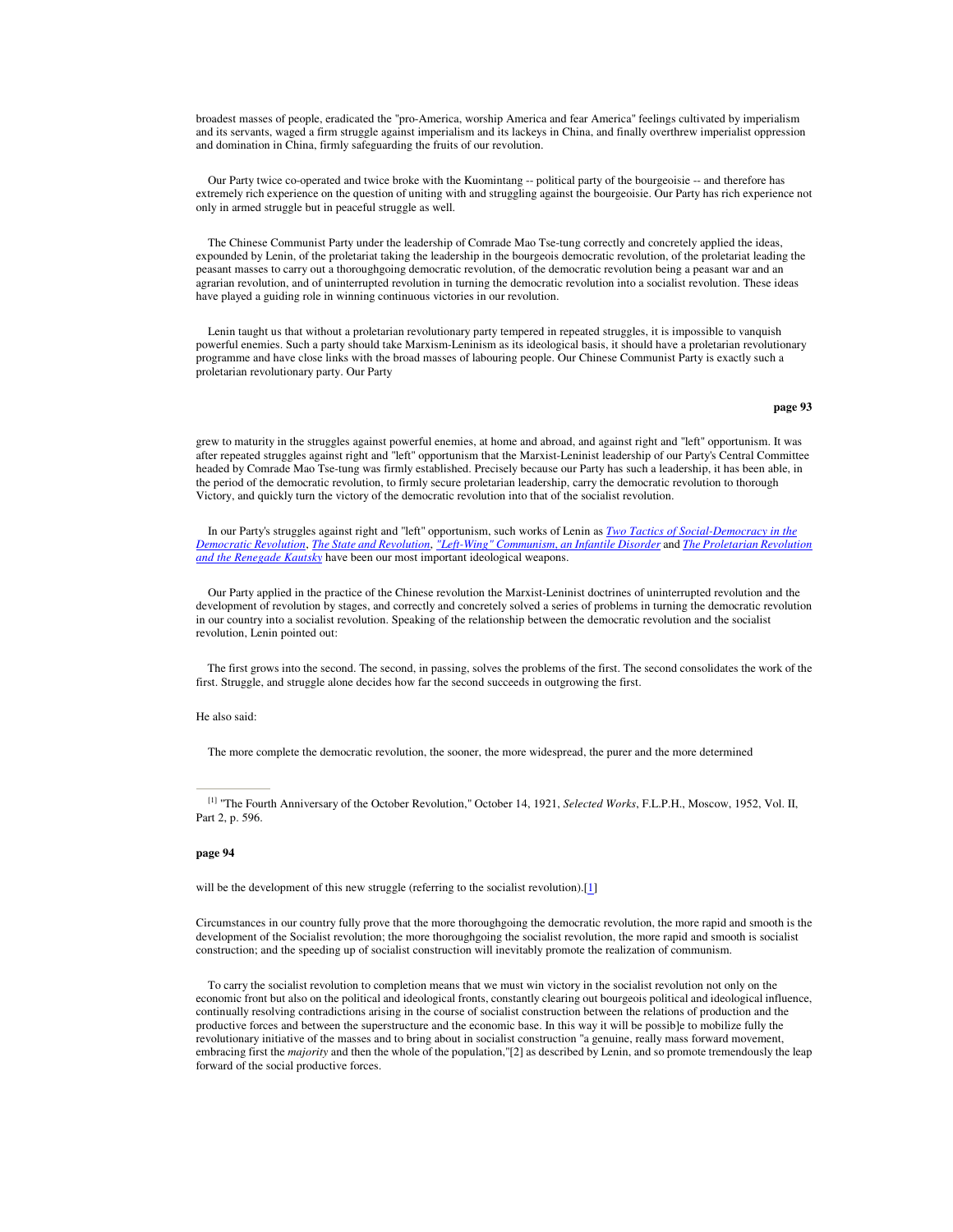There is a kind of theory which holds that there exist in human society only contradictions between ourselves and the enemy but no contradictions among the people; that in socialist society, between the relations of production and the productive forces, between the superstructure and the economic base, there is only the aspect of mutual conformity and no aspect of contradiction; that in socialist construction, we need only rely on technique, and not on the masses; that there is no need

#### **page 95**

to develop the socialist system, but only to consolidate it, and even if it is to be developed, to go forward to communism, still there is no need to undergo a struggle and to pass through a qualitative leap; and thus the process of the uninterrupted revolution of human society goes up to this point and no farther. This, in terms of philosophic thought, is a metaphysical viewpoint, and not a dialectical materialist viewpoint.

 In his book *On the Correct Handling of Contradictions Among the People* Comrade Mao Tse-tung applies Marxist-Leninist dialectical materialism to the period of socialist construction in our country, raising the question of drawing a line between our contradictions with the enemy and contradictions among the people, the question of correct handling of contradictions among the people, and the question of correct handling of contradictions between the relations of production and the productive forces and between the superstructure and the economic base under the socialist system. This Marxist-Leninist theory is fundamentally different from the above-mentioned metaphysical viewpoint. It was precisely on the basis of this theory and in accordance with the experience gained in the practice of socialist construction in our country that our Party's general line was formulated -- the general line of going all out, aiming high and achieving greater, faster, better and more economical results in building socialism.

 Under the guidance of our Party's general line for socialist construction, our country has seen big leaps forward in industrial and agricultural production, the emergence of the rural and urban people's communes, the movement for technical innovations and technical revolution, the combining of education with productive labour, and big leaps forward in the work of commerce, scientific research, culture and art, public health and physical culture. Our Party's general line for socialist construction has not only been attacked by the imperialists and modern revisionists, but has also been slandered by some philistines as "petty-

#### **page 96**

bourgeois fanaticism." But facts remain facts. Our general line for socialist construction is a Marxist-Leninist general line. With the advance of our cause of socialist construction under the guidance of this general line, the face of our country is undergoing a rapid change in all its aspects.

 Lenin analysed the transitional character of socialist society in *The State and Revolution* and other works. He pointed out that economically, politically and ideologically socialism could not as yet be entirely free from the traditions or traces of capitalism, that it was not yet a full-fledged, mature communist society, that it was still the lower stage of communism and would have to make the transition to the higher stage of communism, to full-fledged, mature communism. These ideas of Lenin are of extremely great significance to us. As communists, we must, in accordance with the Marxist-Leninist doctrines of uninterrupted revolution and the development of revolution by stages, actively create conditions for the realization of communism as we carry on socialist construction. The Central Committee of the Chinese Communist Party has listed the necessary conditions for our country's future realization of communism. They are:

 . . . The social product will become extremely abundant; the communist consciousness and morality of the entire people will be elevated to a very much higher degree; universal education will be achieved and the level raised; the differences between worker and peasant, between town and country, between mental and manual labour -- the legacies of the old society that have inevitably been carried over into the socialist period -- and the remnants of unequal bourgeois right which is the rejection of these differences will gradually vanish; and the function of the state will be limited to protecting the country from external aggression, and it will play no role internally. At that time Chinese society will enter the era of communism in which the

**page 97**

principle of "from each according to his ability and to each according to his needs" will be practised.[1]

 The victories scored by our people in the new democratic revolution, socialist revolution and socialist construction have all been achieved under the leadership of the Chinese Communist Party headed by Comrade Mao Tse-tung and under the guidance of Mao Tse-tung's thinking which integrates the universal truths of Marxism-Leninism with the concrete practice of the Chinese revolution. We slave received help from the great Communist Party of the Soviet Union, the Soviet Government and the Soviet people, from all the socialist countries and from the Communist and Workers' Parties, labouring people and progressives of all countries. The Chinese people will always cherish this great spirit of internationalism and never forget it.

<sup>[1]</sup> "Two Tactics of Social-Democracy in the Democratic Revolution," June-July 1905, *Selected Works*, F.L.P.H., Moscow, 1952, Vol. 1, Part 2, p. 139.

<sup>[2]</sup> "The State and Revolution," August-September 1917, *Selected Works*, International Publishers, New York, Vol. VII, p. 91.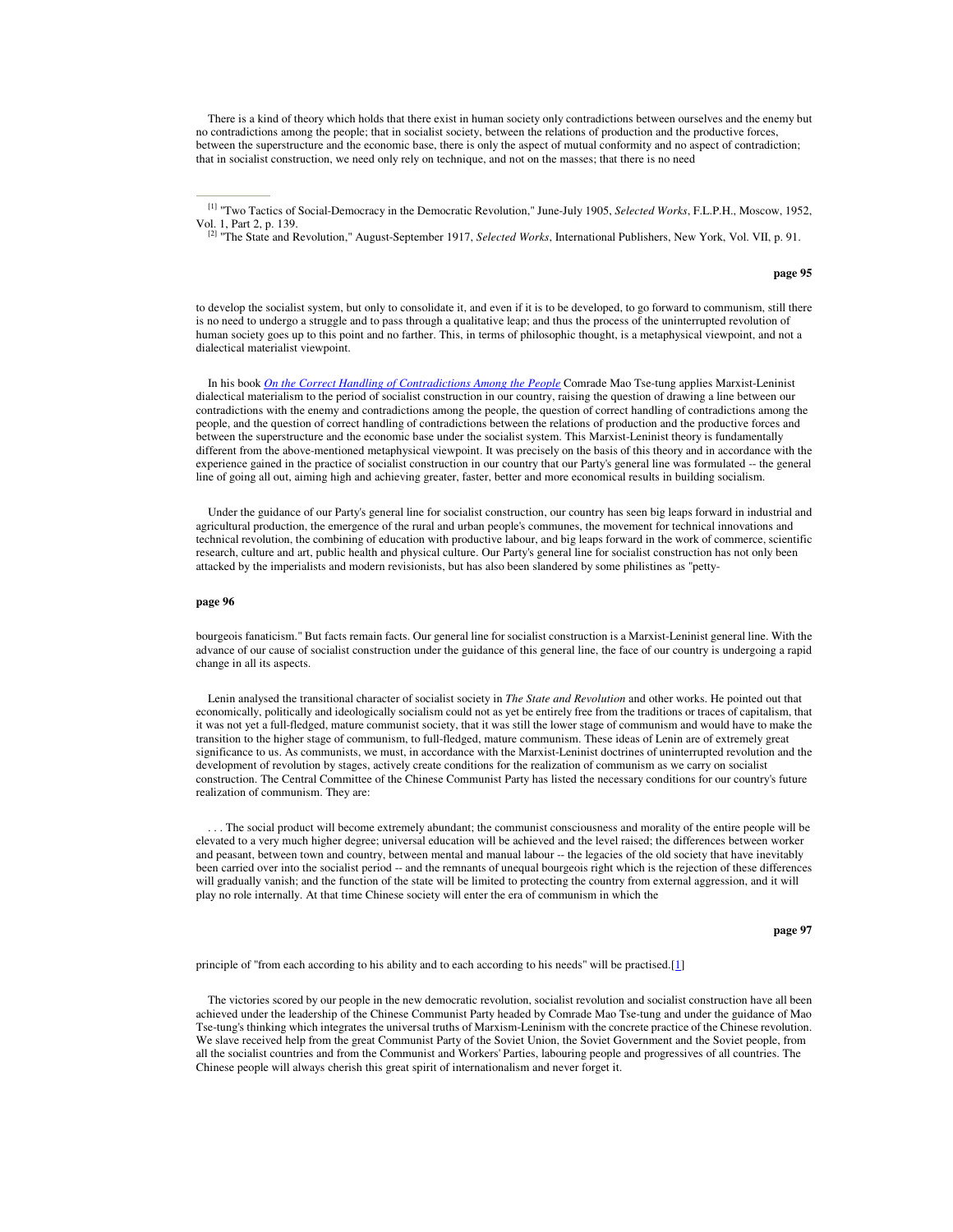We are living in the great new epoch in which the collapse of the imperialist system is being further accelerated, and there is a constant growth in the victories and awakening of the people throughout the world.

 On this situation, the Marxist-Leninists and the modern revisionists, starting from fundamentally different stands and viewpoints, draw fundamentally different conclusions. The Marxist-Leninists regard this as an unprecedentedly favourable new epoch for the proletarian revolution in the various countries of the world and for the national revolution in the colonies and semi-colonies. The forces of peace have grown greatly, and there is already a practical possibility of preventing war. The people of the whole world must further intensify the struggle against imperialism, promote the development of revolution, and defend world peace. The modern revisionists, on the other hand, regard this as a "new epoch" in which the proletarian revolution in various countries and the national

[1] "Resolution of the Central Committee of the Chinese Communist Party on the Establishment of People's Communes in the Countryside," August 1958.

#### **page 98**

revolution in the colonies and semi-colonies have disappeared from the world agenda. They think that imperialism will step down from the stage of history of its own accord, without a revolution; and that a lasting peace will come of itself, without waging antiimperialist struggles. Thus, whether or not to carry out revolution and whether or not to oppose imperialism have become the fundamental difference between the Marxist-Leninists and the modern revisionists.

 The main arguments of the modern revisionists in revising, emasculating and betraying revolutionary Marxism-Leninism are based on their allegations that under the historical conditions of the new epoch, Lenin's analysis of imperialism has become "outmoded," that the nature of imperialism has "changed" and that imperialism has "renounced" its policies of war and aggression. Under the pretext of a so-called "historical, non-dogmatic" approach to the theoretical legacy left by Lenin, they have attacked the revolutionary content and revolutionary spirit of Marxism-Leninism.

 In the circumstances in which the East wind has prevailed over the West wind and the forces of socialism and peace have got the upper hand over the imperialist forces of war, there is a multitude or difficulties within the ranks or the imperialists who are falling on harder and harder times. The imperialists are putting up all sorts of desperate struggles in an attempt to save themselves from their doom. Recently, the imperialists, especially the U.S. imperialists, have tried hard to use even more cunning and deceptive tactics to pursue their aggressive and predatory policies, and benumb the people of the world. Even the U.S. imperialists themselves sometimes make no secret of their intention to adopt what they call more "flexible" tactics. They have employed multifarious means, adopting alternately tactics of war and tactics of peace. While stepping up arms expansion and war preparations and carrying out nuclear-war blackmail, they have at the same time spread a smokescreen of "peace" and used "sugar-coated cannon balls," in an attempt to create the false impression

#### **page 99**

that imperialism advocates peace. They have on the one hand resorted to ruthless suppression of revolutionary movements, and on the other, resorted to deception and bribery, in an attempt to soften and split the revolutionary movements. The imperialists have resorted to these deceptive methods for the sole purpose of concealing their predatory and aggressive nature and covering up their war preparations, in order to disintegrate the revolutionary movements in various countries, the revolutionary movements of the colonies and semi-colonies and the struggle of the people of all countries for world peace, to enslave the people of various countries and to subvert the socialist countries.

 To cope with the different tactics adopted by imperialism against the people, the peoples of the world also have to use various tactics and methods of revolutionary struggle in fighting imperialism. Marxist-Leninists have always maintained that in revolutionary struggle there should be firmness in principle and flexibility in tactics. The various means of revolution and forms of struggle, including the illegal and the "legal," extra-parliamentary and parliamentary, sanguinary and bloodless, economic and political, military and ideological -- all these are for the purpose of unmasking imperialism to a fuller extent, showing it up for the aggressor it is, constantly raising the revolutionary consciousness of the people, achieving broader mobilization of the masses of people to oppose imperialism and reactionaries, developing the struggle for world peace, and preparing for and winning victory in the people s revolution and the national revolution.

 Marxist-Leninists have always maintained, too, that the proletariat should ally itself with its reserves in order to win victory in the revolution. The proletariat should enter into firm alliance with the peasantry, the other working people and the broad masses of the oppressed people of the colonies and semi-colonies, who are its basic allies. In addition, the proletariat should, in different periods, unite with other people that it is possible to unite with. In the interests of the peo-

#### **page 100**

ple, of course, the proletariat should take full advantage of the contradictions among the imperialists, even though they are only temporary and partial contradictions. All this is for the purpose of overthrowing imperialism and reactionaries.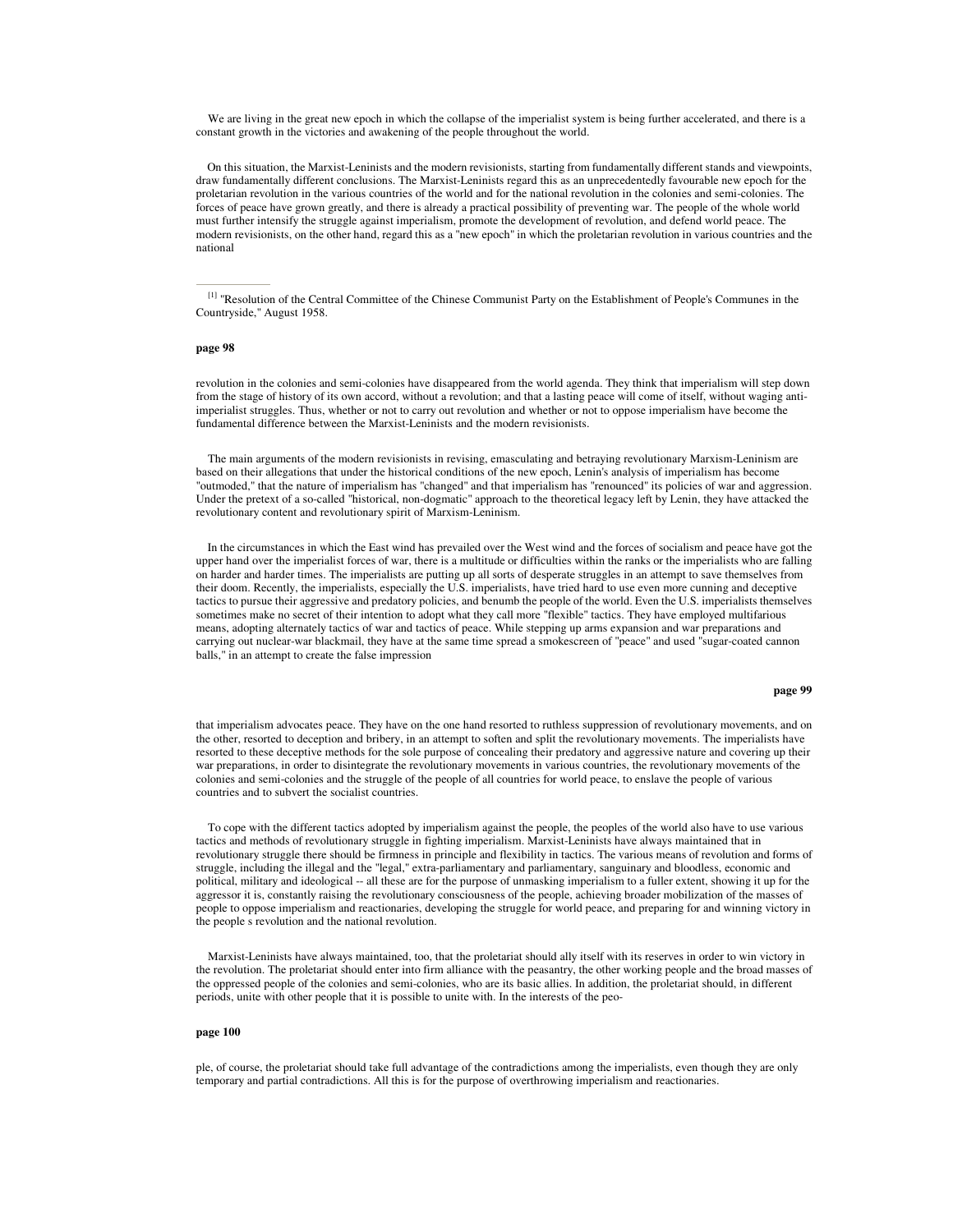In the struggle against imperialism and its policy of aggression, it is entirely permissible and necessary and in the interests of the people of various countries that, wherever possible, the socialist countries conduct peaceful negotiations and exchange visits with the imperialist countries, strive to settle international disputes by peaceful means instead of war, and endeavour to sign agreements of peaceful co-existence or treaties of mutual non-aggression.

 The Soviet Government has made great efforts to ease international tension and defend world peace. The Chinese Communist Party, the Chinese Government and the Chinese people actively support the peace proposals put forward by the Soviet Government headed by Comrade N. S. Khrushchov for convening an East-West meeting of the heads of government, general disarmament, prohibition of nuclear weapons, and so on.

 The modern revisionists have completely betrayed the revolutionary spirit of Marxism-Leninism, betrayed the interests of the people Or the world, and submitted and surrendered to the bourgeoisie and imperialism They maintain that the nature of imperialism has changed and that imperialism has abandoned the war policy of its own accord, and that therefore there is no need for anti-imperialist struggles or revolutions. They are doing their utmost to camouflage the U.S. imperialist policies of aggression and war, to prettify imperialism and Eisenhower, the chieftain of U.S. imperialism. As described by them, Eisenhower has become a "peace emissary," U.S. imperialism is no longer the enemy of peace no longer the enemy of the national liberation movements of the colonies and semi-colonies, and no longer the most vicious enemy of the people of the entire world. In a word, according to the modern revisionists, there seems to be no longer any difference between

**page 101**

socialism and imperialism, and whoever persists in fighting against imperialism and in revolution is hindering peace and peaceful co-existence and is a "rigid dogmatist."

 We Marxist-Leninists know very well what dogmatism is and have constantly fought against it. Our Chinese Communist Party has rich experience in combating dogmatism. The dogmatists want revolution, but they do not know how to integrate the universal truths of Marxism-Leninism with the concrete practice of the revolution in their own countries, how to exploit the concrete contradictions of the enemy, how to concentrate forces on fighting against the chief enemy, how to enter into proper alliance with the various middle forces, or how to apply flexibly the tactics and methods of struggle, thus leaving the proletariat in a position in which it fights single-handedly. We oppose such dogmatism because it is harmful to the revolution. We oppose dogmatism in order to push ahead the revolution and to overthrow the enemy. Modern revisionists are doing just the opposite. Under the pretext of opposing "dogmatism," they oppose revolution, seeking to do away with it, and distort and adulterate Marxism-Leninism. In Lenin's words, "they omit, obliterate and distort the revolutionary side of this teaching, its revolutionary soul. They push to the foreground and extol what is or seems acceptable to the bourgeoisie."[1] Modern revisionists slander Marxism-Leninism as "dogmatism" -- this is a despicable trick of these renegades to the working class to corrode the revolutionary soul of Marxism-Leninism.

 Revolution is the soul of Marxism-Leninism. Marx and Engels set before the proletariat of the whole world the great historic task of wiping out the capitalist system and emancipating all mankind. Under new historical conditions Lenin aroused the world proletariat and all oppressed peoples for fiery revolutionary struggle. Marxism-Leninism was born in

#### **page 102**

the proletarian revolutionary struggle, and is continuously developed in that struggle. Marxist-Leninist formulations on some individual questions may change with the passage of time and the changed situation, but the revolutionary spirit of Marxism-Leninism absolutely will not change. In the light of the historical conditions of his time, Lenin changed the formulations of Marx and Engels on individual questions, and raised questions which Marx and Engels could not have raised in their days. Far from weakening the revolutionary spirit of Marxism in the slightest, however, these changes further increased the revolutionary fighting power of Marxism. Revolution is the locomotive of history, the motive force of the progress of human society. This is so in class society and it will remain so in the future communist society, only the revolution of that time will be different in nature and method.

 We know that U.S. imperialism is the most vicious and cunning enemy of the people's revolution in various countries, of the national liberation movement and of world peace, and that Eisenhower is now the chieftain of U.S. imperialism. Lenin pointed out long ago that U.S. imperialism is the most vicious enemy of the people or the whole world playing the role of gendarme. Now, U.S. imperialism has gone even further, appointing itself world gendarme, everywhere strangling the revolution, suppressing the national liberation movement and the revolutionary struggle of the proletariat in the capitalist countries, and sabotaging the movement of the people of the world for peace. U.S. imperialism is not only attempting every minute to subvert and wipe out the socialist countries but, under the pretext of opposing communism and socialism, is also doing its utmost to expand into the intermediate areas, in the vain hope of achieving world domination. These policies of aggression and war of U.S. imperialism have not changed to this day. No matter what deceptive tactics U.S. imperialism may adopt at any time, its aggressive and predatory nature will never change till its death. U.S. imperialism is the last pillar of international imperialism. If the proletariat in the

<sup>[1]</sup> "The State and Revolution." August-September 1917. *Selected Works*, F.L.P.H., Moscow, 1952, Vol. II. Part 1, p. 202.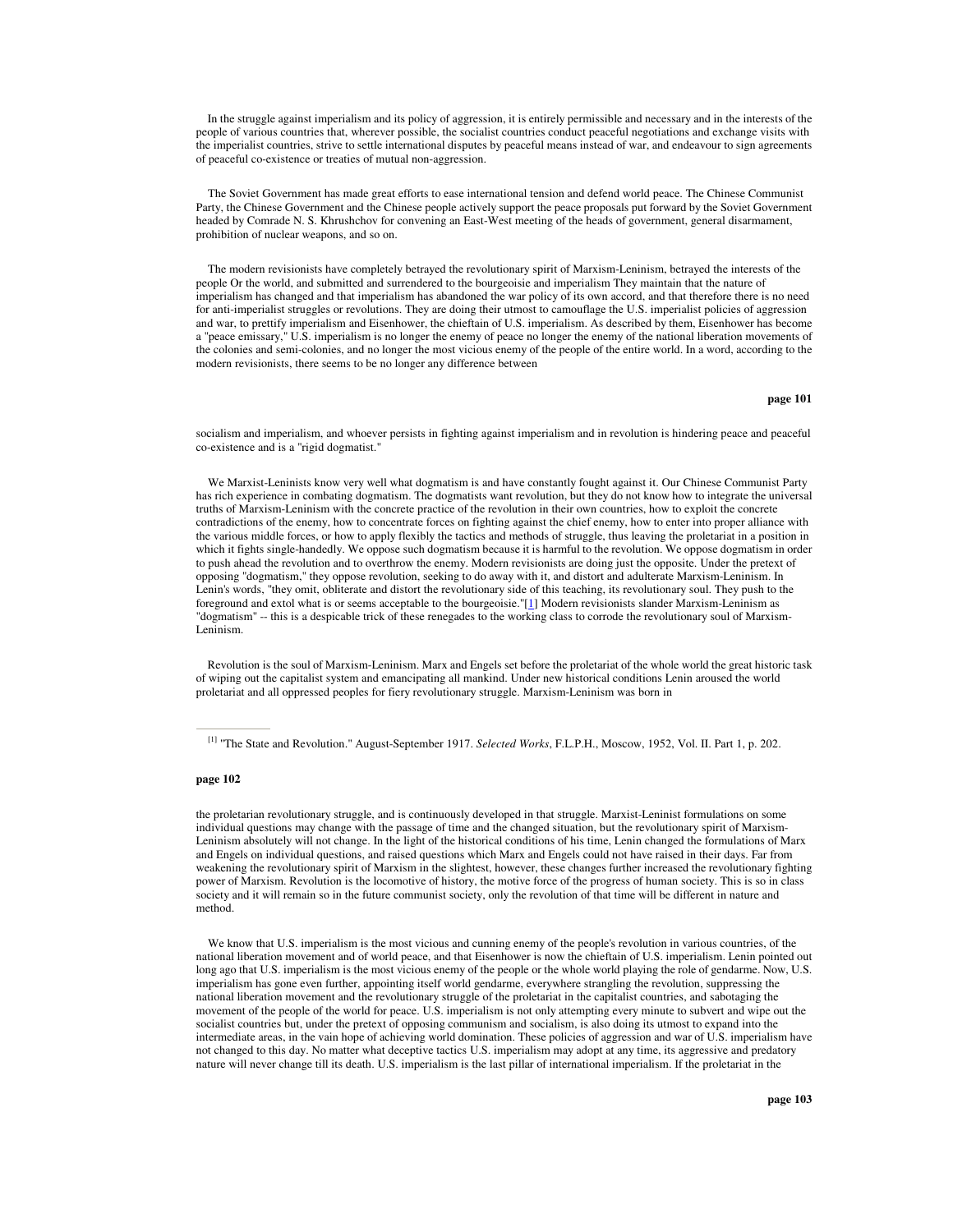capitalist countries is to win emancipation, if the peoples of the colonies and semi-colonies are to achieve national liberation, if the people of the world are to defend world peace, they must direct the spearhead of their struggle against U.S. imperialism. Whether or not one dares to expose imperialism, and especially U.S. imperialism, whether or not one dares to struggle against it, is the touchstone of whether or not one wants to carry out the people's revolution, to win the complete emancipation of the oppressed nations and to win a genuine world peace.

 In order to oppose the aggressive policy of U.S. imperialism, it is necessary to unite all the world's revolutionary forces and peace-loving forces. World peace can be further defended and effectively defended only by linking up the struggle of the peoples of the socialist countries, the national liberation struggle of the peoples of the colonies and semi-colonies, the revolutionary struggle of the proletariat in the capitalist countries and the struggle of all peoples for peace, forming them into a mighty anti-imperialist front and dealing firm blows at the U.S. imperialist policies of aggression and war. The socialist camp headed by the Soviet Union is the main force in defence of world peace. The national liberation struggles of the peoples of the colonies and semi-colonies, and the revolutionary struggles of the proletariat and working people in the capitalist countries are also great forces in defence of world peace. Separation from the national liberation struggles of the colonies and semi-colonies and from the revolutionary struggles of the proletariat and working people in the capitalist countries will greatly weaken the forces in defense of world peace and serve the interests of imperialism.

 No force on earth can hinder or restrain the peoples of the colonies and semi-colonies from rising in revolution and smashing the yoke they are under. Their revolutionary struggles play the role of shaking the very foundation of the imperialist system. All revolutionary Marxist-Leninists should support these just struggles, resolutely and without the slightest res-

#### **page 104**

ervation. Similarly, no force on earth can hinder or restrain the proletariat and working people in the capitalist countries from rising in revolution to overthrow the reactionary rule of monopoly capital. Their revolutionary struggles can tie the hands of imperialism and prevent it from unleashing aggressive war. All revolutionary Marxist-Leninists should likewise support these just revolutionary struggles, resolutely and without the slightest reservation. Firm support to these two types of struggle constitutes an effective strengthening of the struggle to defend world peace. Lenin maintained that the proletariat in the socialist countries must, with the assistance of the world proletariat and the working masses of the oppressed nations, defend the fruits of victory which the proletarian revolution has already achieved, and at the same time support the continuous advance of the cause of proletarian revolution in other countries and continuously weaken the strength of imperialism until capitalism has perished and socialism has triumphed throughout the world. As Leninists, we must always bear in mind these basic theses of Lenin.

 Modern revisionism is a product of imperialist policy. The modern revisionists are panic-stricken by the imperialist policy of nuclear-war blackmail. They develop from fear of war to fear of revolution, and proceed from not wanting revolution themselves to opposing other people's carrying out revolution. To meet the needs of imperialism, they try to obstruct the development of the national liberation movement and the proletarian revolutionary movement in various countries. Imperialism attempts to make the socialist countries degenerate into capitalist countries. And modern revisionists like Tito have adapted themselves to this need of imperialism.

 It is important to oppose modern revisionism, because the modern revisionists can play a role that the bourgeoisie and the rightwing social democrats cannot play among the masses of workers and the working people. They are the agents of imperialism and the enemies of the proletariat and working people of all countries.

#### **page 105**

 The Declaration of the Meeting of Representatives of the Communist and Workers' Parties of the Socialist Countries held in Moscow in November 1957, points out the necessity of defending Marxism-Leninism in the present situation.

#### The Declaration points out:

 . . . The imperialist bourgeoisie attaches increasing importance to the ideological moulding of the masses; it misrepresents socialism and smears Marxism-Leninism, misleads and confuses the masses. Therefore it is extremely important to intensify Marxist-Leninist education of the masses, combat bourgeois ideology, expose the lies and slanderous fabrications of imperialist propaganda against socialism and the communist movement and widely propagate in simple and convincing fashion the ideas of socialism, peace and friendship among nations.

#### The Declaration further says:

 Modern revisionism seeks to smear the great teaching of Marxism-Leninism, declares that it is "outmoded" and alleges that it has lost its significance for social progress. The revisionists try to kill the revolutionary spirit of Marxism, to undermine faith in socialism among the working class and the working people in general. They deny the historical necessity for a proletarian revolution and the dictatorship of the proletariat during the period of transition from capitalism to socialism, deny the leading role of the Marxist-Leninist party, reject the principles of proletarian internationalism and call for rejection of the Leninist principles of party organization and, above-all, of democratic centralism, for transforming the Communist Party from a militant revolutionary organization into some kind of debating society.